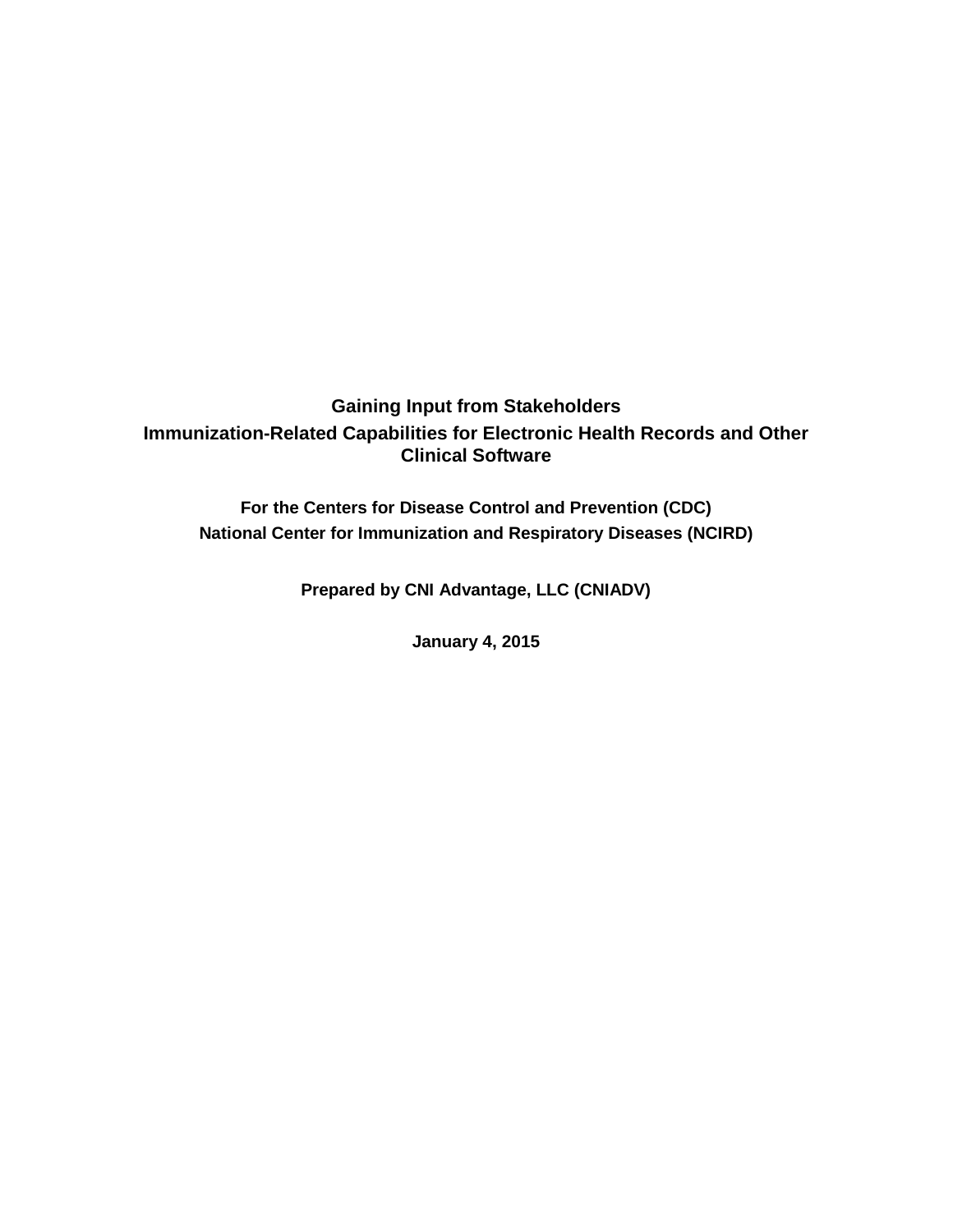Table of Contents

| $\mathbf{1}$   |                                                                             |                                                                                  |  |  |  |  |
|----------------|-----------------------------------------------------------------------------|----------------------------------------------------------------------------------|--|--|--|--|
|                | 1.1                                                                         |                                                                                  |  |  |  |  |
|                | 1.2                                                                         |                                                                                  |  |  |  |  |
|                | 1.3                                                                         |                                                                                  |  |  |  |  |
|                | 1.4                                                                         |                                                                                  |  |  |  |  |
| $\overline{2}$ |                                                                             |                                                                                  |  |  |  |  |
| 3              |                                                                             |                                                                                  |  |  |  |  |
|                | 3.1                                                                         |                                                                                  |  |  |  |  |
|                | 3.2                                                                         |                                                                                  |  |  |  |  |
|                | 3.3                                                                         |                                                                                  |  |  |  |  |
|                | 3.4                                                                         |                                                                                  |  |  |  |  |
|                |                                                                             |                                                                                  |  |  |  |  |
|                |                                                                             |                                                                                  |  |  |  |  |
|                |                                                                             |                                                                                  |  |  |  |  |
|                | 3.5                                                                         |                                                                                  |  |  |  |  |
| $\overline{4}$ |                                                                             |                                                                                  |  |  |  |  |
|                | 4.1                                                                         |                                                                                  |  |  |  |  |
|                | 4.2                                                                         |                                                                                  |  |  |  |  |
|                | 4.3                                                                         |                                                                                  |  |  |  |  |
|                | 4.4                                                                         |                                                                                  |  |  |  |  |
|                |                                                                             |                                                                                  |  |  |  |  |
|                |                                                                             | Requirement 2.2: Real Time Request/Receipt of Patient Immunization History 6     |  |  |  |  |
|                |                                                                             | Requirement 2.3: Compare IIS Immunization History to EHR Immunization History 7  |  |  |  |  |
|                |                                                                             | Requirement 2.4: Request/Receive Patient Immunization Data and Identify Source 7 |  |  |  |  |
|                |                                                                             | Requirement 2.5: Request/Receive Patient Vaccine Forecast and Store Audit Data 8 |  |  |  |  |
|                |                                                                             | Requirement 2.6: Notify IIS of Differences Between EHR Data and IIS Response 8   |  |  |  |  |
|                | 4.5                                                                         |                                                                                  |  |  |  |  |
| 5              |                                                                             |                                                                                  |  |  |  |  |
|                | 5.1                                                                         |                                                                                  |  |  |  |  |
|                | 5.2                                                                         |                                                                                  |  |  |  |  |
|                | 5.3                                                                         |                                                                                  |  |  |  |  |
|                | 5.4                                                                         |                                                                                  |  |  |  |  |
|                |                                                                             |                                                                                  |  |  |  |  |
|                |                                                                             |                                                                                  |  |  |  |  |
|                | Requirement 3.3: Modify Antigen Recommendations Based on Allergy History 11 |                                                                                  |  |  |  |  |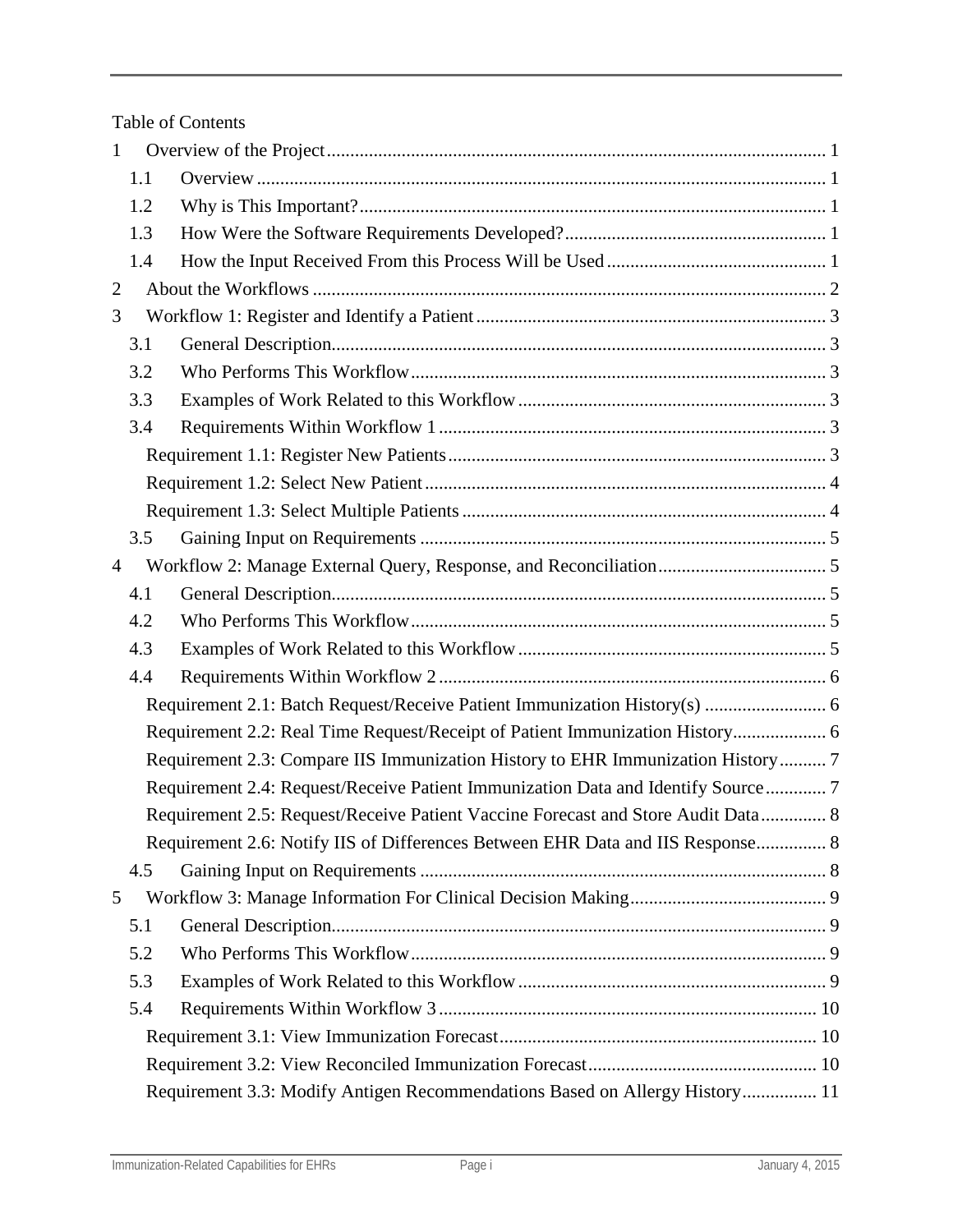|   |     | Requirement 3.4: Modify Antigen Recommendations Based on Active Diagnoses 11      |  |
|---|-----|-----------------------------------------------------------------------------------|--|
|   |     |                                                                                   |  |
|   |     | Requirement 3.6: Receive Dose Not Indicated Alert for Single Vaccine Order 11     |  |
|   |     | Requirement 3.7: Receive Dose Not Indicated Alert Upon Vaccine Administration  12 |  |
|   |     | Requirement 3.8: Save History of Clinical Decision Support Recommendations 12     |  |
|   | 5.5 |                                                                                   |  |
| 6 |     |                                                                                   |  |
|   | 6.1 |                                                                                   |  |
|   | 6.2 |                                                                                   |  |
|   | 6.3 |                                                                                   |  |
|   | 6.4 |                                                                                   |  |
|   |     |                                                                                   |  |
|   |     | Requirement 4.2: Update Vaccine Inventory from Patient Dosage Administration  14  |  |
|   |     |                                                                                   |  |
|   |     |                                                                                   |  |
|   |     |                                                                                   |  |
|   | 6.5 |                                                                                   |  |
| 7 |     |                                                                                   |  |
|   | 7.1 |                                                                                   |  |
|   | 7.2 |                                                                                   |  |
|   | 7.3 |                                                                                   |  |
|   | 7.4 |                                                                                   |  |
|   |     |                                                                                   |  |
|   |     |                                                                                   |  |
|   |     |                                                                                   |  |
|   |     |                                                                                   |  |
|   |     |                                                                                   |  |
|   |     |                                                                                   |  |
|   |     |                                                                                   |  |
|   |     |                                                                                   |  |
|   |     |                                                                                   |  |
|   |     | Requirement 5.10: Produce Standard Patient Immunization History Report 18         |  |
|   |     | Requirement 5.11: Transmit Standard Patient Immunization History Report  19       |  |
|   |     | Requirement 5.12: Produce Configurable Patient Immunization History Report 19     |  |
|   |     | Requirement 5.13: Transmit Configurable Patient Immunization History Report  19   |  |
|   |     |                                                                                   |  |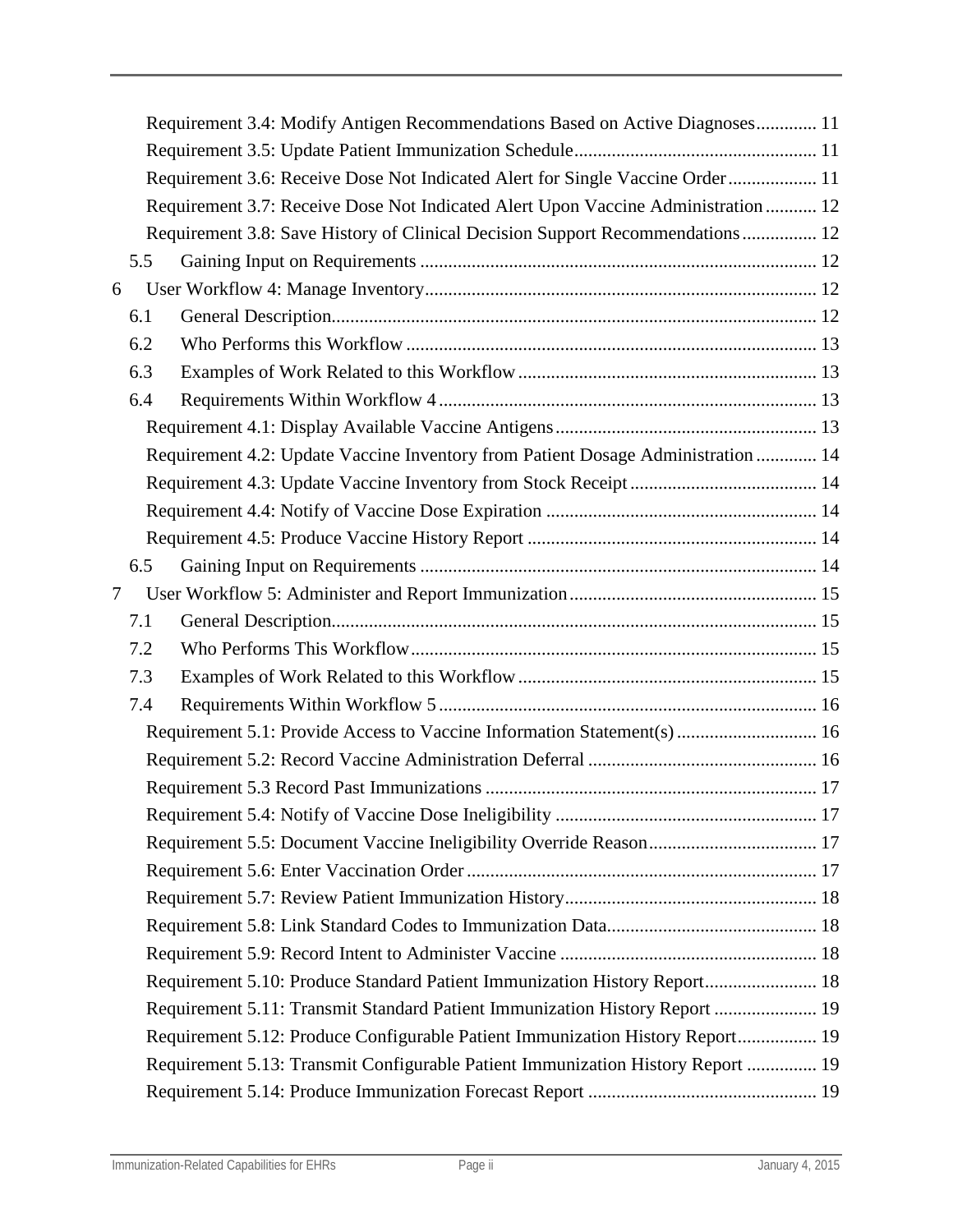|    | 7.5  |                                                                            |  |
|----|------|----------------------------------------------------------------------------|--|
| 8  |      |                                                                            |  |
|    | 8.1  |                                                                            |  |
|    | 8.2  |                                                                            |  |
|    | 8.3  |                                                                            |  |
|    | 8.4  |                                                                            |  |
|    |      |                                                                            |  |
|    |      |                                                                            |  |
| 9  |      |                                                                            |  |
|    | 9.1  |                                                                            |  |
|    | 9.2  |                                                                            |  |
|    | 9.3  |                                                                            |  |
|    | 9.4  |                                                                            |  |
|    |      |                                                                            |  |
|    |      |                                                                            |  |
|    |      |                                                                            |  |
|    |      |                                                                            |  |
|    | 9.5  |                                                                            |  |
| 10 |      |                                                                            |  |
|    | 10.1 |                                                                            |  |
|    | 10.2 |                                                                            |  |
|    | 10.3 |                                                                            |  |
|    | 10.4 |                                                                            |  |
|    |      |                                                                            |  |
|    |      | Requirement 8.2: Provide Access to Recommendations and Vaccine Information |  |
|    |      |                                                                            |  |
|    |      | Requirement 8.3: Provide Access to Printable Immunization Record  24       |  |
|    |      |                                                                            |  |
|    |      | Requirement 8.5: Review Patient-Provided Immunization Information 25       |  |
|    | 10.5 |                                                                            |  |
| 11 |      |                                                                            |  |
|    | 11.1 |                                                                            |  |
|    | 11.2 |                                                                            |  |
|    | 11.3 |                                                                            |  |
|    | 11.4 |                                                                            |  |
|    | 11.5 |                                                                            |  |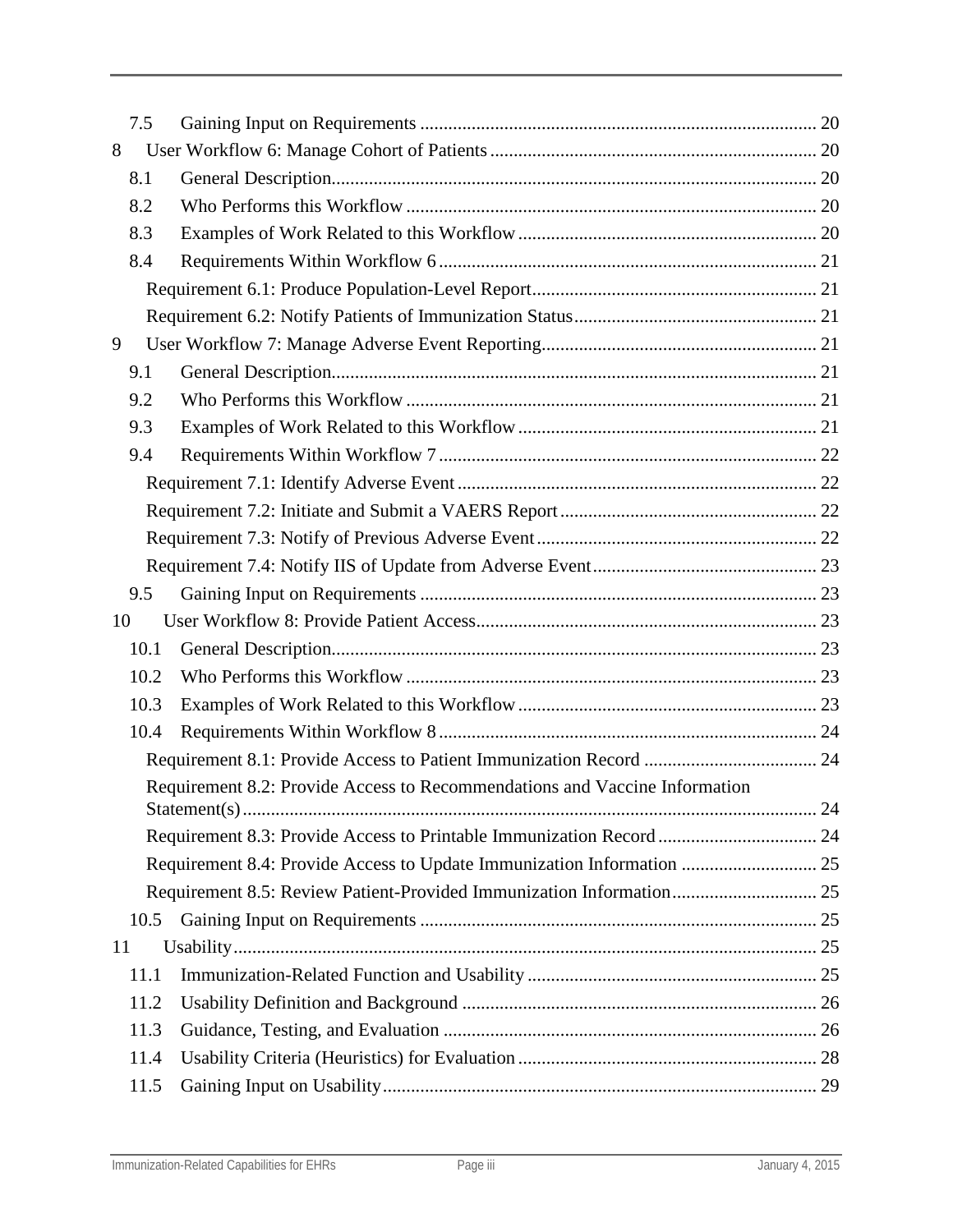| 12 Value of Guidance and Testing/Certification for Immunization-Related Software |  |
|----------------------------------------------------------------------------------|--|
|                                                                                  |  |
|                                                                                  |  |
|                                                                                  |  |
|                                                                                  |  |
|                                                                                  |  |
|                                                                                  |  |
|                                                                                  |  |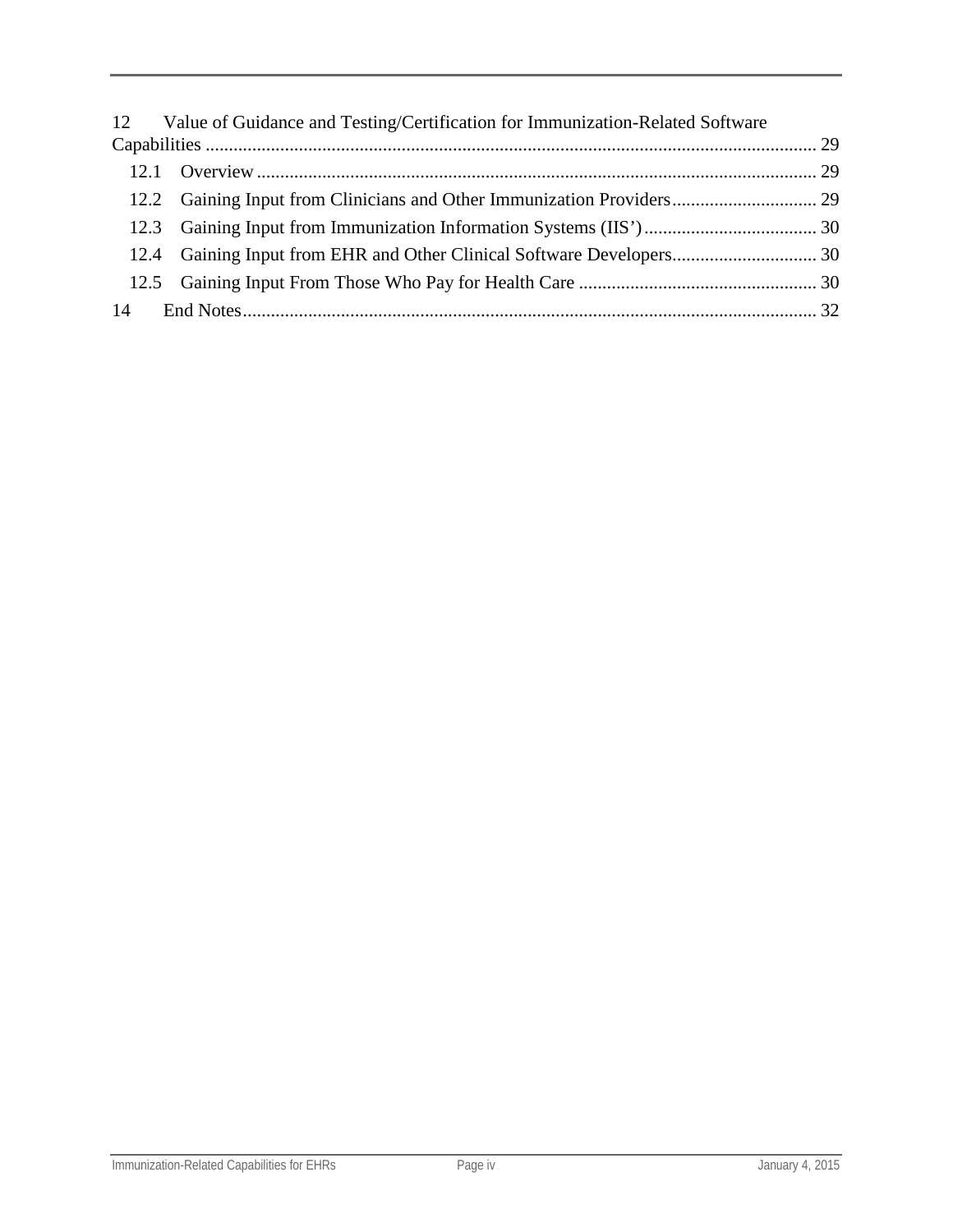# <span id="page-5-0"></span>**1 OVERVIEW OF THE PROJECT**

## <span id="page-5-1"></span>**1.1 Overview**

Under two contracts for the Centers for Disease Control and Prevention (CDC) National Center for Immunization and Respiratory Diseases (NCIRD), CNI Advantage, LLC (CNIADV) is developing immunization-related requirements and related testing and certification processes for electronic health records (EHRs) and other clinical software to increase vaccine coverage.

## <span id="page-5-2"></span>**1.2 Why is This Important?**

Improved immunization rates have been linked to better health outcomes, reductions in health care costs, and higher levels of productivity. [1], [2], [\[3\]](http://www.immunizationsandhealthit.org/about-the-project/#_edn3)

EHRs have been shown to increase the effectiveness of various interventions that improve immunization rates. EHRs and other clinical software also have the potential of improving vaccine tracking, vaccine safety, and the ease by which patients can gain access to their immunization histories.

Due to nearly \$28 billion in federal health IT investments, a majority of hospitals and clinicians in the U.S. now use EHRs to improve the quality, safety, and cost of care. CDC believes that embedding immunization-related capabilities in EHRs will (1) improve immunization rates by making it easy for clinicians to administer appropriate vaccines, (2) increase knowledge and acceptance of immunizations among patients and their caregivers, and (3) improve the tracking and safety of vaccines.

## <span id="page-5-3"></span>**1.3 How Were the Software Requirements Developed?**

The initial draft immunization-related capabilities and requirements were developed based on the following:

- A literature review:
- Interviews with more than 60 individuals and organizations representing clinicians and other immunization providers, EHR and other clinical software developers, the immunization information system (IIS) community, certification and testing bodies, and others who are in a position to provide incentives for adoption of such requirements;
- Initial requirement-specific feedback and a working session involving approximately 20 stakeholders including clinicians and other immunization providers, EHR developers, the IIS community, certification and testing bodies, and CDC.
- Insights from a team of subject matter experts with expertise in clinical informatics, clinical workflow, and public health informatics.

## <span id="page-5-4"></span>**1.4 How the Input Received From this Process Will be Used**

CNIADV is now gaining additional input on the draft immunization-related capabilities and requirements through this website and through stakeholder meetings convened by collaborating non-profit organizations representing clinicians and other immunization providers, EHR and other software developers, and the IIS and public health community.

The final set of immunization-related capabilities and requirements—integrating input received through the website–will be inform the following deliverables to CDC.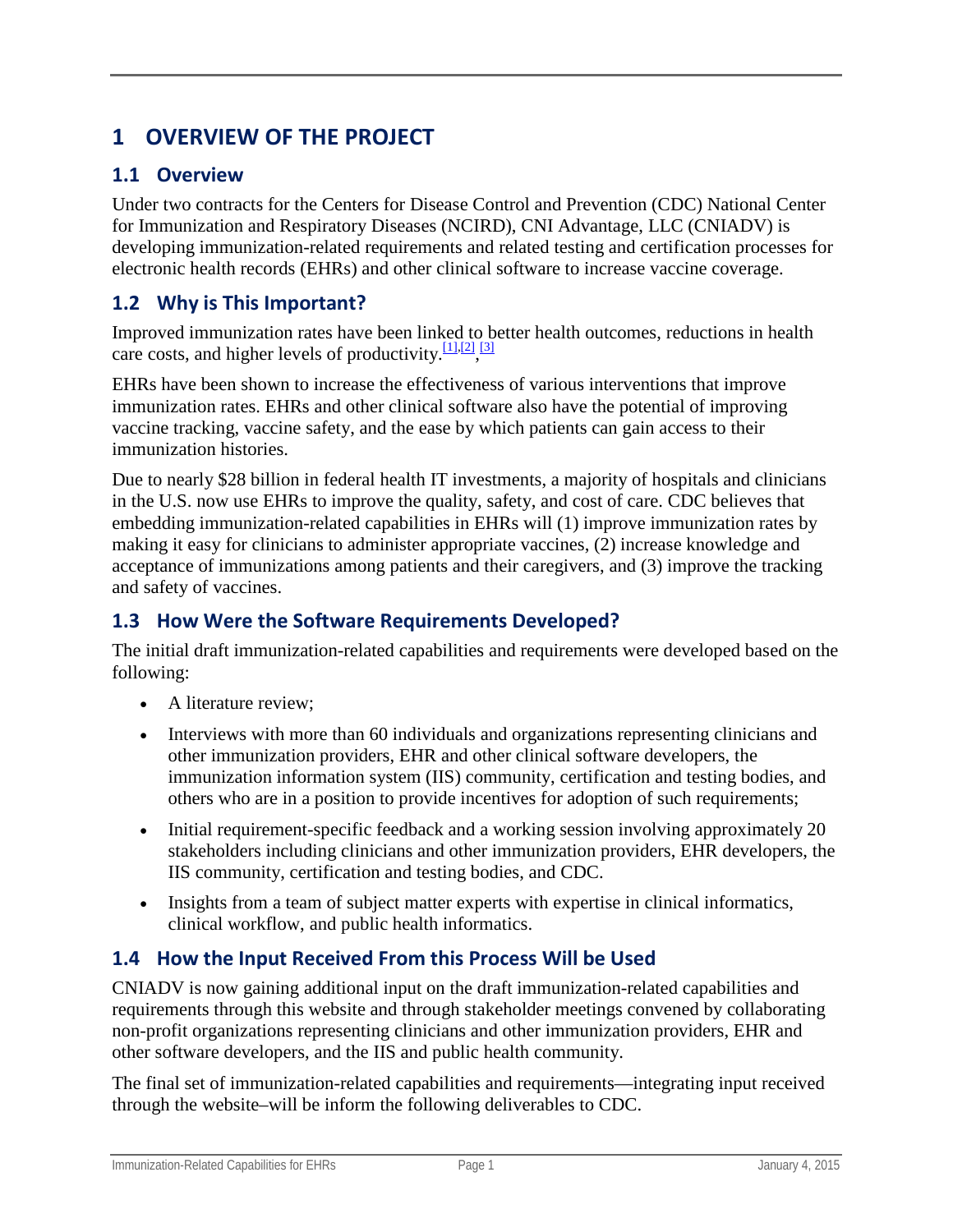- A final set of immunization-related software capabilities (including scenarios and examples) that will be published in a guidance document to support users and developers of clinical software
- Voluntary testing processes for a critical subset of the requirements that can be used to support validation of the existence of such requirements in clinical software within voluntary, market-based testing and/or certification programs

## <span id="page-6-0"></span>**2 ABOUT THE WORKFLOWS**

The immunization-related requirements are organized within eight general user workflows, which together constitute the end-to-end workflow for providing immunizations to patients.

Providing the right immunization(s) to a patient at the right time requires actions by people and information sharing among software systems. The following diagram shows the end-to-end workflow for providing immunizations to patients. Some tasks are performed exclusively by people, such as immunization providers; other tasks incorporate EHRs and/or other clinical software. The Exhibit below presents the actions performed by providers and IIS' to provide immunizations to patients.

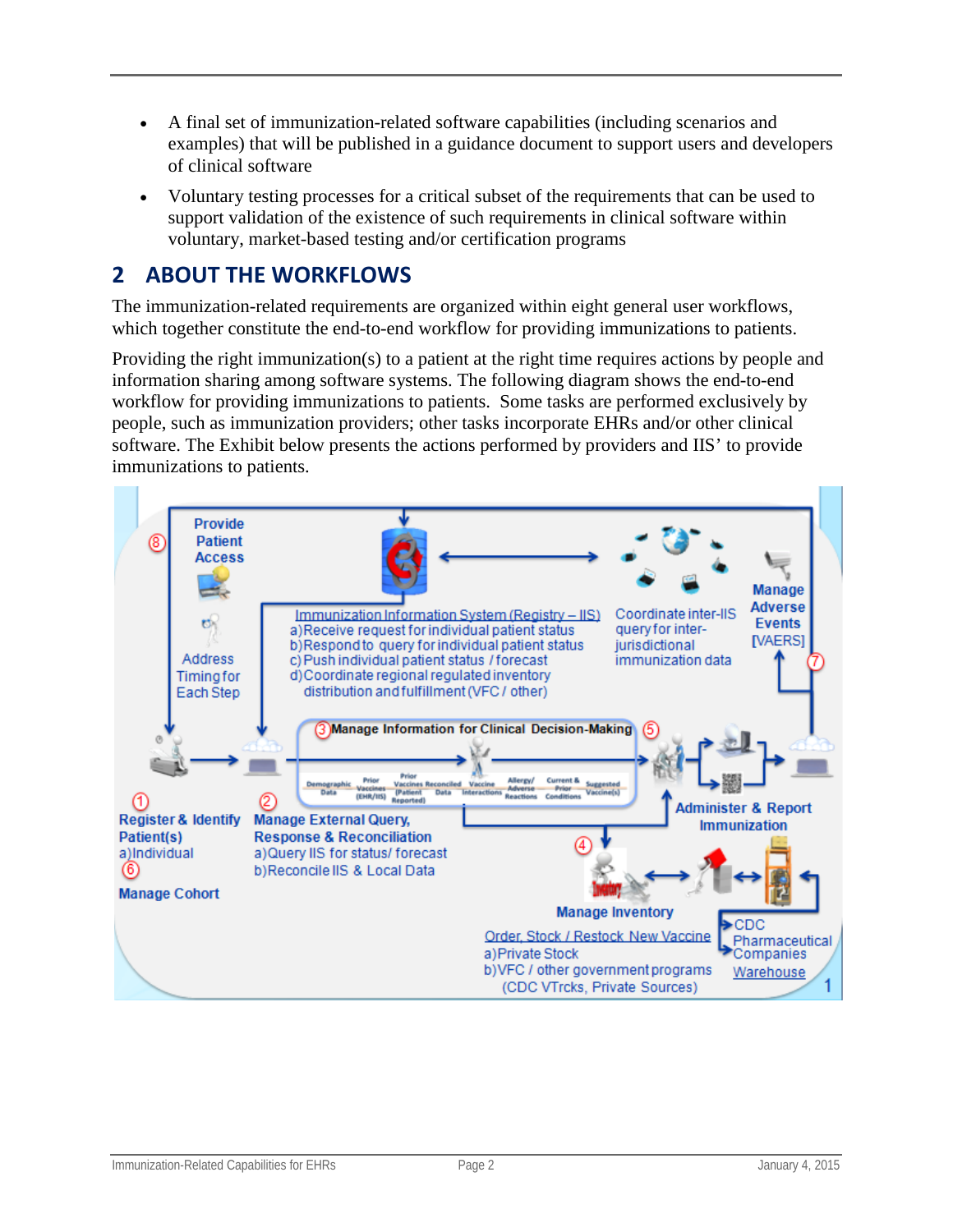Immunization-related requirements were developed for each workflow, that can be used to evaluate and demonstrate the inclusion of such capabilities within EHRs or other clinical software. Usability considerations associated with immunizations were also developed.

The following sections describe each workflow, a list of the actors who perform activities within each workflow, examples of work related to the workflow area, and requirements associated with each workflow. Usability considerations are also described.

# <span id="page-7-0"></span>**3 WORKFLOW 1: REGISTER AND IDENTIFY A PATIENT**

## <span id="page-7-1"></span>**3.1 General Description**

Using the EHR, the provider identifies the patient either by locating the patient's record in the EHR or other clinical software system or by adding a new patient.

## <span id="page-7-2"></span>**3.2 Who Performs This Workflow**

- Clinicians (physicians, nurses, and other personnel who assist with providing immunizations)
- Patients or caregivers with permission to access an individual's information in a personal health record (PHR) or through external access to the provider's EHR (e.g., a portal).

Patient information may also be sent to other approved providers or public health organizations, such as the immunization registry (sometimes called an immunization information system, or IIS).

## <span id="page-7-3"></span>**3.3 Examples of Work Related to this Workflow**

Anyone using an EHR or PHR to review or enter information for any reason must be able to find a patient. This ability is not unique to providing or reviewing immunizations. Some suggest a need for a unique, national patient identifier.<sup>[1](#page-37-0)</sup> Others recommend common matching procedures, or algorithms.<sup>[2,](#page-37-1)[3](#page-37-2)</sup> Considerable effort is underway in other settings to address unique patient identification.<sup>[4](#page-37-3)</sup> Note that the process assumes privacy and security is managed for all users of the EHR. This workflow does not include any specific immunization-related privacy and security requirements.

## <span id="page-7-4"></span>**3.4 Requirements Within Workflow 1**

### <span id="page-7-5"></span>**Requirement 1.1: Register New Patients**

#### **Overview of Scenario**

The system must allow a user to enter distinguishing information about patients so that providers can uniquely identify patients who have similar sounding names or other similar identifying information. For example, twins living in the same household will have similar dates of birth, addresses, and may have similar names. EHRs or other clinical software must be able to store information for identifying patients in immunization registries, if it is available, specifically the mother's maiden name, whether the patient was part of a multiple birth, and if so, the order of birth. This information allows the provider to correctly identify the patient and also helps assure a match when the EHR send the patient's information to external systems such as an immunization registry.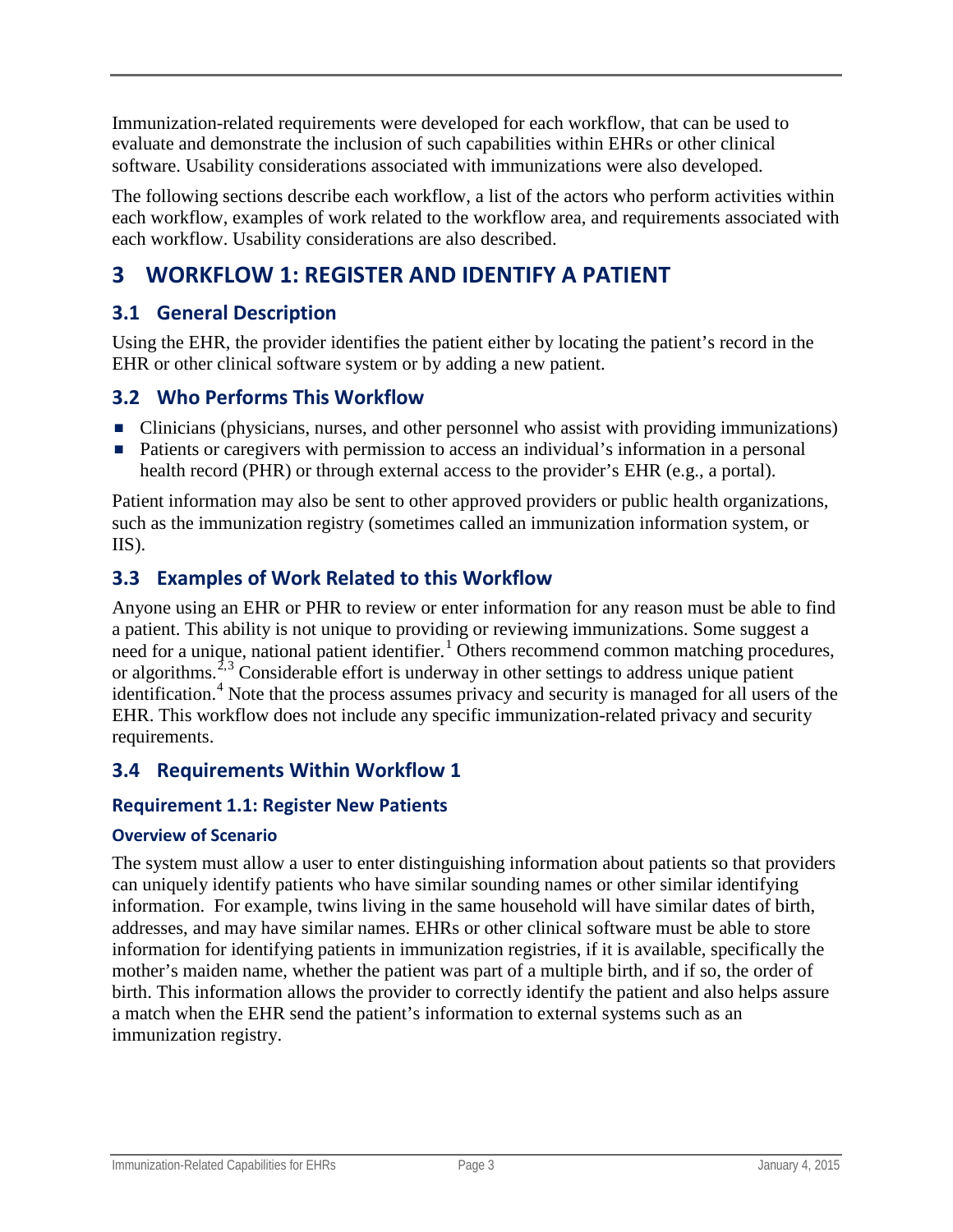#### **Example of Scenario**

Joanna Gonzales Morales, age 32, arrives in the office with her twin daughters Juana Maria Gonzales Morales and Mariela Gonzales Morales, age 3 years and 4 months. Juana Maria is 15 minutes older than Mariela. There is no record for either sibling in the provider's EHR. The intake worker in the provider's office collects information from Mrs. Morales and enters Juana Maria and Mariela as new patients. The intake worker first determines if either child is already registered by searching for each child's information in the EHR. In conducting the search, the intake worker locates a patient with similar information, who is named Juana Mariana Gonzales. However, Juana Mariana Gonzales is 6 years of age, which enables the intake worker to validate that this is a different patient, and that Juana Maria and Mariela Gonzales Morales are new patients whose information is not yet entered in the EHR. The intake worker then registers Juana Maria and Mariela in the EHR by entering the necessary patient information. As part of this process, the intake worker enters the mother's maiden name (Gonzales), checks the multiple birth indicator for each, and enters birth order for each child in the appropriate field.

#### <span id="page-8-0"></span>**Requirement 1.2: Select New Patient**

#### **Overview of Scenario**

The system must allow a user to distinguish information about patients with similar sounding names or identifying information in order to select the right patient from the providers EHR or other clinical software. For example, twins living in the same household will have similar dates of birth, addresses, and may have similar sounding names. Specifically for immunizations, the EHR or other clinical software should have the ability to record the mother's maiden name, whether the patient was part of a multiple birth, and if so, the order of birth. This information allows the provider to correctly identify and select the correct patient. This information also helps assure a match when the EHR send the patient's information to external systems such as an immunization registry.

#### **Example of Scenario**

Joanna Gonzales Morales, age 32, presents at the office with her twin daughters, Juana Maria Gonzales Morales and Mariela Gonzales Morales, age 3 years and 4 months. Neither child has received any MMR vaccine. The provider (e.g., doctor, nurse, etc.) must administer the vaccine to each child and then record the immunization information in each child's record in the EHR or other clinical software system. To accomplish this, the intake clerk enters the name "Juana Maria Morales" into the system to locate her record. The system returns three potential matches: 1) Juana Maria Gonzales Morales (multiple birth indicator = yes, birth order = 1); 2) Mariela Gonzales Morales (multiple birth indicator = yes, birth order = 2); and 3) Juana Mariana Gonzales (multiple birth order  $=$  no). In this instance, the multiple birth indicator and birth order information provides sufficient information for the intake clerk to quickly determine which patient to select.

#### <span id="page-8-1"></span>**Requirement 1.3: Select Multiple Patients**

#### **Overview of Scenario**

The system must allow a provider to specify all patients scheduled for appointments in the future (e.g., the next day, week, month, etc.) so that a request can be sent to the public health immunization registry for each patient's complete immunization history.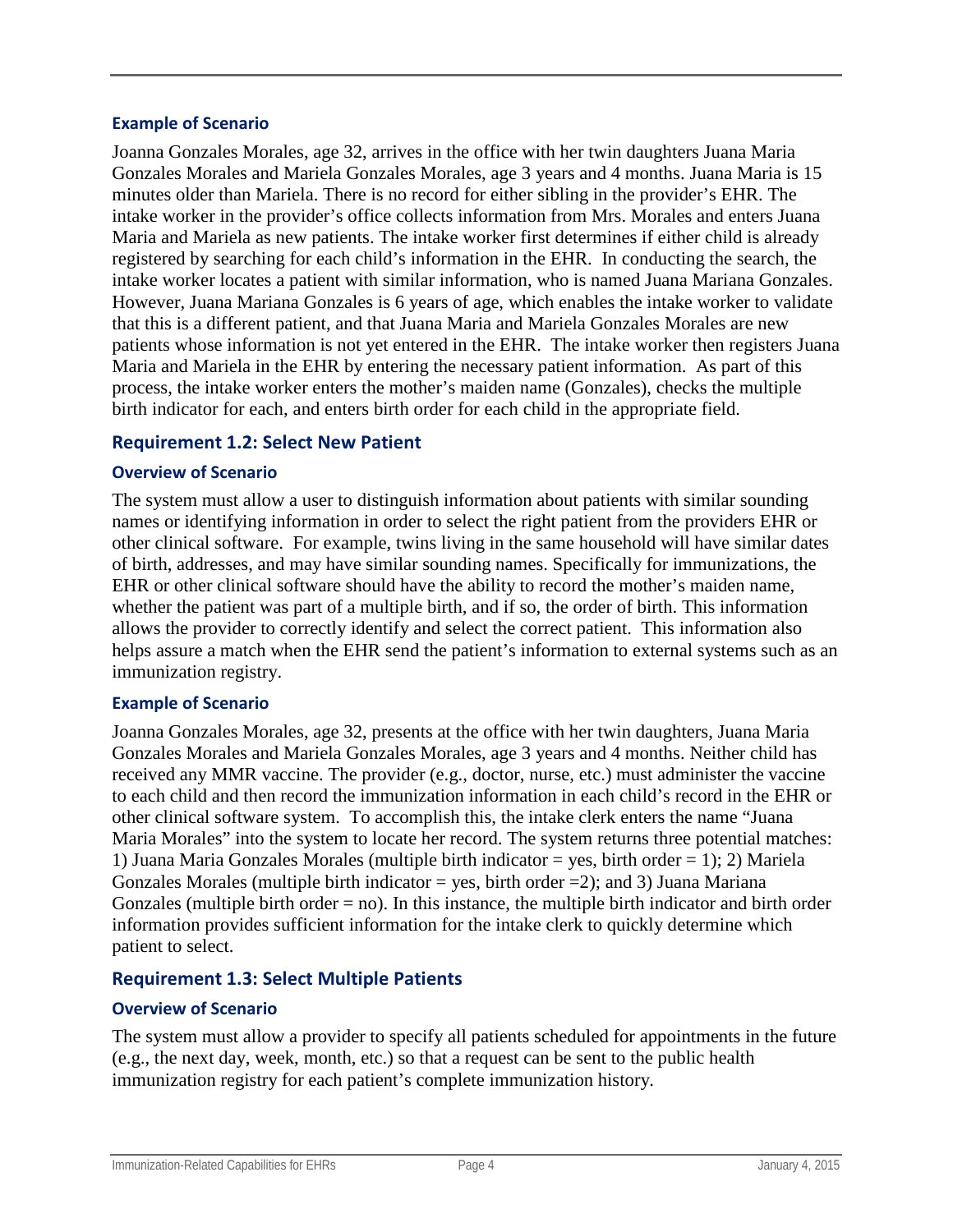#### **Example of Scenario**

Doctor Smith is a pediatrician. Via the EHR Dr. Smith's office uses, her office manager sends requests to the local public health immunization registry every Friday to retrieve immunization histories for all patients scheduled for appointments during the next week. On Tuesday afternoon, Dr. Smith's office manager wants to identify all patients added to the schedule since the request was sent on the prior Friday. She wants to view the list of all patients scheduled for appointments, identify those that were added to the schedule, and send a new request to the registry for immunization histories that does not include any duplicate requests for patients included in the request sent the previous Friday.

## <span id="page-9-0"></span>**3.5 Gaining Input on Requirements**

We seek the following input on each of the above-identified requirements.

- 1. **Value and Impact**. Does the requirement have a positive impact on any of the following: quality, safety, cost-effectiveness, patient experience of care, health outcomes, or workflow?
- 2. **Readiness for Implementation.** Are individuals and organizations in your stakeholder group generally ready to implement this requirement?
- 3. **Identifying a Critical Subset for Testing and Certification**. While all final requirements will be included in a "guidance" document to support software developers and users, testing and certification processes will also be developed for a critical subset of the requirements. We therefore also seek your opinion on whether this requirement is important enough to warrant inclusion in the subset for which testing and certification processes will be developed.

# <span id="page-9-1"></span>**4 WORKFLOW 2: MANAGE EXTERNAL QUERY, RESPONSE, AND RECONCILIATION**

## <span id="page-9-2"></span>**4.1 General Description**

This workflow includes sending a request for immunization information to a public health registry (IIS) for one or more patients, receiving past immunization history, and comparing and reconciling history with what is already present in the EHR or other clinical software system.

This workflow assumes the ability to distinguish among multiple patients in the EHR. However, it does include the ability for an EHR or other clinical software system to communicate with the public health registry if there are no patient matches, incorrect matches, or multiple matches result from the request.

## <span id="page-9-3"></span>**4.2 Who Performs This Workflow**

■ Clinicians (physicians, nurses and other personnel who assist with providing immunizations)

## <span id="page-9-4"></span>**4.3 Examples of Work Related to this Workflow**

Exchanging health information among two or more systems, and the ability of those systems to use the information, is defined as *interoperability*. [5](#page-37-4) Much work in this area is already underway. The Office of the National Coordinator for Health IT (ONC) has applied considerable effort to address interoperability among EHRs and between EHRs and registries. ONC is currently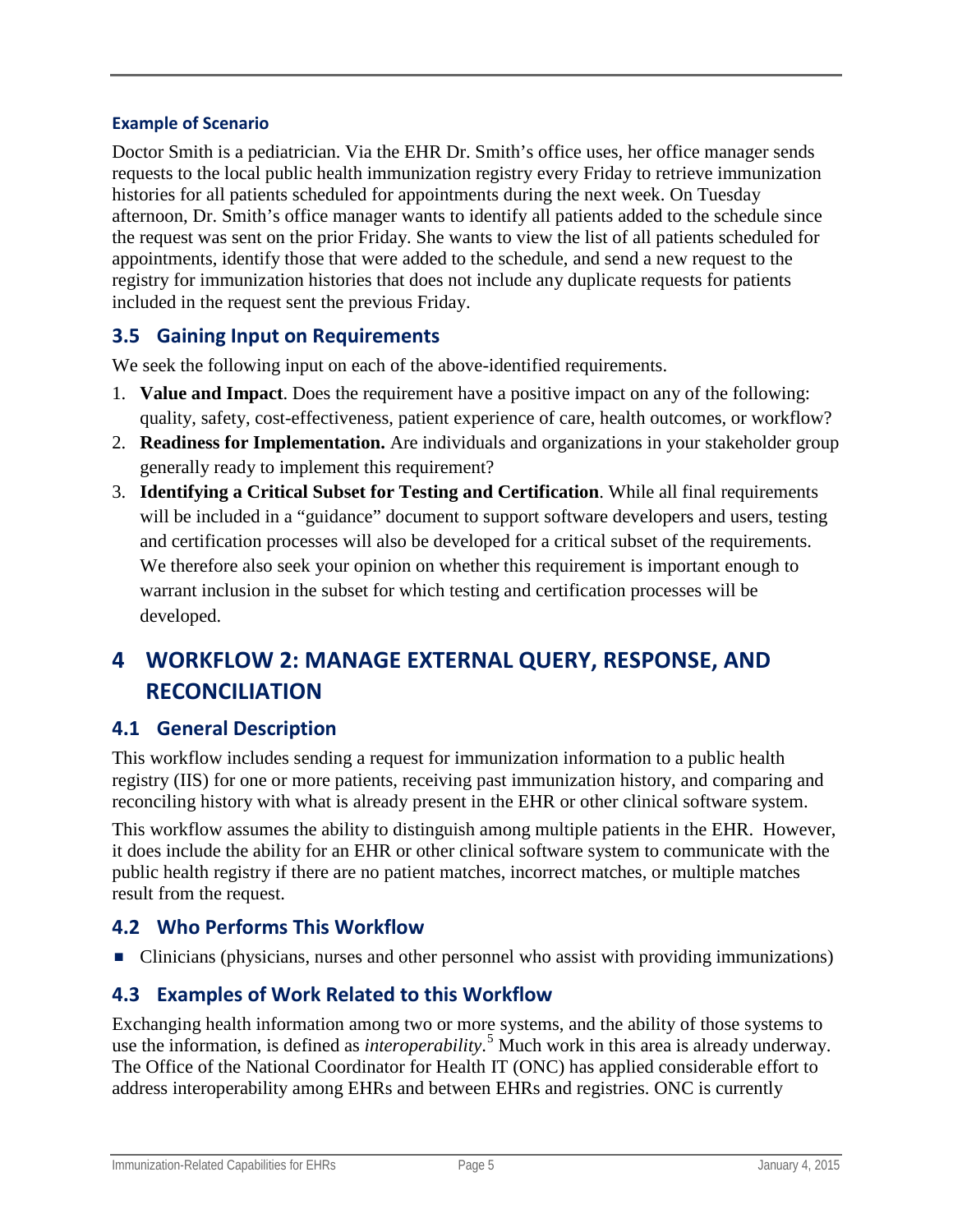developing an Interoperability Roadmap.<sup>[6,](#page-38-0)[7](#page-38-1),[8](#page-38-2)</sup> Earlier efforts addressed communication among EHRs and specialized or public health registries.<sup>[9](#page-38-3),[10,](#page-38-4)11</sup>The Meaningful Use program, Stage 2, specifically addressed immunization registries requiring submission of information to public health registries. It did not require the EHR to receive patient immunization history from such registries. $^{12}$  $^{12}$  $^{12}$ 

Two organizations, the American Immunization Registry Association (AIRA) and the Association of Immunization Managers (AIM), address requirements for immunization registries and enable collaboration among registry organizations and managers.<sup>[13](#page-38-7)[,14,](#page-38-8)[15](#page-38-9),[16](#page-38-10)</sup> Although the vision and goals are aligned, the level to which each registry currently achieves those goals may be addressed on different time schedules. Differences in funding and state regulations also may affect the extent to which each registry can support query and response with EHRs and other clinical software for citizens of all ages. Some registries do not yet accept immunization information for adults (individuals 19 years of age or greater); others allow opt-out for adults. While common standards exist that address methods to send and receive electronic information, all are not yet using those standards due to funding or state regulatory requirements.

## <span id="page-10-0"></span>**4.4 Requirements Within Workflow 2**

### <span id="page-10-1"></span>**Requirement 2.1: Batch Request/Receive Patient Immunization History(s)**

### **Overview of Scenario**

The EHR or other clinical software system sends a single request (a "batch" request) to the public health immunization registry for each of several patients. Reasons for a batch request may be (a) to obtain updated immunization histories for all patients with upcoming appointments, or (b) to receive complete immunization histories for all patients new to the provider's practice. The request includes identifying information that the immunization registry needs to match each patient in the request with those in the registry. The request also is sent in a pre-determined format the registry can read and interpret (Query by Parameter (QBP) – HL7 version 2.5.1 Implementation Guide for Immunization Messaging Release 1.5).

#### **Example of Scenario**

Every Friday evening, Dr. Smith's office uses the EHR to create a query to the public health immunization registry (IIS) requesting immunization history for each patient scheduled for an appointment in the coming week. Dr. Smith's EHR puts each patient's information into the correct format so it can be read and processed by the registry. The registry receives and processes the request, and sends Dr. Smith's office a response that includes the latest vaccine history and forecast for each of the patients in the batch request, with the exception of two patients for whom the registry has no information. Dr. Smith's EHR receives and processes the response from the registry, and presents the information to a system user (e.g., the office manager, intake worker, etc.) who can assure the correct immunization history and forecast is associated with the correct patient. The EHR also lists patients for whom the registry returned no matches or multiple matches and assists the user in resolving potential conflicts.

## <span id="page-10-2"></span>**Requirement 2.2: Real Time Request/Receipt of Patient Immunization History**

### **Overview of Scenario**

The system sends a request to the public health immunization registry "on demand" for walk-in patients (i.e., those without scheduled appointments). The request includes the identifying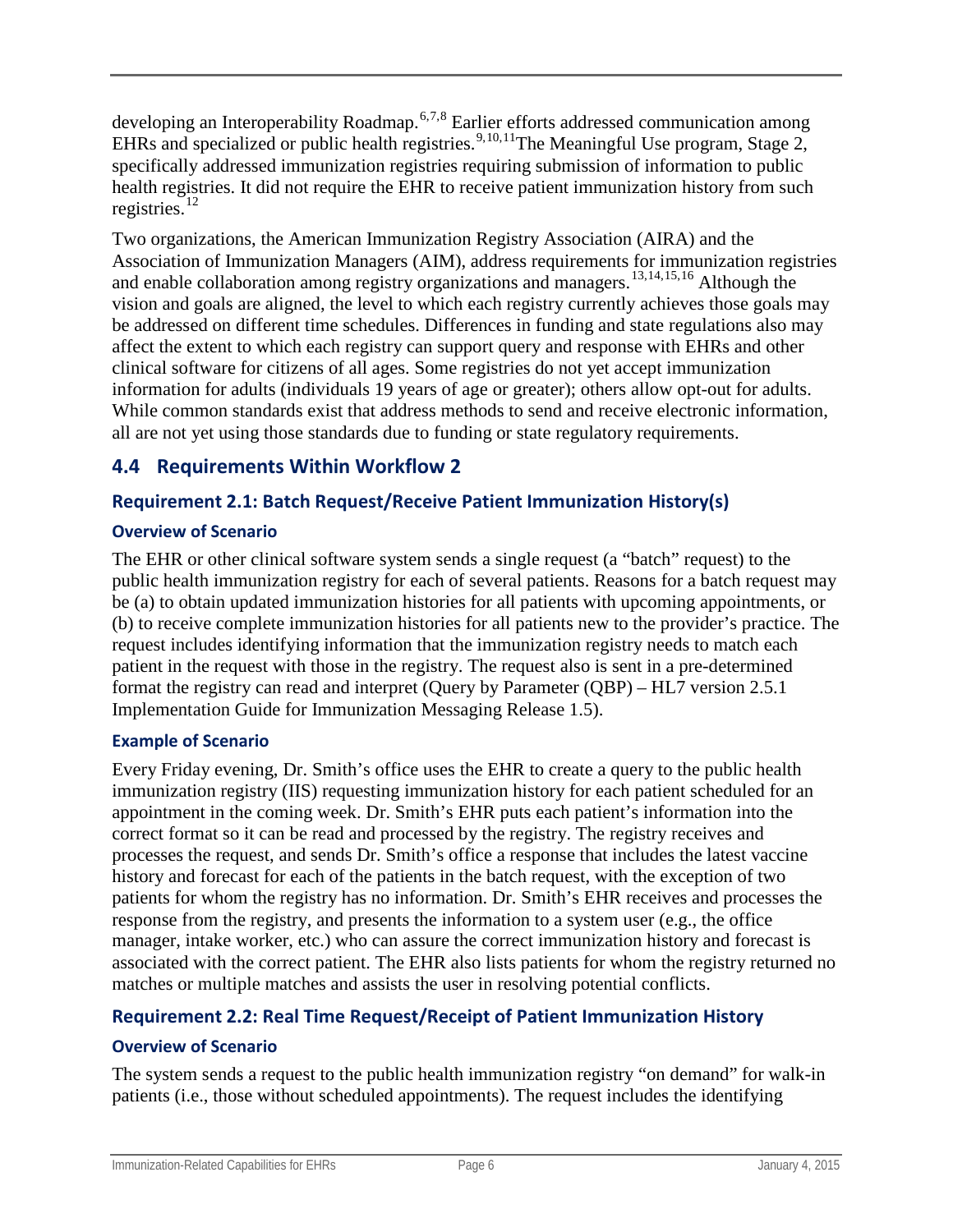information the immunization registry needs to match each patient with those in the registry including, if present, the mother's maiden name, a multiple birth indicator, and the birth order. The request also is sent in a pre-determined format the registry can read and interpret (Query Response Grammar (RSP) – HL7 version 2.5.1 Implementation Guide for Immunization Messaging Release 1.5).

### **Example of Scenario**

On Wednesday, Dr. Smith's office manager uses the EHR to select Juana Mariana Gonzales (age 6), who is a late addition to the appointment schedule for the same day. The EHR allows the office manager to create a query to the public health immunization registry (IIS) requesting the patient's immunization history. The EHR formats the request, including the patient's information, into a format that can be read and processed by the registry. The registry returns a response in real-time that includes Juana's latest vaccine history and forecast in a standard format that the EHR can be process and present to Dr. Smith when she sees the patient.

### <span id="page-11-0"></span>**Requirement 2.3: Compare IIS Immunization History to EHR Immunization History**

### **Overview of Scenario**

The public health immunization registry has returned the requested immunization history for a patient. The EHR is able to display the immunization history received from the registry as well as the immunization history already present in the EHR so that a user can compare them. The EHR provides a way for the provider to view both histories, determine what is different (if anything), and update the existing EHR immunization history with new information from the public health registry if he or she chooses to do so.

#### **Example of Scenario**

Dr. Smith's EHR system receives immunization information from the registry for the existing patient, Juana Mariana Gonzales. The immunization history in the EHR indicates that the patient has not received any doses of MMR vaccine. The history received from the registry indicates that Juana was given an MMR vaccine at age 15 months by another provider. The EHR allows Dr. Smith to accept the history received from the registry, save it in Juana's record, and indicate that the source of the information is the public health registry.

### <span id="page-11-1"></span>**Requirement 2.4: Request/Receive Patient Immunization Data and Identify Source**

#### **Overview of Scenario**

The EHR or other clinical software is able to store immunization history accepted from other sources (such as a public health immunization registry) or entered directly by a clinician based on information provided by the patient. When viewing such information, the provider can determine which immunizations were administered by the practice, which were entered manually as patient-reported, and which were accepted from the public health registry.

#### **Example of Scenario**

Dr. Smith's EHR maintains Juana Mariana Gonzales' immunization history and clearly identifies the source of all information about Juana's immunizations. The EHR indicates that two of Juana's immunizations were not administered in Dr. Smith's office. Specifically, the EHR shows that the public health immunization registry provided information about Juana's first dose of Hepatitis B vaccine, which was administered in the hospital on the day after her birth. The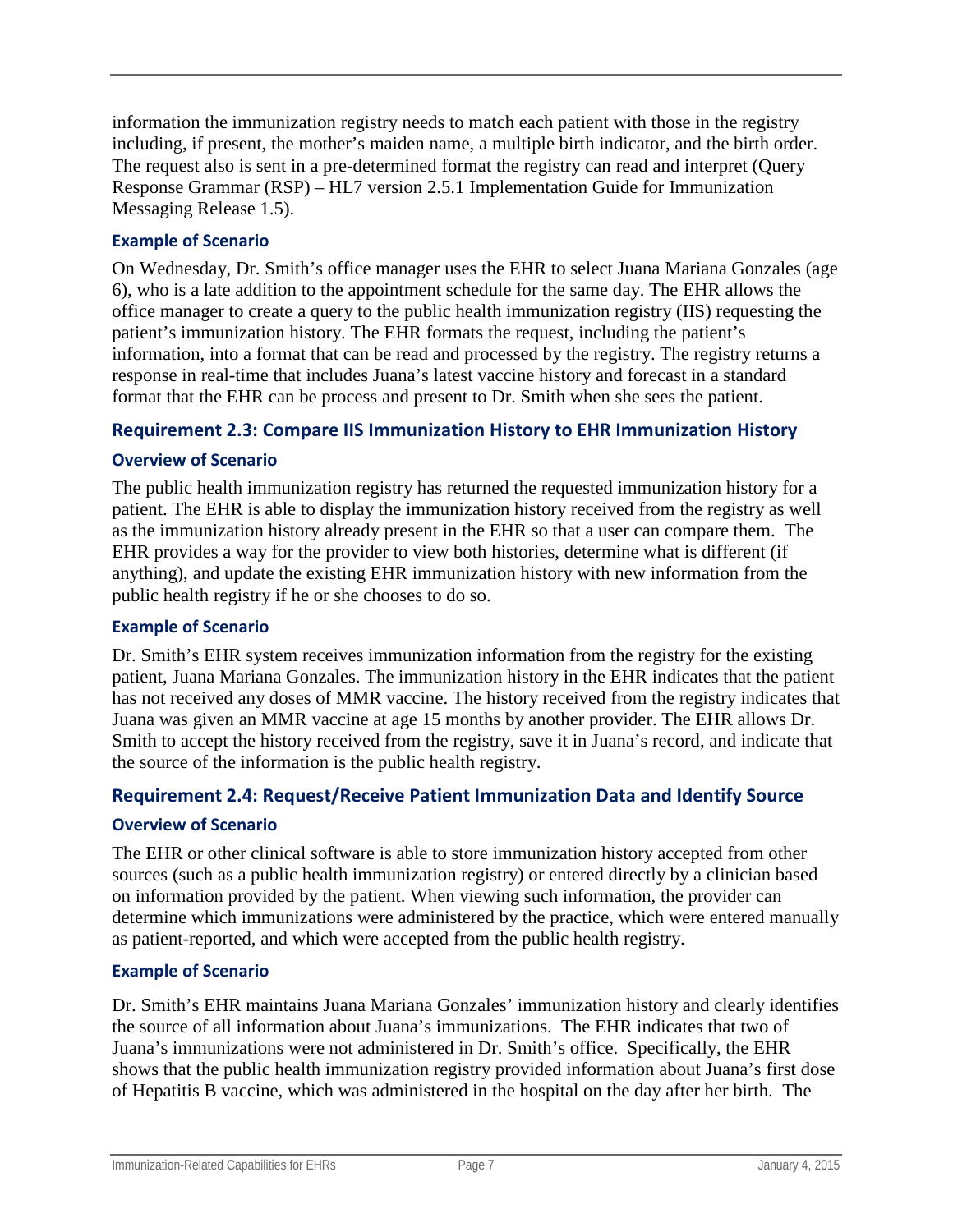EHR also shows that registry provided information that Juana received an MMR vaccine at age 15 months from a public health clinic. In addition, the EHR shows that a parent provided a report from the local pharmacy that Juana received a live, attenuated influenza vaccine on November 9, 2014. All other vaccines were administered at Dr. Smith's office. Dr. Smith can easily see the organization that administered each vaccine and the source of the information when viewing the patient's immunization history.

### <span id="page-12-0"></span>**Requirement 2.5: Request/Receive Patient Vaccine Forecast and Store Audit Data**

#### **Overview of Scenario**

The system stores the vaccine forecast as it was received from the public health immunization registry. The forecast can be used for any later quality assurance activities that may be required.

#### **Example of Scenario**

The vaccine history from the public health immunization registry did not include some vaccines that had been administered by Dr. Smith's practice. The original forecast suggests a schedule to administer some of the vaccines that were missing in the registry. After Dr. Smith reconciles the vaccine history, the additional doses suggested by the forecast are no longer needed. The EHR stores the original forecast in case there is a future audit.

### <span id="page-12-1"></span>**Requirement 2.6: Notify IIS of Differences Between EHR Data and IIS Response**

#### **Overview of Scenario**

After reconciling immunization history maintained in a provider's EHR and with immunization history from the public health registry, a provider may determine that some EHR-maintained information may be more correct than what is in the registry's history. The EHR should provide a report to the public health registry listing such inconsistencies.

#### **Example of Scenario**

The immunization history maintained in Dr. Smith's EHR for Juana Mariana Gonzales, age 6, includes the three-dose meningococcal vaccine (CVX code 163). The public health immunization registry history shows the two-dose meningococcal vaccine (CVX code 162). Dr. Smith's staff confirms they provided the vaccine with a three-dose schedule. The EHR then prepares and submits a report to the public health registry that lists the discrepancy and indicates that the CVX code 163 is the correct information.

### <span id="page-12-2"></span>**4.5 Gaining Input on Requirements**

We seek the following input on each of the above-identified requirements.

- 1. **Value and Impact**. Does the requirement have a positive impact on any of the following: quality, safety, cost-effectiveness, patient experience of care, health outcomes, or workflow?
- 2. **Readiness for Implementation.** Are individuals and organizations in your stakeholder group generally ready to implement this requirement?
- 3. **Identifying a Critical Subset for Testing and Certification**. While all final requirements will be included in a "guidance" document to support software developers and users, testing and certification processes will also be developed for a critical subset of the requirements. We therefore also seek your opinion on whether this requirement is important enough to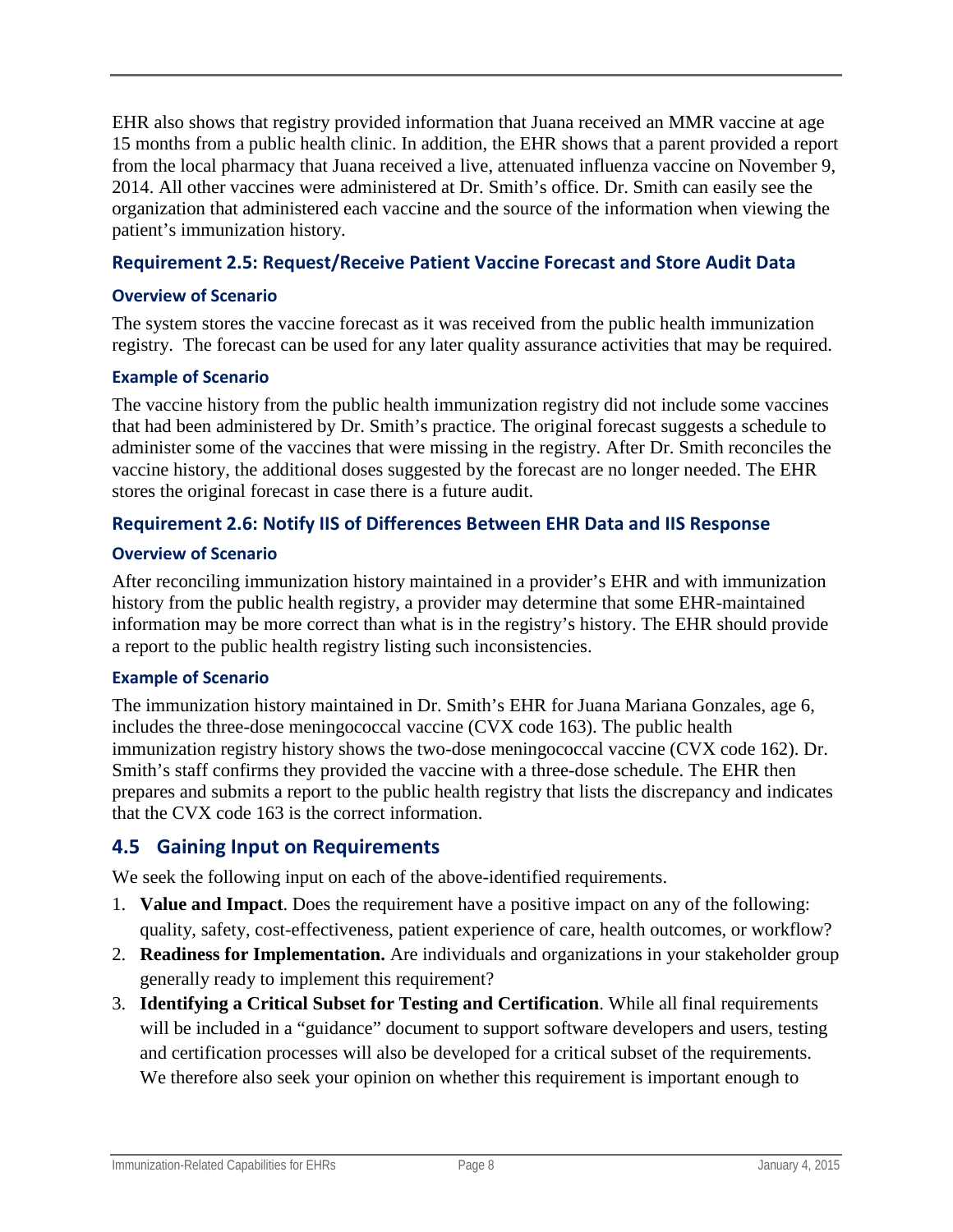warrant inclusion in the subset for which testing and certification processes will be developed.

# <span id="page-13-0"></span>**5 WORKFLOW 3: MANAGE INFORMATION FOR CLINICAL DECISION MAKING**

## <span id="page-13-1"></span>**5.1 General Description**

This workflow describes how EHRs use information to support clinical decision-making. The information begins when the provider receives a vaccine forecast from the public health immunization registry. The forecast lists the appropriate immunizations for a patient based on his or her known history and the most up-to-date immunization schedule. The forecast provides important information that helps providers make the appropriate decisions regarding which vaccines to administer and when. In addition, the physician must assess if the patient has any conditions or laboratory test findings that would alter the decision about which vaccine to provide. The forecast addresses vaccine-vaccine interactions, but immunization registries do not have individual patient diagnoses or results that might impact which vaccine should be given and when.

Once the vaccine history in the EHR is reconciled with the history from the public health immunization registry, the forecast must be re-checked. The information may be processed directly by the EHR, a public health immunization registry (IIS), a third party web service, or other clinical decision support (CDS) resource. The provider must use the information provided along with information known about the patient to make the final decision about what immunization to give the patient (if any) and enter any orders appropriate to that decision.

## <span id="page-13-2"></span>**5.2 Who Performs This Workflow**

- Clinicians (physicians, nurses, and other personnel who assist with providing immunizations).
- Patients or caregivers who participate in the decision-making about which of several vaccine options to choose, and who may decline a vaccine once they are appropriately informed about the risks and benefits.
- Public health immunization registries (IIS') that provide the patient's initial vaccine forecast and may also re-process the forecast with new information a provider submits from his or her EHR or other clinical software system.
- The EHR and registry software, and/or a third party clinical decision support web service also participate in the process.

## <span id="page-13-3"></span>**5.3 Examples of Work Related to this Workflow**

- The Advisory Committee on Immunization Practices, an Advisory Committee to the CDC Director, develops recommendations about how to use vaccines to control diseases in the United States.<sup>[17](#page-38-11)</sup> CDC publishes the recommendations regularly as public health advice.<sup>[18](#page-38-12)</sup>
- CDC also provides the Clinical Decision Support for Immunization (CDSi) logic specification as an authoritative, implementation-neutral foundation for technical and nontechnical immunization-related clinical decision support.[19](#page-38-13) CDSi includes business rules logic, test cases, supportive data, workflow descriptions, and describes methods to determine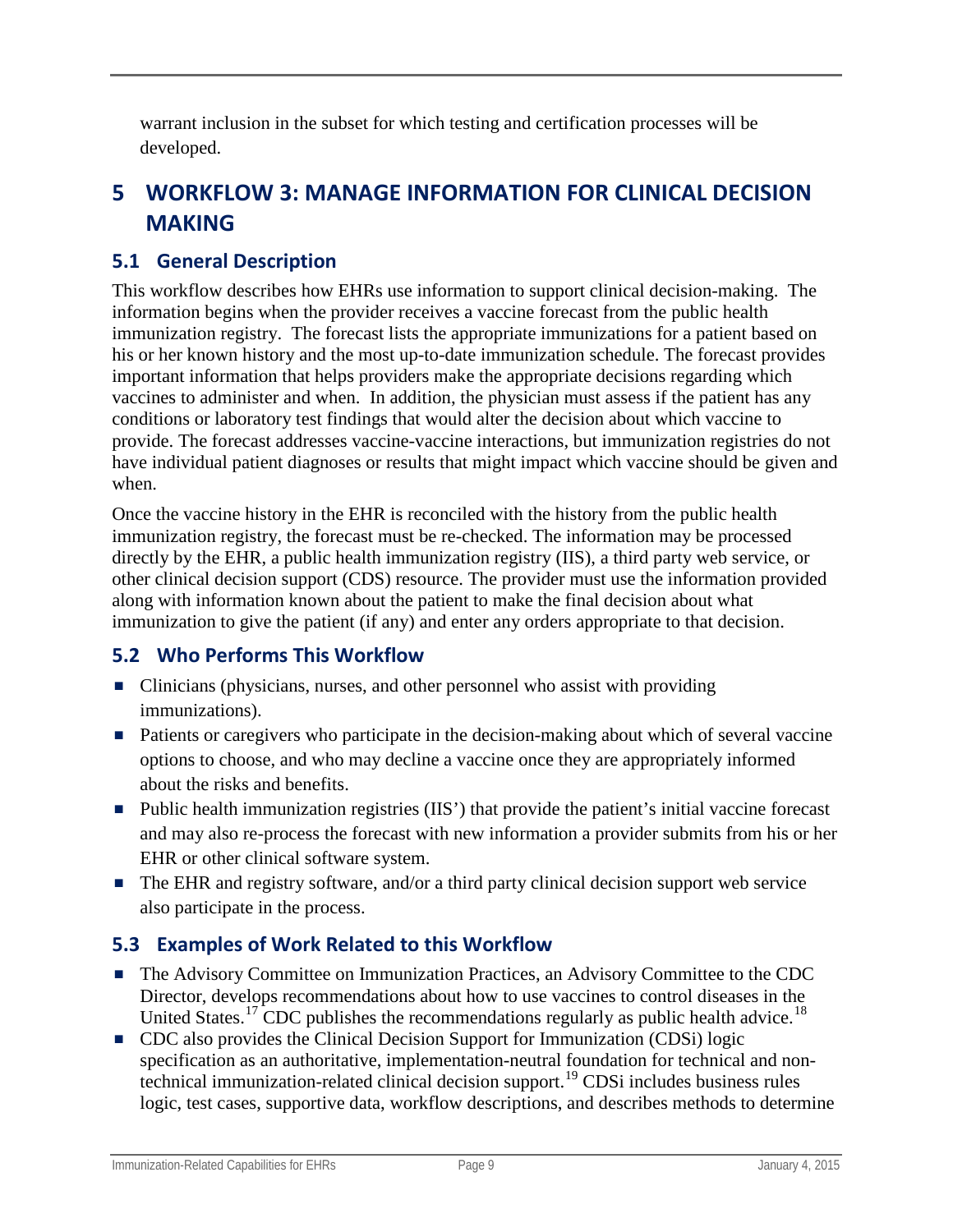if the vaccine doses a patient received are appropriate (valid) when compared to the ACIP recommended schedule. Based on the logic, a clinical decision support engine can recommend the earliest and latest acceptable dates for providing each vaccine as well as the appropriate intervals between individual vaccines. The clinical decision support engine can also indicate if individual doses already given are not valid because they were given ahead of the prescribed vaccination schedule. A clinical decision support engine that incorporates CDSi content requires a mechanism to capture patient information and send results to a clinician for review and reconciliation with all known patient information.

Some EHR vendors indicate they have started to evaluate use of CDSi content within CDS engines in their software. Most vendors express a preference for an external service to provide such decision support for their products.

## <span id="page-14-0"></span>**5.4 Requirements Within Workflow 3**

#### <span id="page-14-1"></span>**Requirement 3.1: View Immunization Forecast**

#### **Overview of Scenario**

The system provides a view of the immunization forecast provided by the public health immunization registry (IIS). The forecast includes recommended vaccination dates, minimum (earliest) date, ideal date, and maximum (latest) date for each vaccine included in the forecast.

#### **Example of Scenario**

Marcel Manuel Gonzales, age 2 (birth date 12/24/2012), comes to the provider's office for a scheduled appointment. The doctor's office receives a forecast from the public health immunization registry indicating that the fourth dose of DTaP vaccine is overdue as of 06/25/2014 and the second dose of Hepatitis A vaccine is recommended to be administered 03/24/2015.

#### <span id="page-14-2"></span>**Requirement 3.2: View Reconciled Immunization Forecast**

#### **Overview of Scenario**

The EHR or other clinical software system has the ability to re-evaluate the immunization forecast using a patient's newly updated immunization history, where the updated history results from the reconciliation of immunization data contained in the public health immunization registry with immunization data contained in the EHR. Processing the new forecast can be internal to the EHR or it can use an external forecasting service.

#### **Example of Scenario**

The EHR record for Juana Maria Gonzales, age 6, includes an inactivated polio vaccine that was administered in Dr. Smith's office 3 months prior to the date of Juana's office visit. Due to an EHR system upgrade, the polio vaccine was not reported to the public health registry history. Therefore, the original forecast received from the registry had recommended a fourth dose of inactivated polio vaccine. The EHR system sends the updated vaccine history to a third-party forecaster and receives a new forecast that does not include the recommendation for a fourth dose of inactivated polio vaccine, as it was already given.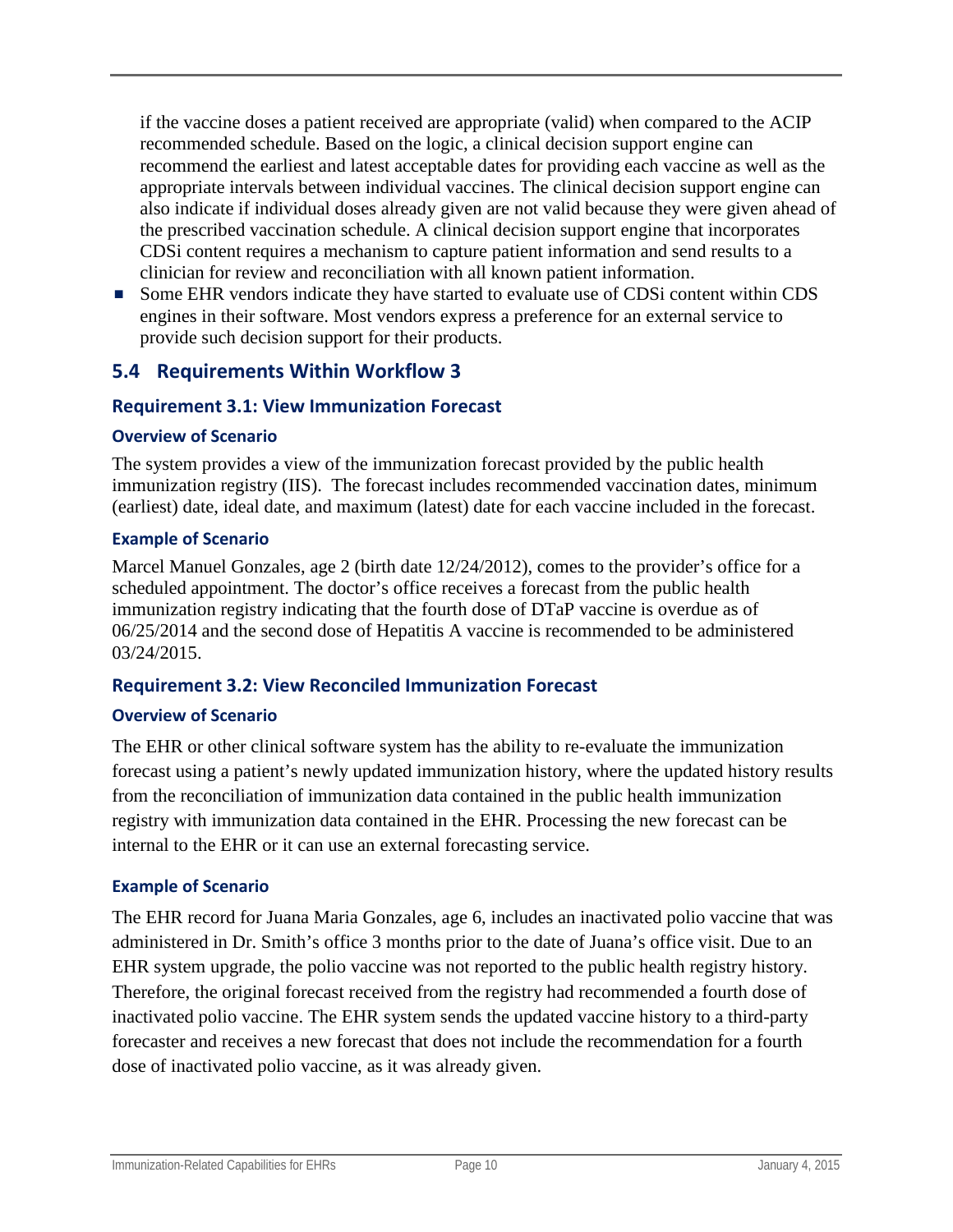### <span id="page-15-0"></span>**Requirement 3.3: Modify Antigen Recommendations Based on Allergy History**

#### **Overview of Scenario**

The EHR or other clinical software system compares the vaccines recommended in the updated forecast from the public health immunization registry with the patient's allergy history and then notifies the provider of any conflicts with the recommended vaccines.

#### **Example of Scenario**

The system notifies the provider that Marcel Manuel Gonzales, age 2 (birth date 12/24/2012) is allergic to diphtheria CRM 197 protein, although the forecast included DTaP in the recommended vaccines. The provider, therefore, can select alternate vaccines.

#### <span id="page-15-1"></span>**Requirement 3.4: Modify Antigen Recommendations Based on Active Diagnoses**

#### **Overview of Scenario**

The system compares the vaccines recommended in the updated forecast from the public health immunization registry with the patient's active diagnoses and then notifies the provider of any conflicts with the recommended vaccines.

#### **Example of Scenario**

Marcel Manuel Gonzales, age 2 (birth date 12/24/2012) comes to the provider's office for a scheduled appointment. The forecast received from the health department registry indicates that Marcel is due for the influenza vaccine. The provider's EHR system finds a diagnosis of asthma and recommends injectable attenuated influenza vaccine rather than live attenuated nasal vaccine administration.

#### <span id="page-15-2"></span>**Requirement 3.5: Update Patient Immunization Schedule**

#### **Overview of Scenario**

The EHR or other clinical software system displays a patient's anticipated immunization schedule routinely and updates the patient's schedule when immunization guidelines change.

#### **Example of Scenario**

If hypothetically, the Advisory Committee for Immunization Practices adds a third dose of MMR vaccine at age 15, the EHR or other clinical software system provides a mechanism to update all patients' vaccine schedules to include the newly required MMR dose.

#### <span id="page-15-3"></span>**Requirement 3.6: Receive Dose Not Indicated Alert for Single Vaccine Order**

#### **Overview of Scenario**

The EHR or other clinical software system notifies the provider in instances when there are single or combination vaccine orders that are inconsistent with the expected timing intervals included in the vaccine forecast.

#### **Example of Scenario**

The minimum valid date (earliest date) for the fourth dose of pneumococcal conjugate (PCV13) vaccine is at 9 months. The provider orders a dose of PCV13 for a 7-month old patient who has received three prior doses. The EHR or other clinical software system notifies the provider that the dose is not indicated and should be delayed two months.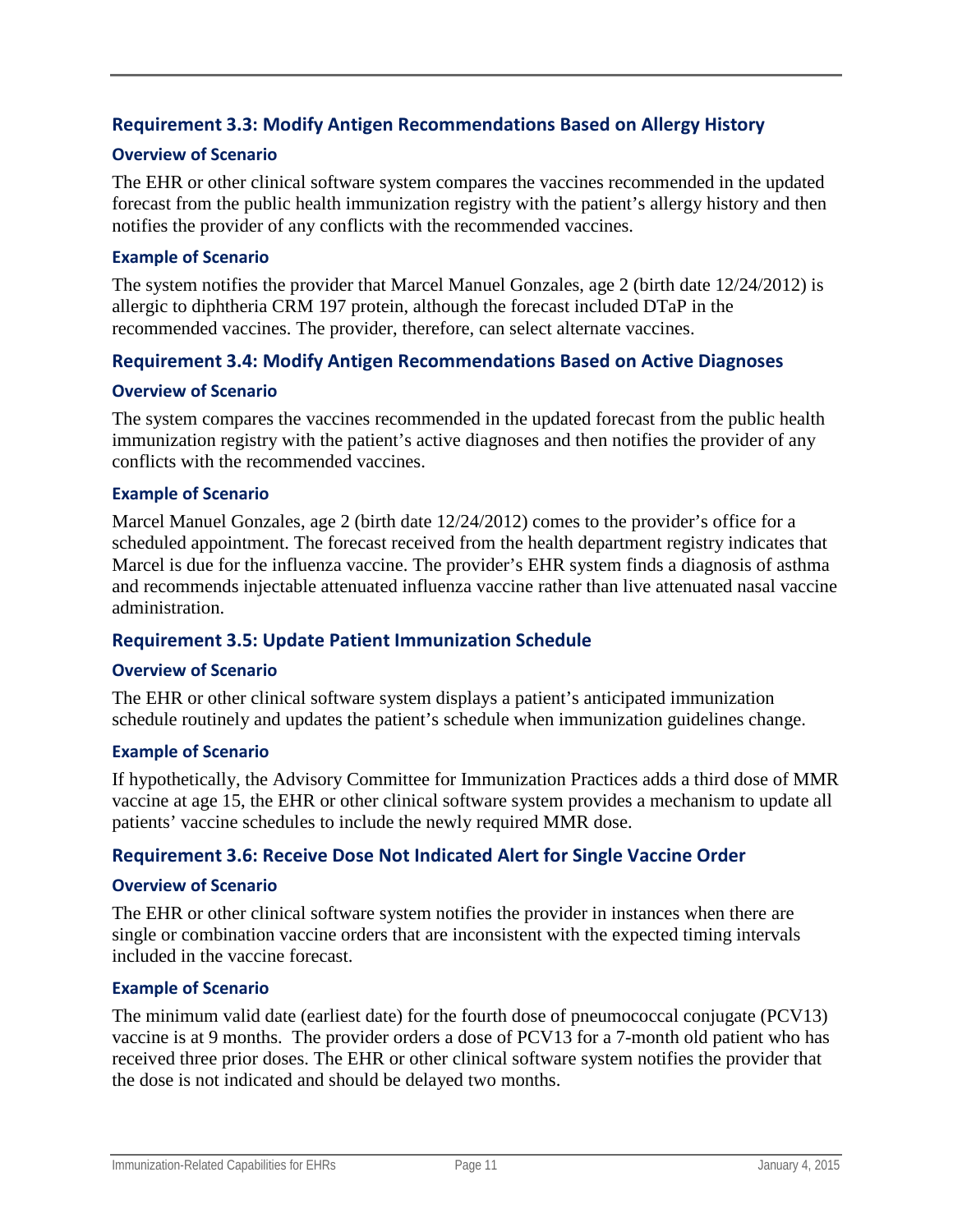### <span id="page-16-0"></span>**Requirement 3.7: Receive Dose Not Indicated Alert Upon Vaccine Administration**

#### **Overview of Scenario**

The system notifies the individual administering a vaccine that the vaccine is inconsistent with expected timing intervals as suggested by the vaccine forecast. This requirement is a "failsafe" mechanism should the provider order a vaccine dose that is inconsistent with appropriate timing intervals.

#### **Example of Scenario**

The minimum valid date (earliest date) for the fourth dose of DTaP vaccine is at 15 months. However, a provider ignores the EHR system-issued alert and orders a dose of DTaP for a 13 month-old patient who has received three prior doses. In this case, the EHR notifies the person administering the vaccine that the dose is not indicated and should be delayed two months.

#### <span id="page-16-1"></span>**Requirement 3.8: Save History of Clinical Decision Support Recommendations**

#### **Overview of Scenario**

The EHR or other clinical software system saves a history of all recommendations provided to a clinician, including the information accessed and used to arrive at the recommendation.

#### **Example of Scenario**

The system administrator in a medical practice reviews all recommendations provided by clinical decision support system, with particular emphasis on those recommendations that have been ignored by the provider. From the review and discussion with the staff, the administrator is able to eliminate alerts that have no value.

### <span id="page-16-2"></span>**5.5 Gaining Input on Requirements**

We seek the following input on each of the above-identified requirements.

- 1. **Value and Impact**. Does the requirement have a positive impact on any of the following: quality, safety, cost-effectiveness, patient experience of care, health outcomes, or workflow?
- 2. **Readiness for Implementation.** Are individuals and organizations in your stakeholder group generally ready to implement this requirement?
- 3. **Identifying a Critical Subset for Testing and Certification**. While all final requirements will be included in a "guidance" document to support software developers and users, testing and certification processes will also be developed for a critical subset of the requirements. We therefore also seek your opinion on whether this requirement is important enough to warrant inclusion in the subset for which testing and certification processes will be developed.

## <span id="page-16-3"></span>**6 USER WORKFLOW 4: MANAGE INVENTORY**

### <span id="page-16-4"></span>**6.1 General Description**

This workflow describes how EHRs and other clinical software systems use available information to assist with managing the immunization inventory available in the provider's setting.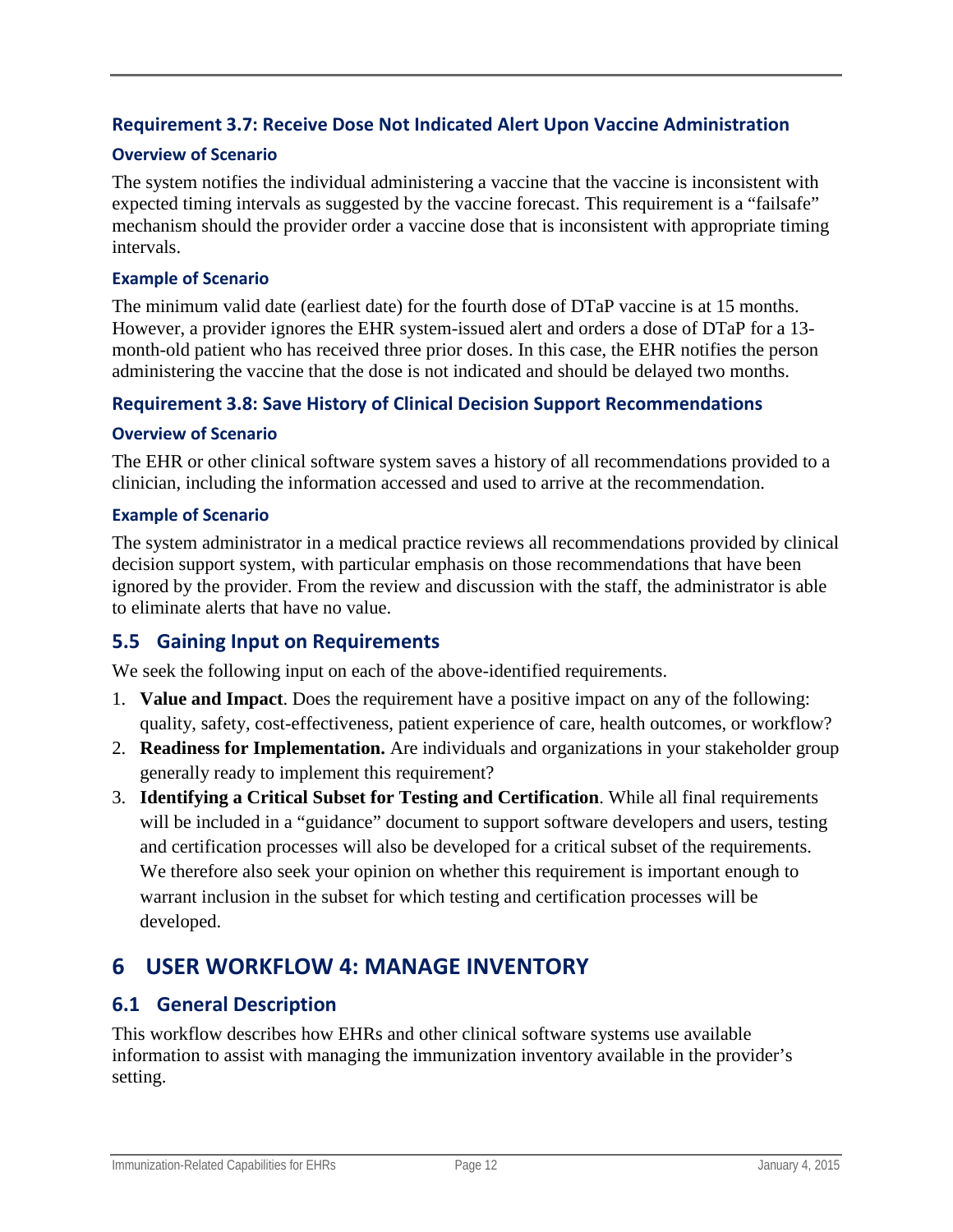Patients eligible for special guarantee programs, such as Vaccine for Children's (VFC), should receive the doses provided by the program. Those patients not eligible for VFC or similar programs should receive private vaccine stock. This user workflow enables the provider to determine patient eligibility for special guarantee programs and whether the provider's vaccine dose is eligible for the program. The goals of this process are to: 1) identify the appropriate vaccine stock to provide to the patient, based on the patient's eligibility for guarantee programs, and 2) document when vaccine doses from one program are borrowed and assure that stock is replenished.

## <span id="page-17-0"></span>**6.2 Who Performs this Workflow**

■ Clinicians (physicians, nurses and other personnel who assist with providing immunizations)

## <span id="page-17-1"></span>**6.3 Examples of Work Related to this Workflow**

- Most providers interviewed for this project stated that specific personnel in their offices manage their vaccine inventory using paper logs or electronic spreadsheets. In most practices, an individual staff member then enters the inventory into the practice's EHRs manually, including the vaccine lot number and expiration date. Once this information is entered into the EHR or other clinical software systems, most such systems offer drop-down lists that staff members can use to order vaccines and document the vaccine administered more quickly.
- The American Immunization Registry Association has established requirements for inventory management<sup>[20](#page-38-14)</sup> Some public health registries provide inventory management software that help providers manage guarantee program inventory, as well as private stock. Participating providers enter and manage this information in the public health registry software manually. As vaccine doses for the guarantee programs are used and reported to the registry, the software updates the amount of available stock. The provider can also order more vaccine from VTrckS for the guarantee program. Ordering to replenish private stock is the responsibility of the provider.
- Some hospital software vendors produce inventory applications that allow customers to order all materials the office needs, including examination gloves, syringes, alcohol wipes, medications, and vaccinations. These inventory software products use an existing American National Standards Institute (ANSI) standard, Advanced Ship Notification (EDI 856[21\)](#page-38-15), to transmit data from the warehouse to the inventory software. However, there is no known connection of such applications to clinical software used to order and administer vaccines.

## <span id="page-17-2"></span>**6.4 Requirements Within Workflow 4**

### <span id="page-17-3"></span>**Requirement 4.1: Display Available Vaccine Antigens**

#### **Overview of Scenario**

The system presents a list of vaccine antigens available for administration to patients.

#### **Example of Scenario**

Through her EHR or other clinical software system, Dr. Smith is able to access a list of vaccine products that are available to order and administer to an individual patient. The list displays which products are restricted to specific guarantee programs, such as Vaccine for Children, and which products are from local/private stock.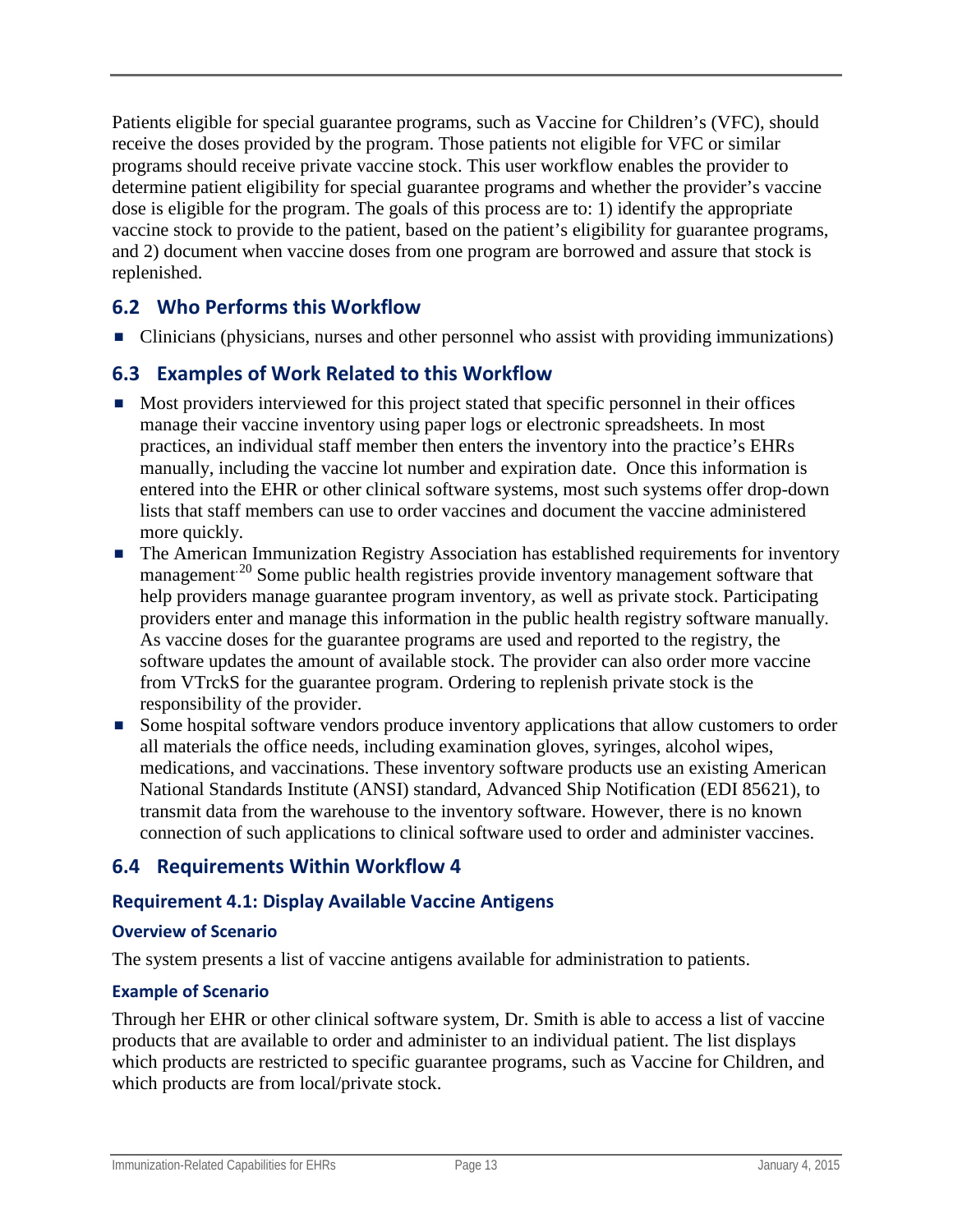### <span id="page-18-0"></span>**Requirement 4.2: Update Vaccine Inventory from Patient Dosage Administration**

#### **Overview of Scenario**

The system updates the vaccine inventory to assure the correct count of remaining available vaccine inventory.

#### **Example of Scenario**

The EHR or other clinical software system maintains the number of doses of inactivated polio vaccine (IPV) available from the Vaccine for Children (VFC) program at a specific site. The system then decreases that number when one of the IPV doses is administered to a patient. The updated list can be displayed to Dr. Smith, so that she can write orders for vaccines available for administration.

#### <span id="page-18-1"></span>**Requirement 4.3: Update Vaccine Inventory from Stock Receipt**

#### **Overview of Scenario**

The EHR or other clinical software system updates the vaccine inventory when new stock is received at the site and updates the correct count of each vaccine, including those for use in guarantee programs and for private stock.

#### **Example of Scenario**

The nurse manager uses a bar code reader to enter new IPV vaccine stock when it is received. Once she reads in all of the bar codes, the system updates the count of available IPV doses. The update includes information about the program for which the lot is to be used (for example, guarantee program such as VFC or patients who are not part of such programs).

#### <span id="page-18-2"></span>**Requirement 4.4: Notify of Vaccine Dose Expiration**

#### **Overview of Scenario**

The EHR or other clinical software system notifies the provider administering a vaccine if the dose chosen for administration is expired.

#### **Example of Scenario**

The EHR alerts the RN entering the dT vaccine about to be administered to an adult patient if the expiration date of the planned dose has passed (i.e., the dose is expired).

#### <span id="page-18-3"></span>**Requirement 4.5: Produce Vaccine History Report**

#### **Overview of Scenario**

The EHR or other clinical software system generates inventory reports of remaining stock. The reports can be sorted by expiration date and source (e.g., private or guarantee program).

#### **Example of Scenario**

The nurse manager views a report of all existing vaccine stock. She is able to quickly identify that the available MMR vaccine for private (non-Vaccine For Children) patients will expire in two weeks. The report also indicates that private Varicella vaccine is nearly out of stock.

### <span id="page-18-4"></span>**6.5 Gaining Input on Requirements**

We seek the following input on each of the above-identified requirements.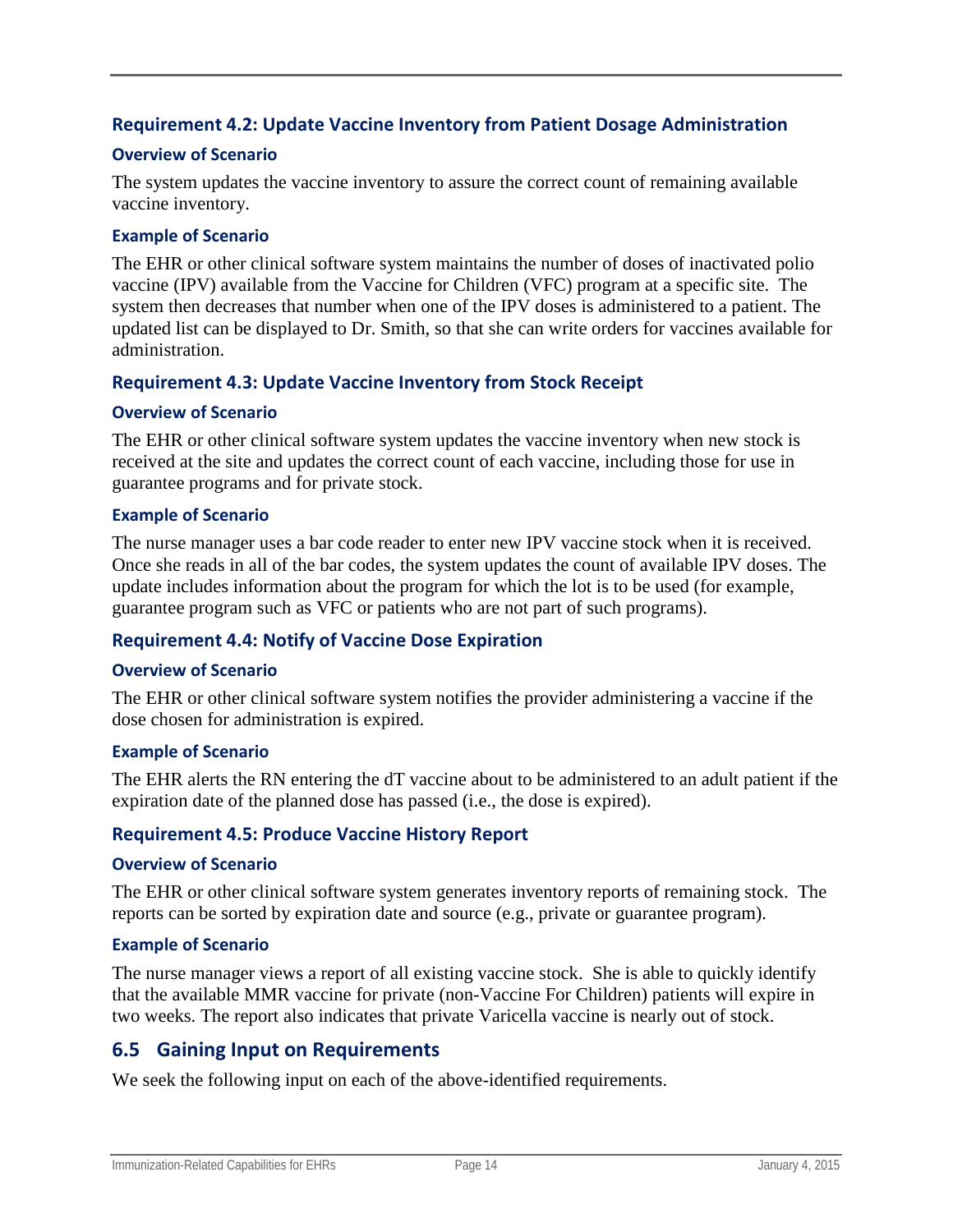- 1. **Value and Impact**. Does the requirement have a positive impact on any of the following: quality, safety, cost-effectiveness, patient experience of care, health outcomes, or workflow?
- 2. **Readiness for Implementation.** Are individuals and organizations in your stakeholder group generally ready to implement this requirement?
- 3. **Identifying a Critical Subset for Testing and Certification**. While all final requirements will be included in a "guidance" document to support software developers and users, testing and certification processes will also be developed for a critical subset of the requirements. We therefore also seek your opinion on whether this requirement is important enough to warrant inclusion in the subset for which testing and certification processes will be developed.

# <span id="page-19-0"></span>**7 USER WORKFLOW 5: ADMINISTER AND REPORT IMMUNIZATION**

## <span id="page-19-1"></span>**7.1 General Description**

This workflow describes how EHRs and other clinical software systems can use information to assist with administering and reporting immunizations given to patients in the provider setting. This includes:

- **Providing patient education to help the patient understand the immunization about to be** administered
- Documenting reasons why a recommended immunization is not given (e.g., patient refusal, fever on the day of the visit, etc.)
- Administration of the vaccine to the patient
- Documenting all of the information about the process (i.e., which vaccine, lot number and expiration date, body site of the injection, etc.)
- Submitting the report to the public health registry, and
- $\blacksquare$  Providing the patient with a summary of vaccine status.

## <span id="page-19-2"></span>**7.2 Who Performs This Workflow**

- Clinicians (physicians, nurses, and other personnel who assist with providing immunizations)
- Patients or caregivers with permission to access an individual's information
- Public health immunization registry (as a receiver of the immunization report)

## <span id="page-19-3"></span>**7.3 Examples of Work Related to this Workflow**

- Two vendors interviewed for this effort have evaluated 2D bar coding to document vaccine administration into their EHR systems. Bar code readers for linear and 2D bar codes are readily available at relatively low cost. To date, testing the use of bar codes in administering vaccinations has not identified an ideal workflow for implementing bar code assisted documentation of vaccine administration. Some work has found scanning bar codes on individual vaccine doses after vaccine administration may be easier for the provider's staff. However, such a practice is contrary to the patient safety initiatives that encourage bar coding prior to vaccine administration.
- $\blacksquare$  The Drug Quality Security Act (9/27/2014) requires all pharmaceuticals to have human readable or bar code on packaging for the lowest unit of sale. Most vaccines contain linear bar codes on the vial containing the vaccine (the unit of use), as well as on the packaging.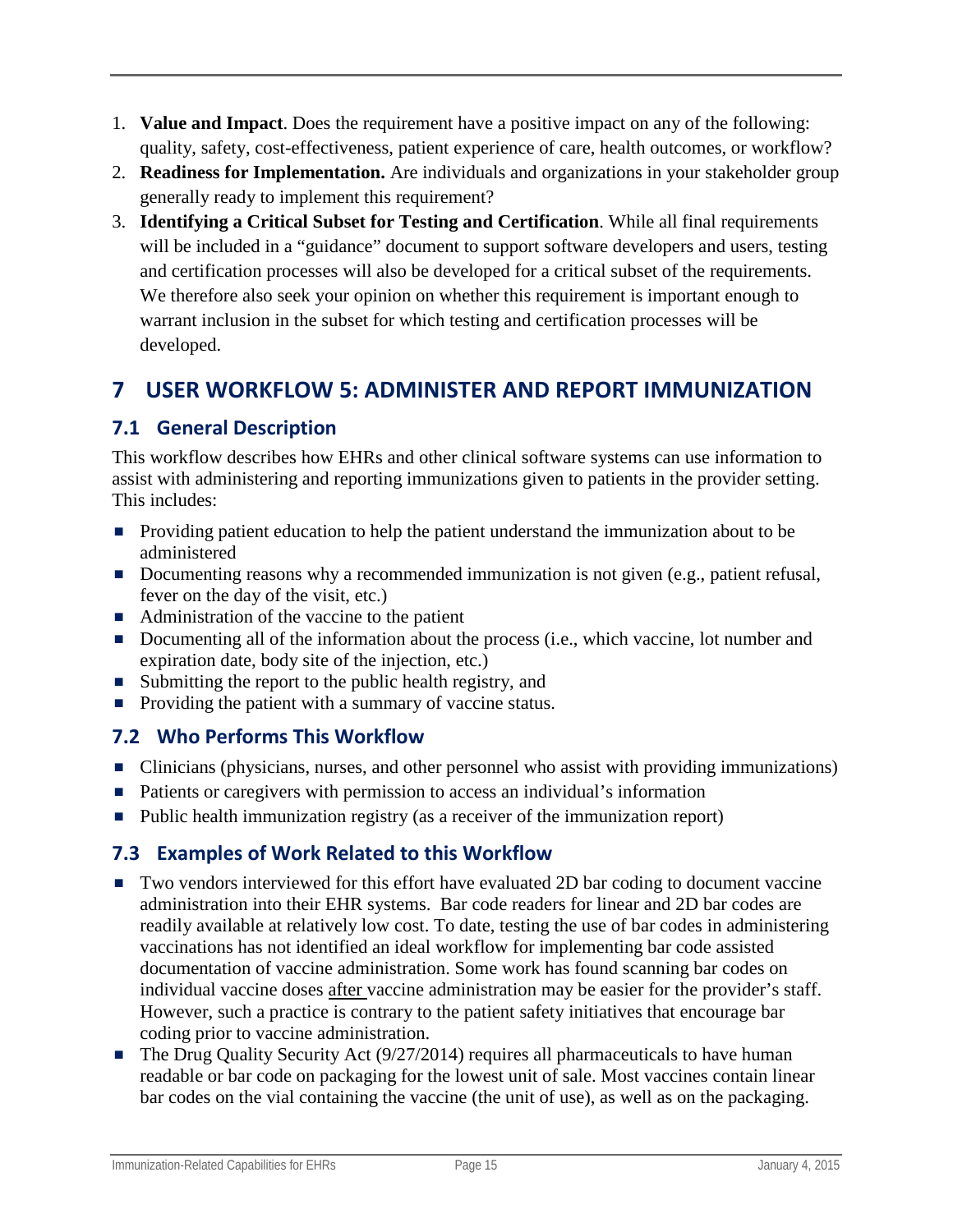Linear bar codes allow 48 alphanumeric characters and include NDC numbers to identify the drug, but not lot number and expiration date. The Act requires adding a 2D bar code no later than 2017, but only at the level of packaging (unit of sale). 2D bar codes allow 2335 alphanumeric characters allowing room for the NDC number plus expiration date and lot number.

- A study of 215 practices using 24 EHR vendor products evaluated 2D bar code. The study found significant satisfaction regarding the accuracy of documentation and the ease of entering vaccine stock into the EHR to allow ordering from inventory. Most practices included in the study experienced additional burden, since only some of the vaccine products in the testing were bar coded. Most practices were interested in implementing bar coding to document vaccine administration if a threshold of 76 to 99% of vaccines had 2D bar codes. No vendor identified has yet included incorporation of the Vaccine Information Statement (VIS) and its expiration date into the software. $^{22}$  $^{22}$  $^{22}$
- When a clinician does not administer a vaccination based on clinical guidelines, it is important that the reason for the deferral is available, so that other clinicians can use this information to guide subsequent decision making regarding vaccinations. The core data elements for reporting immunizations to public health registries include contraindications, exemptions/parent refusals, and history of vaccine preventable disease, all of which may represent deferral reasons that should be documented.<sup>[23](#page-38-17)</sup>
- Reporting for clinical quality measures for hospitals and ambulatory physicians also requires documentation and reporting of deferrals. Managing such documentation is one of the reasons for difficulty implementing electronic clinical quality measures (eCQMs) in EHRs.<sup>[24](#page-38-18),[25](#page-38-19)</sup> A more usable mechanism to document deferrals is needed.

## <span id="page-20-0"></span>**7.4 Requirements Within Workflow 5**

#### <span id="page-20-1"></span>**Requirement 5.1: Provide Access to Vaccine Information Statement(s)**

#### **Overview of Scenario**

The EHR or other clinical software system provides the Vaccine Information Statement (VIS) sheets, as required by federal law, so that patients can review them prior to receiving a vaccination.

#### **Example of Scenario**

The nurse planning to administer a DPT vaccine to Juana Maria Gonzales Morales, age 3 years 4 months, accesses the appropriate DPT Vaccine Information Statement in the EHR and provides it to the patient's mother. Mrs. Morales is able to review the VIS statement prior to giving consent for Juana Maria to receive the vaccine.

#### <span id="page-20-2"></span>**Requirement 5.2: Record Vaccine Administration Deferral**

#### **Overview of Scenario**

The EHR or other clinical software system allows a user to enter a reason or reasons why a specific immunization was not given to a patient (e.g., due to contraindication, refusal, etc.). The system also stores that information in a structured way so it can be reported and analyzed as needed.

#### **Example of Scenario**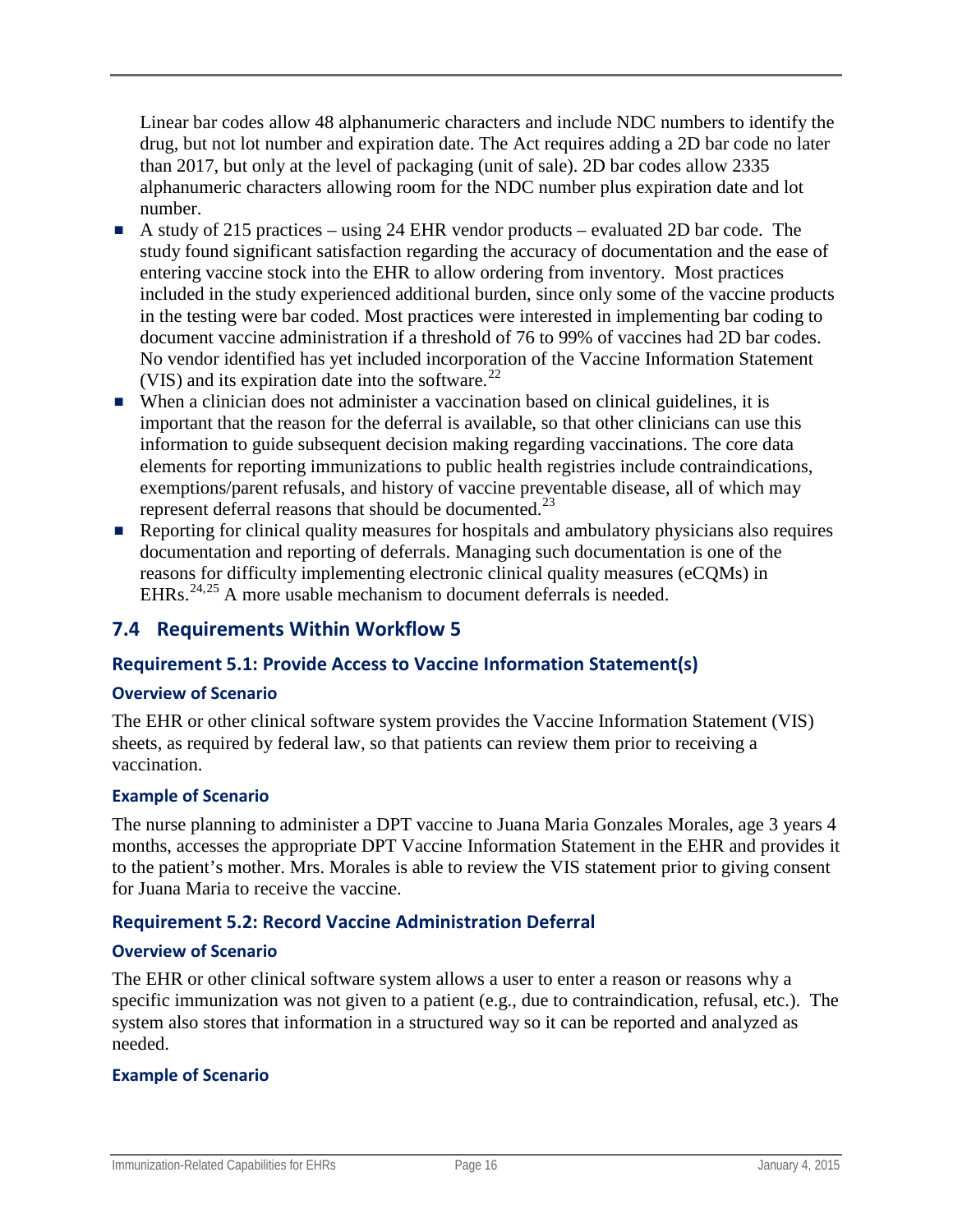Mrs. Morales refuses to allow her daughter Maria to receive DPT vaccine. Dr. Smith's entry of the refusal is stored in her EHR system as coded information. Thus, the EHR system can access it for the immunization report that is sent to the public health registry. The information also is available to Dr. Smith and her staff as part of Maria's record.

#### <span id="page-21-0"></span>**Requirement 5.3 Record Past Immunizations**

#### **Overview of Scenario**

The EHR or other clinical software system allows providers to enter information about immunizations given elsewhere (e.g., by another doctor, at a public health clinic, pharmacy, etc.) with incomplete details.

#### **Example of Scenario**

Juana Mariana Gonzales, age 6, received live, attenuated influenza vaccine on November 9 at a local pharmacy. His mother brought a copy of the vaccination information to the office and Dr. Smith entered it directly into the EHR system even though the vaccine lot number and expiration date were missing. Reviewing Juana Mariana's record one month later, Dr. Smith's associate is able to see that the November 9 influenza vaccine was manually entered and identify the source of the information (in this case, the patient's mother).

#### <span id="page-21-1"></span>**Requirement 5.4: Notify of Vaccine Dose Ineligibility**

#### **Overview of Scenario**

The EHR or other clinical software system provides a method for alerting a provider if a vaccine is selected for a patient who is not eligible for the inventory item selected.

#### **Example of Scenario**

Juana Maria G. Morales is not covered by the Vaccine for Children's program. When Dr. Smith tries to order Varicella vaccine from VFC stock, her EHR informs her that Juana is not eligible for a vaccine from the VFC stock.

#### <span id="page-21-2"></span>**Requirement 5.5: Document Vaccine Ineligibility Override Reason**

#### **Overview of Scenario**

The EHR or other clinical software system prompts the provider to document the reasons for selecting a vaccine from inventory if the patient is not eligible.

#### **Example of Scenario**

Dr. Smith has no remaining VFC stock of MMR vaccine. Mason Williams, a 15-month-old child, is present for his visit and has not previously received MMR. Dr. Smith writes an order to give Mason his MMR vaccine from private stock and documents the reason for not using VFC vaccine (override).

#### <span id="page-21-3"></span>**Requirement 5.6: Enter Vaccination Order**

#### **Overview of Scenario**

The EHR or other clinical software system allows providers to order immunizations for a patient using filters for type of vaccine, including combination vaccines.

#### **Example of Scenario**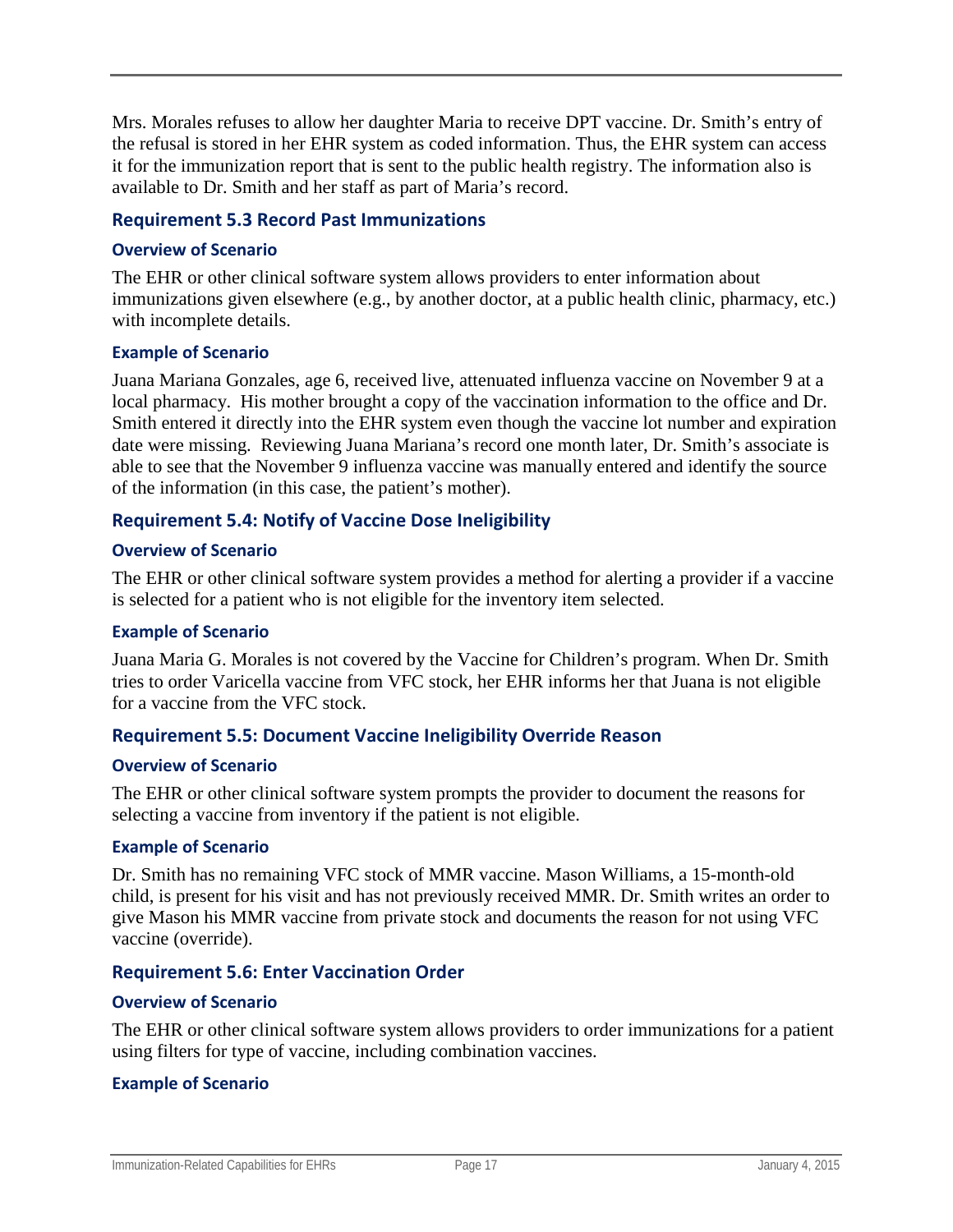Dr. Smith accesses the available vaccine list and can search by type of vaccine, such as all products containing Varicella (i.e., Varicella vaccine and MMRV vaccine).

#### <span id="page-22-0"></span>**Requirement 5.7: Review Patient Immunization History**

#### **Overview of Scenario**

To assist with the ordering process, the EHR or other clinical software system allows a user to specify standard views of patient immunization information for each vaccine dose administration, including patient-specific data (e.g., age on dates of administration, etc.).

#### **Example of Scenario**

When ordering vaccines for her patient, Dr. Smith is able to view Juana Mariana Gonzales' immunization history, complete with Juana Mariana's age at each recorded vaccine dose, reasons specific doses were not given as planned, and an indicator if Juana Mariana had any adverse reactions.

#### <span id="page-22-1"></span>**Requirement 5.8: Link Standard Codes to Immunization Data**

#### **Overview of Scenario**

The EHR or other clinical software system links standard codes (i.e., LOINC for lab tests or evaluation tools, SNOMED-CT for conditions or observations, CVX for immunizations) to discrete data elements associated with an immunization.

#### **Example of Scenario**

A patient's record in Dr. Smith's EHR displays all vaccines, lab tests, and diagnoses with common names. The EHR can translate these items to appropriate codes to allow reporting to public health registries. The coding also helps the EHR check for diagnoses, which should help providers know to avoid specific vaccines.

#### <span id="page-22-2"></span>**Requirement 5.9: Record Intent to Administer Vaccine**

#### **Overview of Scenario**

The EHR or other clinical software system records information about each vaccine administered. The EHR records this information as structured data elements, including, at a minimum: date administered, administering clinician, site of administration (e.g., left arm), immunization type, product, lot number, manufacturer, Vaccine Information Statement date, and quantity of vaccine/dose size.

#### **Example of Scenario**

The nurse about to administer a vaccine to Juana Maria Gonzales Morales first enters the date, the nurse's name, the site of administration, immunization type, lot number, manufacturer, Vaccine Information Statement date, and the amount of vaccine to be administered. The EHR in the practice she works allows this information to be entered manually or using bar codes.

#### <span id="page-22-3"></span>**Requirement 5.10: Produce Standard Patient Immunization History Report**

#### **Overview of Scenario**

The EHR or other clinical software system produces a report of a patient's immunization history that is appropriate for various entities, such as schools and day-care centers.

#### **Example of Scenario**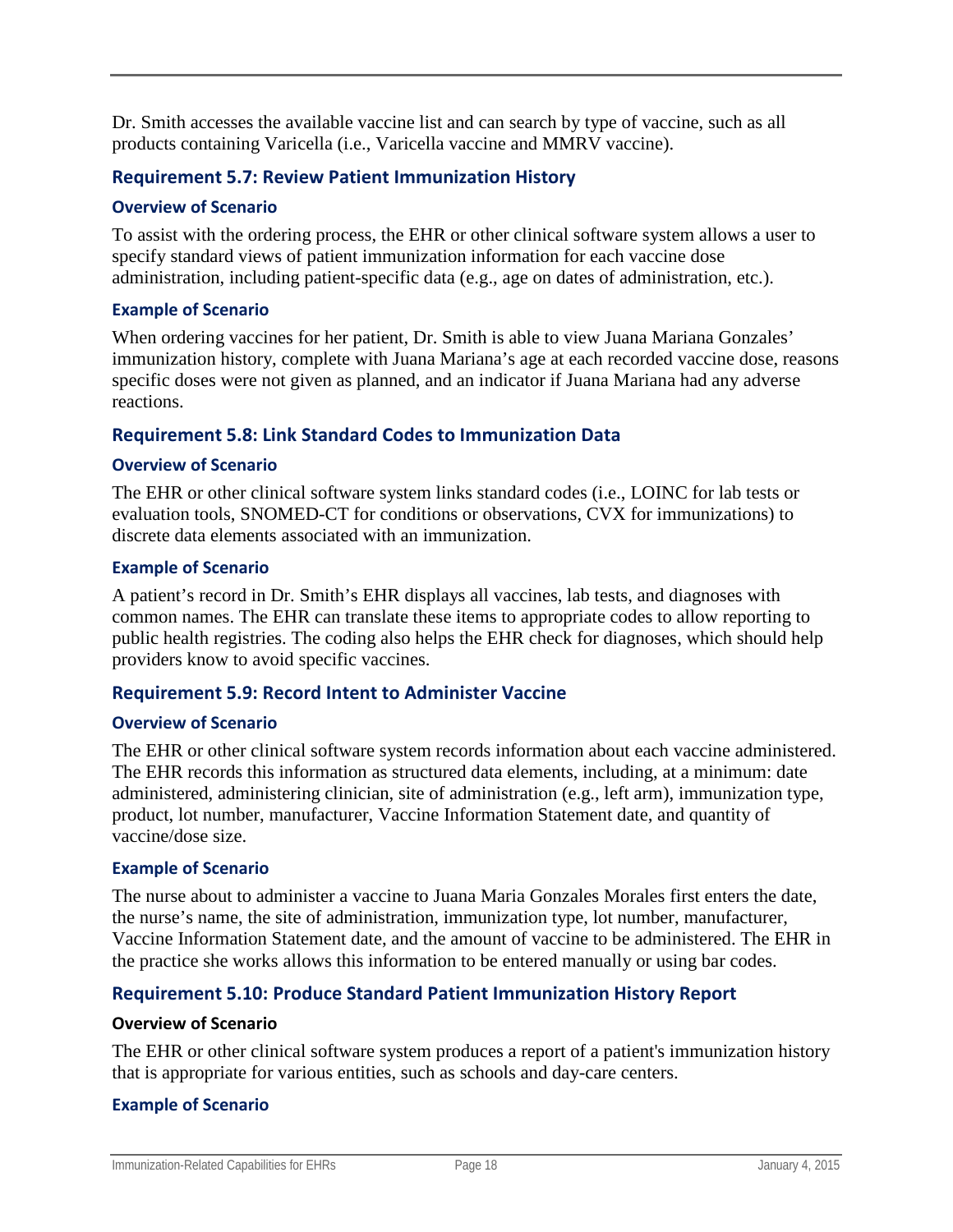The nurse administering vaccines to Maria prints a report of Maria's complete immunization history, which Maria's mother can share with her day-care center.

### <span id="page-23-0"></span>**Requirement 5.11: Transmit Standard Patient Immunization History Report**

#### **Overview of Scenario**

The EHR or other clinical software system creates and transmits a report of a patient's immunization history to public health immunization registries.

#### **Example of Scenario**

The nurse administering vaccines to Juana Maria Gonzales Morales completes the session by submitting a report to the public health immunization registry. The EHR system formats all of the information in the report consistent with HL7 version 2.5.1, Implementation Guide for Immunization Messaging Release 1.5.

#### <span id="page-23-1"></span>**Requirement 5.12: Produce Configurable Patient Immunization History Report**

#### **Overview of Scenario**

The EHR or other clinical software system allows users to modify and save a template that produces a patient's immunization history to meet the needs of the populations served by the practice.

#### **Example of Scenario**

Dr. Jones is an internist whose practice covers patients aged 19 and above. A large number of his patients work for a large local healthcare provider. To avoid receiving duplicate vaccinations, Dr. Jones' patients require documentation of specific vaccines that are required for employment and are administered by their individual physicians. Therefore, Dr. Jones wants to create an immunization report listing only those required vaccines to give to his patients.

#### <span id="page-23-2"></span>**Requirement 5.13: Transmit Configurable Patient Immunization History Report**

#### **Overview of Scenario**

The EHR or other clinical system transmits a locally-configured report of a patient's immunizaiton history to meet the needs of the populations served by the practice.

#### **Overview of Example**

Dr. Jones configured a specific immunization report for his patients who work at a local large healthcare provider. The report includes only those immunizations the employer requires for healthcare workers. With permission from a patient, Dr. Jones wants to transmit the report directly to the patient's employer.

#### <span id="page-23-3"></span>**Requirement 5.14: Produce Immunization Forecast Report**

#### **Overview of Scenario**

The EHR or other clinical software system creates a list of immunizations to be administered within a specified time frame.

#### **Example of Scenario**

Dr. Smith is able to view a schedule of immunizations due over the next 3 years for Juana Maria Gonzales Morales. The schedule includes the recommended dates, minimum (earliest) date, ideal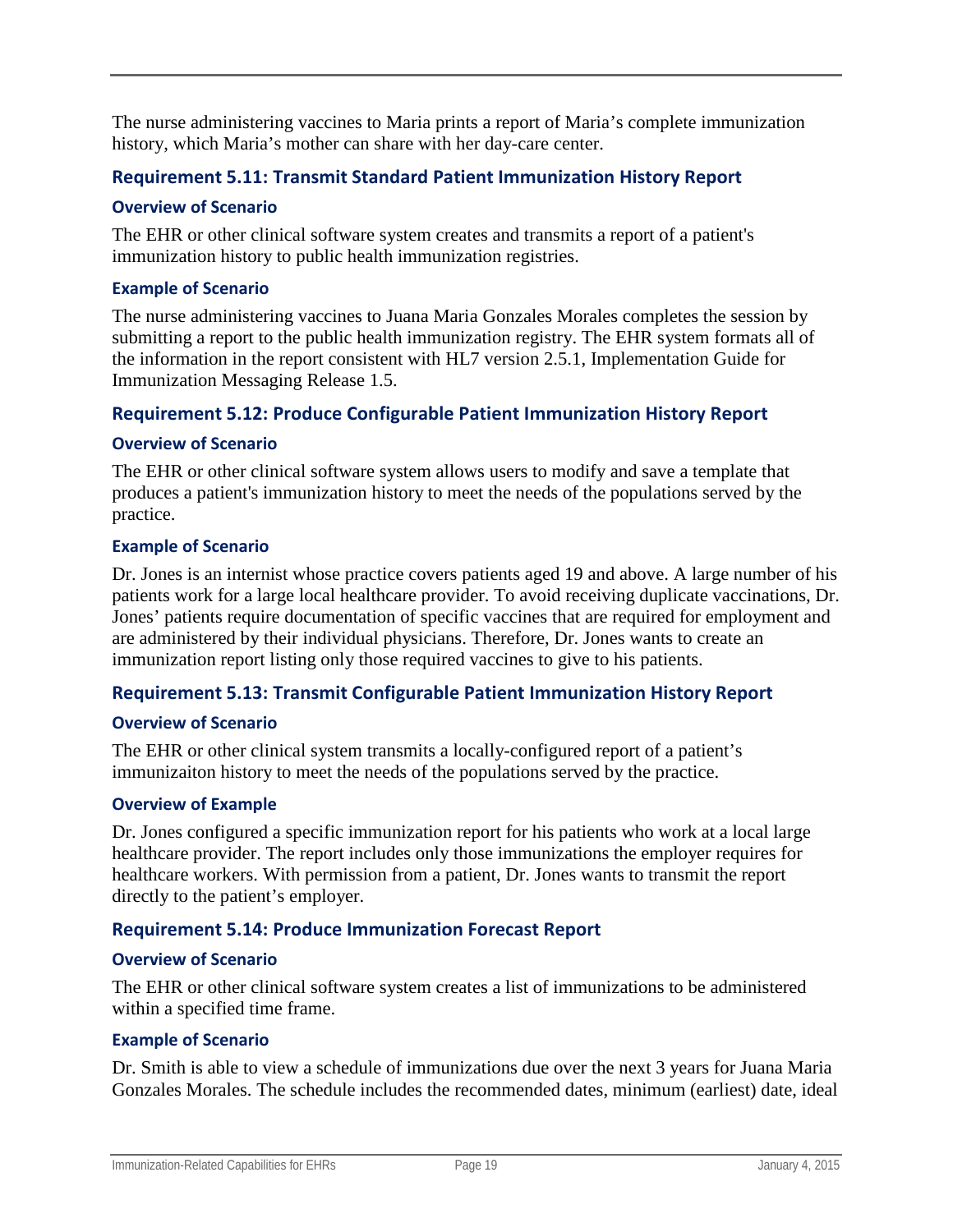date, and maximum (latest) date for each vaccine. The report can be viewed and printed to share with Juana Maria's mother.

## <span id="page-24-0"></span>**7.5 Gaining Input on Requirements**

We seek the following input on each of the above-identified requirements.

- 1. **Value and Impact**. Does the requirement have a positive impact on any of the following: quality, safety, cost-effectiveness, patient experience of care, health outcomes, or workflow?
- 2. **Readiness for Implementation.** Are individuals and organizations in your stakeholder group generally ready to implement this requirement?
- 3. **Identifying a Critical Subset for Testing and Certification**. While all final requirements will be included in a "guidance" document to support software developers and users, testing and certification processes will also be developed for a critical subset of the requirements. We therefore also seek your opinion on whether this requirement is important enough to warrant inclusion in the subset for which testing and certification processes will be developed.

# <span id="page-24-1"></span>**8 USER WORKFLOW 6: MANAGE COHORT OF PATIENTS**

## <span id="page-24-2"></span>**8.1 General Description**

This workflow describes how EHRs and other clinical software system use information to assist with managing groups (cohorts) of patients. While there are many examples of cohorts, common ones include those who received vaccines which were later recalled, those who may be overdue for immunizations, and those who are up-to-date with immunizations, and many others. There are many reasons for identifying a cohort of patients. Some examples include identifying all patients who are up to date with respect to immunization coverage, those with missed appointments and who are therefore at risk for exceeding the maximum time for immunizations, and those who received a specific medication (or immunization) that has been recalled.

## <span id="page-24-3"></span>**8.2 Who Performs this Workflow**

■ Clinicians (physicians, nurses, and other personnel who assist with providing immunizations)

## <span id="page-24-4"></span>**8.3 Examples of Work Related to this Workflow**

Healthcare providers need to evaluate how well they deliver care and how their patients are progressing. Providers with the ability to assess their own performance can institute improvements that result in better scores when they are reviewed by external organizations. One such external review is CDC's Assessment, Feedback, Incentives and eXchange (AFIX) program.[26](#page-38-20) The program includes assessment of the healthcare provider's vaccination coverage levels and immunization practices, feedback of results to providers with recommended quality improvement strategies, incentives to recognize and reward improved performance, and exchange of information with providers to follow up on their progress to improve immunization services and coverage levels. All public vaccine providers have an AFIX assessment and many public health registries (IIS) support this functionality. The independence of the health department service helps to ensure accuracy of the results.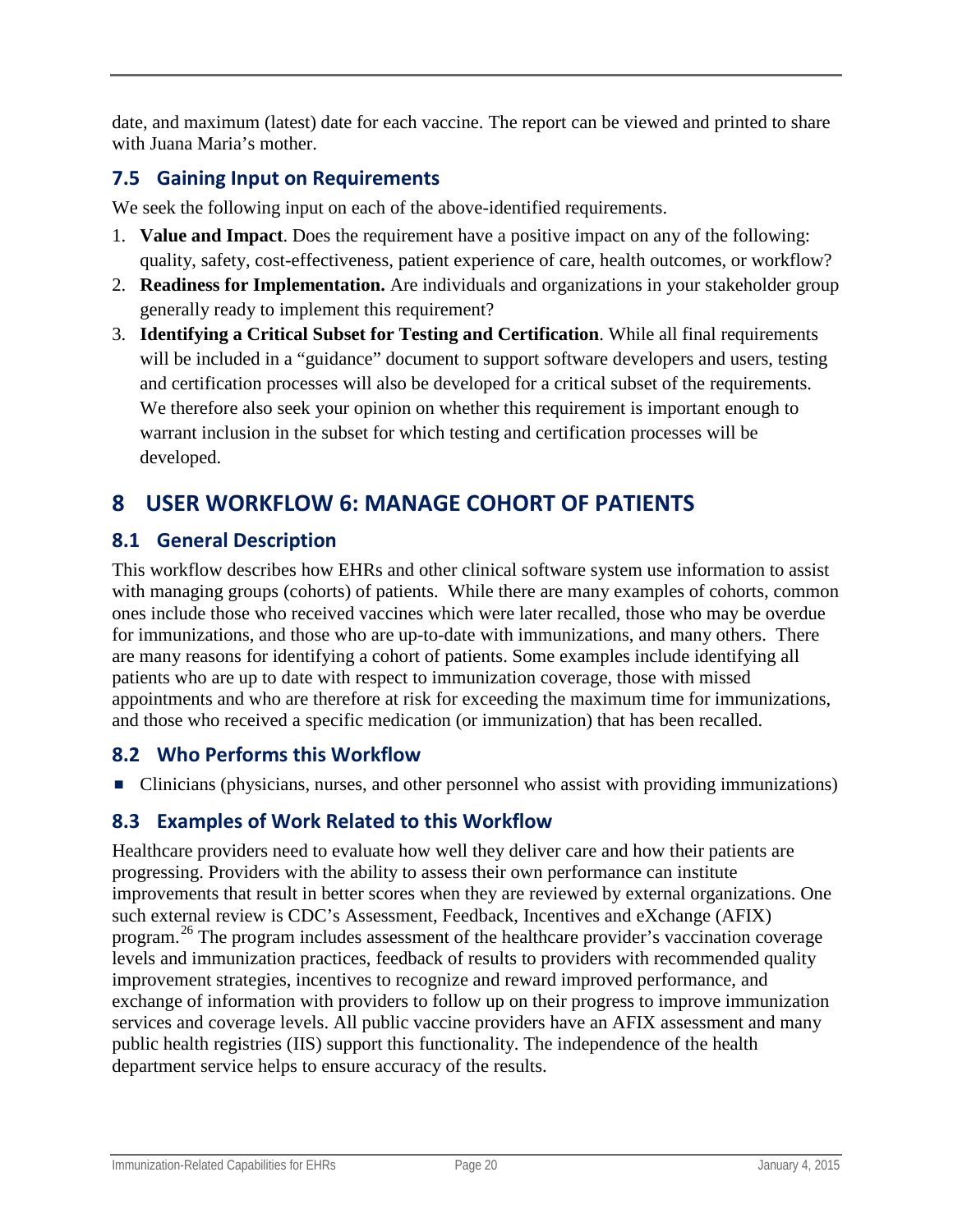## <span id="page-25-0"></span>**8.4 Requirements Within Workflow 6**

### <span id="page-25-1"></span>**Requirement 6.1: Produce Population-Level Report**

#### **Overview of Scenario**

The EHR or other clinical system generates aggregate, population-level reports based on known patient immunization data.

#### **Example of Scenario**

Dr. Smith uses her EHR to produce immunization-specific reports that help her manage her practice. Two such reports are: (1) all patients who received a specific lot number of a vaccine that has been recalled, and (2) all patients who have no scheduled appointments and are overdue for required vaccines.

### <span id="page-25-2"></span>**Requirement 6.2: Notify Patients of Immunization Status**

#### **Overview of Scenario**

The EHR or other clinical software system notifies patients based on specific known immunization data.

#### **Example of Scenario**

Dr. Smith needs to notify a significant number of her patients about new information and actions they may need to take. Two examples of such notification include: (1) that a patient received a vaccine that has been recalled and there is a specific action that needs to be taken (e.g., receive another vaccine, etc.), and (2) that a patient is overdue for required vaccines and needs to schedule appointments to catch up with their vaccine schedules.

## <span id="page-25-3"></span>**9 USER WORKFLOW 7: MANAGE ADVERSE EVENT REPORTING**

### <span id="page-25-4"></span>**9.1 General Description**

This workflow describes how EHRs and other clinical software systems use information to assist with documenting, reporting, and storing adverse event information. General User Workflow 7 also describes how systems make adverse event information available in settings where providers administer immunizations to patients.

#### <span id="page-25-5"></span>**9.2 Who Performs this Workflow**

■ Clinicians (physicians, nurses, and other personnel who assist with providing immunizations)

### <span id="page-25-6"></span>**9.3 Examples of Work Related to this Workflow**

- There are numerous reporting forms for various types of adverse events. In some cases there are standard forms for such reporting.
- **Providers voluntarily report adverse events to patient safety organizations, with protections** for such reporting offered to providers through The Patient Safety and Quality Improvement Act of 2005. In accordance with the Patient Safety and Quality Improvement Final Rule.<sup>[27](#page-38-21)</sup> The Agency for Healthcare Research and Quality (AHRQ) has developed Common Formats for such reporting.
- The Vaccine Adverse Event Reporting System (VAERS) is a national vaccine safety surveillance program co-sponsored by the CDC and the Food and Drug Administration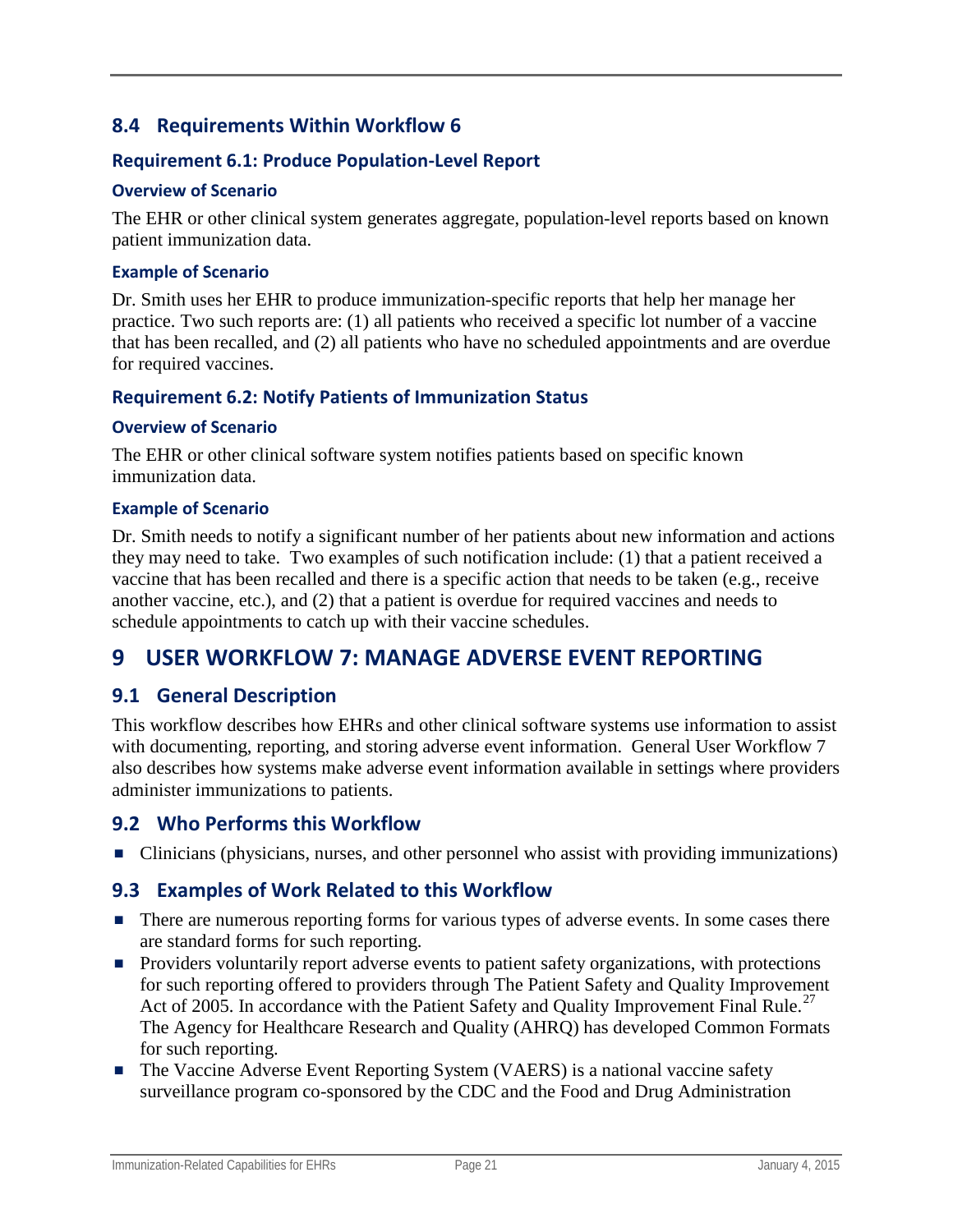(FDA). VAERS provides a nationwide mechanism by which adverse events following immunization may be reported, analyzed, and made available to the public. Providers can access the reporting form online and submit adverse event information either electronically through the VAERS website or via fax or mail. $^{28}$  $^{28}$  $^{28}$ 

- MedWatch, the FDA's Safety Information and Adverse Event Reporting Program, enables clinicians and consumers to report serious medical product problems, either through an online submission form or by completing a standard form and sending it to the FDA via fax or mail  $^{29}$  $^{29}$  $^{29}$
- **Many EHRs provide a link for providers to access the VAERS or MedWatch sites.**
- The ONC Standards and Interoperability Framework initiative, Structured Data Capture, is developing standard mechanisms to report directly using information already captured in the EHR. $30$  VAERS is one of the reports addressed by the Structured Data Capture initiative (although listed as a low priority example).

## <span id="page-26-0"></span>**9.4 Requirements Within Workflow 7**

### <span id="page-26-1"></span>**Requirement 7.1: Identify Adverse Event**

#### **Overview of Scenario**

The EHR or other clinical software system enables capture of structured adverse events.

#### **Example of Scenario**

Dr. Smith examines Juana Maria Gonzales Morales 24 hours after she receives a live, attenuated influenza vaccine. She had fever and diarrhea and, therefore, Dr. Smith entered her observations indicating a possible adverse event. The EHR stored the observations associated with the specific influenza vaccine.

#### <span id="page-26-2"></span>**Requirement 7.2: Initiate and Submit a VAERS Report**

#### **Overview of Scenario**

The EHR or other clinical software initiates and submits a Vaccine Adverse Event Reporting System (VAERS) report.

#### **Example of Scenario**

Dr. Smith examines Juana Maria Gonzales Morales 24 hours after she receives a live, attenuated influenza vaccine. She had fever and diarrhea and, therefore, Dr. Smith entered her observations indicating a possible adverse event. The EHR asks Dr. Smith if she wanted to submit a report to VAERS and, if so, the EHR formats and submits a report.

#### <span id="page-26-3"></span>**Requirement 7.3: Notify of Previous Adverse Event**

#### **Overview of Scenario**

EHRs and other clinical software systems alert providers to previous adverse events for a specific patient, in order to inform clinical decision-making when providers view an existing immunization record.

#### **Example of Scenario**

In 2013, 24 hours after she receives a live, attenuated influenza vaccine, Juana Maria Gonzales Morales had fever and diarrhea. When Dr. Smith's associate sees Juana Maria in 2015, he can view her possible adverse event as part of the immunization record.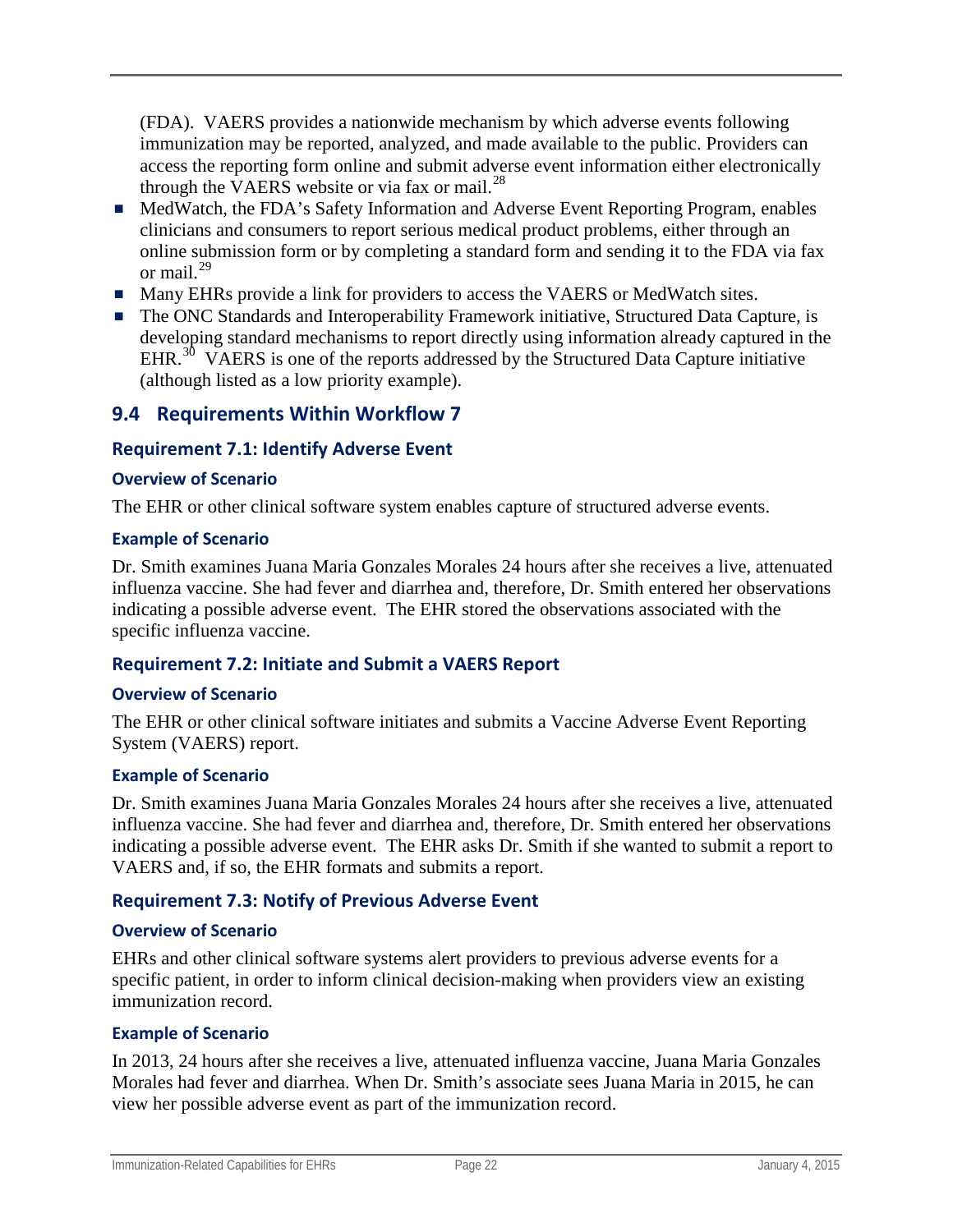### <span id="page-27-0"></span>**Requirement 7.4: Notify IIS of Update from Adverse Event**

#### **Overview of Scenario**

The EHR or other clinical software system notifies the public health immunization registry (IIS) of an update due to an adverse event.

#### **Example of Scenario**

24 hours after her live, attenuated influenza vaccine, Juana Maria Gonzales Morales had fever and diarrhea. The potential adverse event occurred 24 hours after the vaccine was administered. Dr. Smith updates the report to the public health immunization registry (IIS).

### <span id="page-27-1"></span>**9.5 Gaining Input on Requirements**

We seek the following input on each of the above-identified requirements.

- 1. **Value and Impact**. Does the requirement have a positive impact on any of the following: quality, safety, cost-effectiveness, patient experience of care, health outcomes, or workflow?
- 2. **Readiness for Implementation.** Are individuals and organizations in your stakeholder group generally ready to implement this requirement?
- 3. **Identifying a Critical Subset for Testing and Certification**. While all final requirements will be included in a "guidance" document to support software developers and users, testing and certification processes will also be developed for a critical subset of the requirements. We therefore also seek your opinion on whether this requirement is important enough to warrant inclusion in the subset for which testing and certification processes will be developed.

## <span id="page-27-2"></span>**10 USER WORKFLOW 8: PROVIDE PATIENT ACCESS**

### <span id="page-27-3"></span>**10.1 General Description**

This workflow describes how EHRs and other clinical software systems use information to provide patients or their caregivers with access to immunization histories via a patient portal within an EHR or other consumer-facing application. Ideally, immunization histories can be printed or electronically transmitted to support a user's need for sending information to schools, day care centers, summer camps, employers, and others. This workflow is not intended to be the exclusive mechanism for patient access to immunization reports. For example, direct access also may be provided from a public health immunization registry. It is included here to address requirements defined by providers.

### <span id="page-27-4"></span>**10.2 Who Performs this Workflow**

- Clinicians (physicians, nurses, and other personnel who assist with providing immunizations)
- Patients or caregivers with permission to access an individual's information in a personal health record (PHR) or through external access to the provider's EHR (for example, a portal).

### <span id="page-27-5"></span>**10.3 Examples of Work Related to this Workflow**

**Providers and representatives from public health immunization registries indicate that** consumers have significant interest in accessing and printing their own up-to-date immunization records.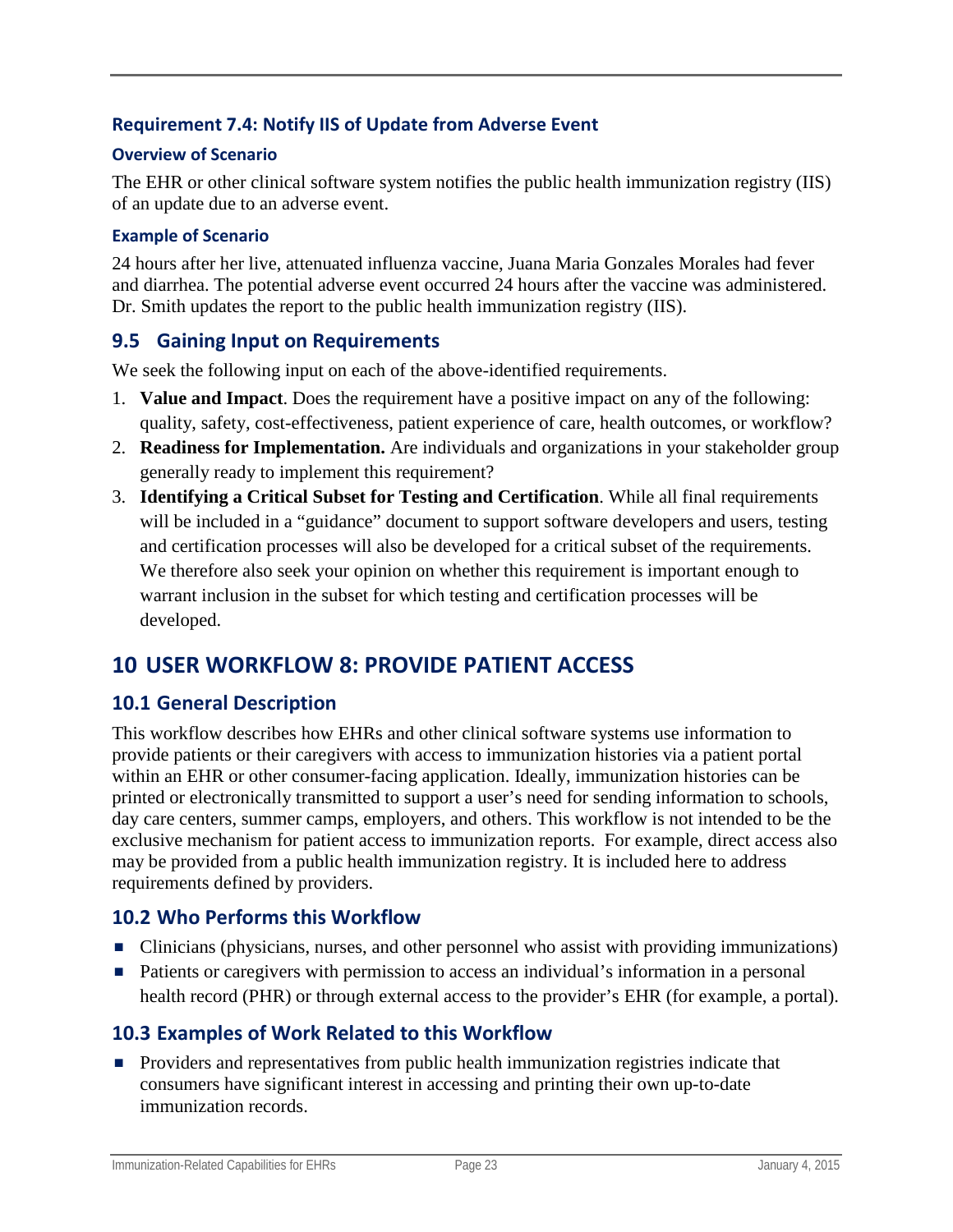- **Providers indicate that there is a large seasonal influx of requests for immunization records in** late spring – to meet summer camp requirements – and late summer – to meet school requests. Employers impose similar requirements for immunization records from their prospective or current employees.
- CDC provides references to find specific state-required forms for reporting immunization histories for healthcare workers and patients by employee type,  $31$  and for daycare facilities and schools.<sup>[32](#page-38-25)</sup> These searchable web sites are helpful to determine individual requirements, but highlight the differences among the states for employee, daycare, and school criteria. As examples, some provider report formats are provided in PDF format and others in Excel. Schools must further report they have complied with state regulations for vaccines required for school entry. Providers that practice near state borders are, therefore, required to use various formats for the complete patient immunization history report.

### <span id="page-28-0"></span>**10.4 Requirements Within Workflow 8**

### <span id="page-28-1"></span>**Requirement 8.1: Provide Access to Patient Immunization Record**

#### **Overview of Scenario**

The EHR or other clinical software system provides patients and their authorized representatives with electronic access to immunization records.

#### **Example of Scenario**

Juana Maria Gonzales Morales' mother logs into Dr. Smith's EHR patient portal to view Juana Maria's immunization record.

### <span id="page-28-2"></span>**Requirement 8.2: Provide Access to Recommendations and Vaccine Information Statement(s)**

#### **Overview of Scenario**

The immunization record displays immunization recommendations to be discussed with a provider, displaying the relevant Vaccine Information Statement.

#### **Example of Scenario**

Juana Maria Gonzales Morales' mother logs into Dr. Smith's EHR patient portal to view Juana Maria's immunization record. At the same time, she also views an immunization schedule that helps her plan for Juana Maria's future doctor visits. Mrs. Morales also reads the Vaccine Information Statements for each of the upcoming vaccines so she can be informed before taking Juana Maria to the doctor's office.

### <span id="page-28-3"></span>**Requirement 8.3: Provide Access to Printable Immunization Record**

#### **Overview of Scenario**

The EHR or other clinical software system provides a printable version of the immunization record.

#### **Example of Scenario**

Juana Maria Gonzales Morales' mother logs into Dr. Smith's EHR portal to view Juana Maria's immunization record. She is able to print the record and the immunization schedule.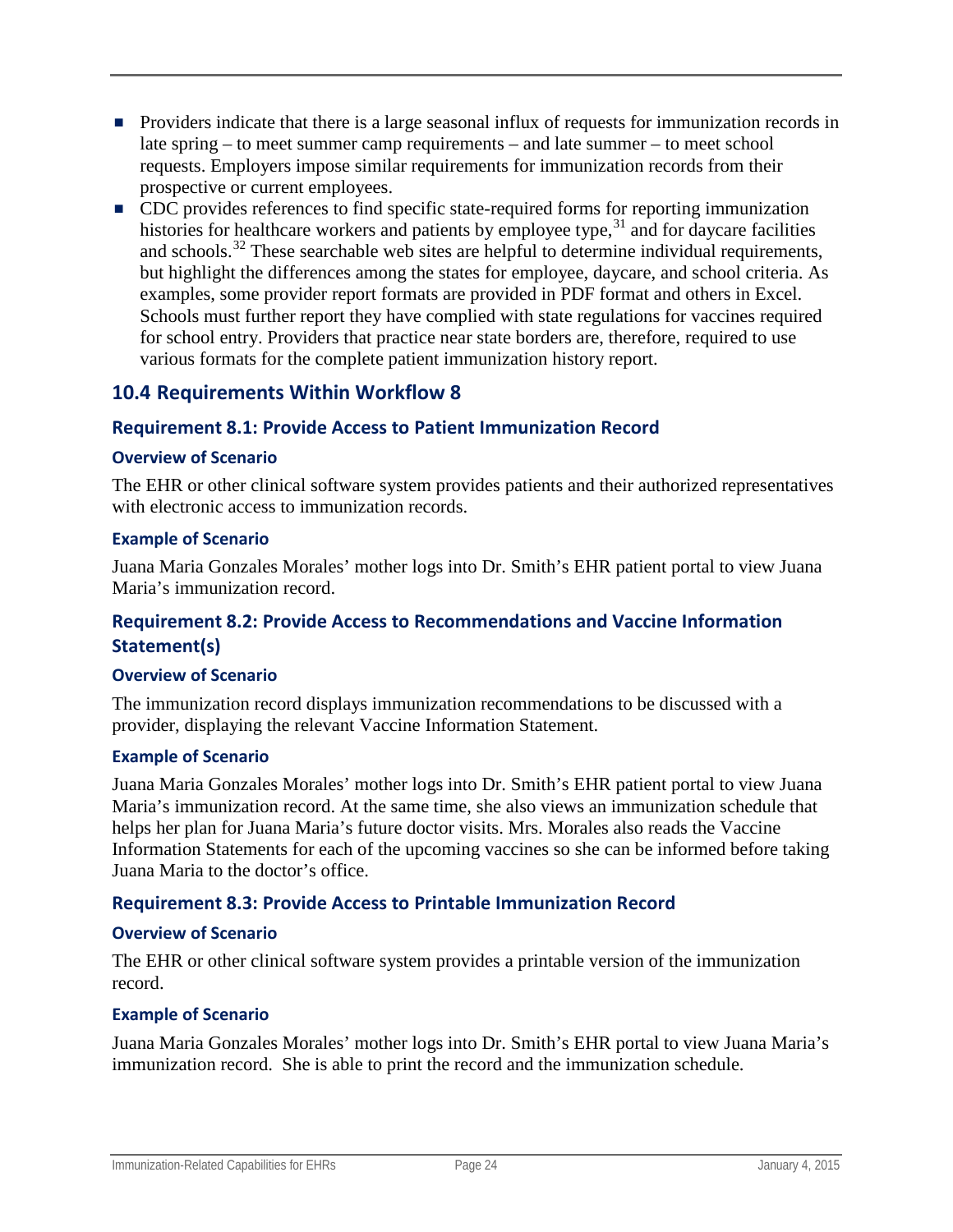### <span id="page-29-0"></span>**Requirement 8.4: Provide Access to Update Immunization Information**

### **Overview of Scenario**

The patient is able to add or request an update to immunization information for review by the provider.

### **Example of Scenario**

Mariela Gonzales Morales' mother logs onto to Dr. Smith's EHR portal to view Mariela's immunization record. Mariela received an influenza vaccine at a local pharmacy. Mrs. Morales enters the information into Mariela's record including lot number and expiration date indicated on the slip she received from the pharmacy. The information is presented to Dr. Smith for review.

### <span id="page-29-1"></span>**Requirement 8.5: Review Patient-Provided Immunization Information**

#### **Overview of Scenario**

The EHR or other clinical software system provides a mechanism for the provider to review patient-generated immunization data. It also provides a mechanism for the provider to update or annotate the immunization history, indicating the source of the information.

#### **Example of Scenario**

Dr. Smith receives notification about information Mariela Gonzales Morales' mother entered into Mariela's immunization record. Dr. Smith reviews the information and can accept and/or annotate the information into the EHR immunization record as patient reported.

### <span id="page-29-2"></span>**10.5 Gaining Input on Requirements**

We seek the following input on each of the above-identified requirements.

- 1. **Value and Impact**. Does the requirement have a positive impact on any of the following: quality, safety, cost-effectiveness, patient experience of care, health outcomes, or workflow?
- 2. **Readiness for Implementation.** Are individuals and organizations in your stakeholder group generally ready to implement this requirement?
- 3. **Identifying a Critical Subset for Testing and Certification**. While all final requirements will be included in a "guidance" document to support software developers and users, testing and certification processes will also be developed for a critical subset of the requirements. We therefore also seek your opinion on whether this requirement is important enough to warrant inclusion in the subset for which testing and certification processes will be developed.

## <span id="page-29-3"></span>**11 USABILITY**

## <span id="page-29-4"></span>**11.1 Immunization-Related Function and Usability**

Usability of EHRs and other clinical software systems receives considerable attention from health care stakeholders and in the lay press. While usability is a fundamental issue for any EHR's functionality, there is no existing program or set of standards that address usability and which is specifically focused on immunization management. The purpose of this section is to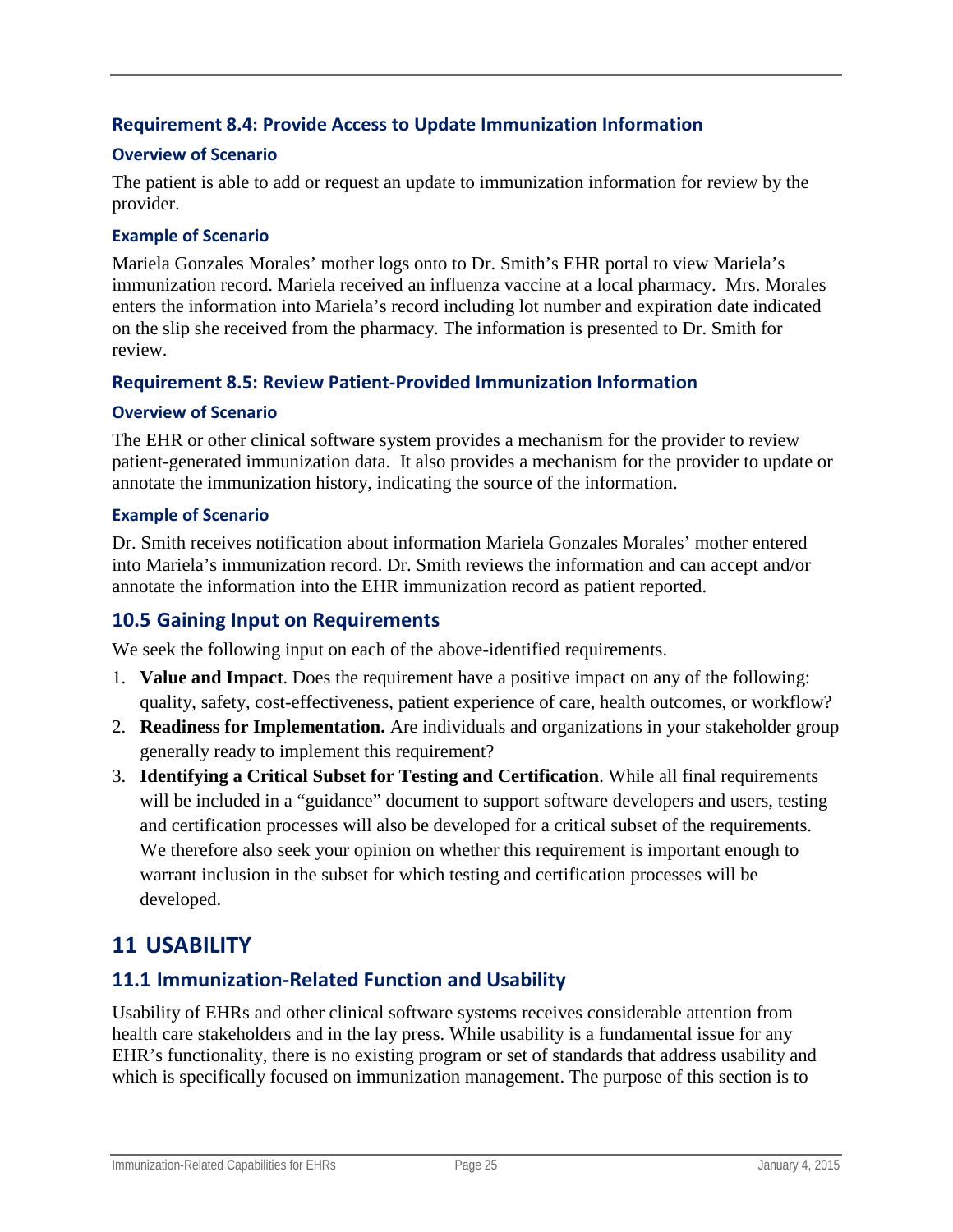provide a path to addressing usability evaluation for Electronic Health Record (EHR) and other clinical software systems from an immunization perspective.

Software product usability and related topics such as user experience (UX), user-centered design (UCD), user "friendly," human factors, and human-system interaction have been studied by standards organizations and academia for many years. The International Organization for Standardization (ISO) defines usability as "the extent to which a product can be used by specified users to achieve specified goals with effectiveness, efficiency and satisfaction in a specified context of use."[33](#page-38-26) This ISO 9241 standard has been maintained and updated many times.

Many other initiatives and organizations have crafted and asserted their point of view on the "open field" of usability and EHR certification.[34](#page-38-27),[35,](#page-38-28)[36](#page-38-13) ,[37](#page-38-29) EHR vendors and others have raised concerns that usability evaluation should not be prescriptive or limit innovation in software design.[38T](#page-38-30)his section describes approaches to evaluating usability for EHR systems relative to immunization and patient safety.

## <span id="page-30-0"></span>**11.2 Usability Definition and Background**

Getting stakeholders to agree on how to evaluate usability for the purposes of EHR certification has always been difficult. Even establishing a common definition for the term "usability" has been a serious challenge. A different definition may be used depending on the organization or the focus of the study conducted. This difference has served to support healthy debate among members of the health IT community, and each variation has represented a step toward the eventual specification and standardization of usability for EHRs.

Building upon established literature, we propose the following definition of usability,:

- The ability of the user to **safely** and **efficiently** obtain what is needed from the system to assure patient safety; and
- The ability of the system to provide information and functionality in a way that allows the user to make the most informed clinical decisions in a **safe** and **effective** manner.

For the purposes of this document, the following informs the overall EHR immunization usability definition:

- **Effectiveness:** Ability to achieve an intended goal/outcome,
- **Efficiency**: Ability to achieve an intended goal/outcome within appropriate time and resource constraints, and
- **Satisfaction:** Ability to achieve an intended goal/outcome in a way that delights the user.

NIST uses the ISO 9241 standard to define usability as "the extent to which a product can be used by specified users to achieve specified goals with effectiveness, efficiency, and satisfaction in a specified context of use [ISO 9241]." Immunization-related EHR usability specifies immunization workflow as the context of use and adds to it the dimension of patient safety.

This definition informs the suggested approach to immunization-related usability guidance, testing, and evaluation.

## <span id="page-30-1"></span>**11.3 Guidance, Testing, and Evaluation**

There are multiple ways to improve usability and impact workflow and safety outcomes of EHR immunization-related capabilities. The approach recommended here builds upon industry best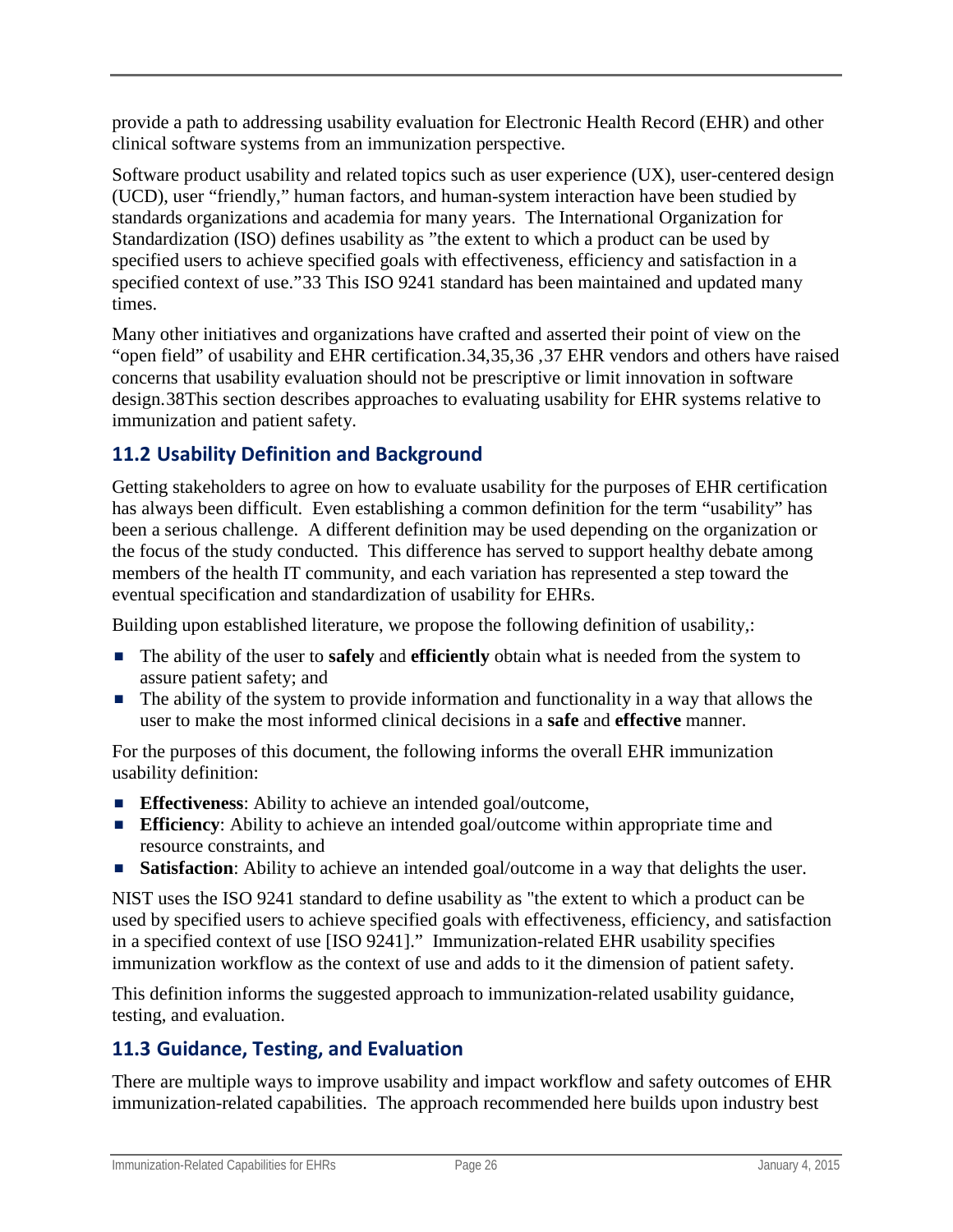practices and standards (Jakob Nielsen's "10 Usability Heuristics for User Interface Design")<sup>[39](#page-38-31)</sup> and NIST EHR-specific usability efforts that build upon Nielsen's in "NISTIR 7804: Technical Evaluation, Testing, and Validation of the Usability of Electronic Health Records".<sup>[40](#page-38-16)</sup> The intent is to create guidance that ensures the patient's safety through advisement on how to accommodate usability throughout the workflow of all providers involved in the immunization process. The challenge is to provide such assistance without providing an overly prescriptive system design.

Exhibit 3 presents the scope of the current effort to address usability in the context of immunization-related EHR evaluation. The effort focuses on usability dimensions that are more quantifiable and objective. Usability also addresses the more subjective user experience (UX), which is valid and important, yet more subjective and therefore more challenging to evaluate as part of a certification process. Utility, a term describing the functionality present in the EHR system that enables a user to complete a needed or desired task, is a foundation for usability, but does not alone qualify as usability.



 **Exhibit 3. Comparison of Utility and Usability Including Dimensions of Usability**

Distinguishing utility from usability, NIST published a set of critical user interactions that should be addressed to support EHR usability for pediatric patient care  $(2012)$ .<sup>[41](#page-38-32)</sup> That report listed five specific interactions that directly or indirectly affect immunizations:

- 1. Allow ordering vaccination via reminder,
- 2. Allow data entry for vaccinations given at other institutions,
- 3. Support display and tracking of components of combination vaccines,
- 4. Display the days prior vaccinations were given and support alerts for recommended minimum, ideal, and maximum intervals between vaccinations, and
- 5. Allow sorting of vaccination data by multiple fields.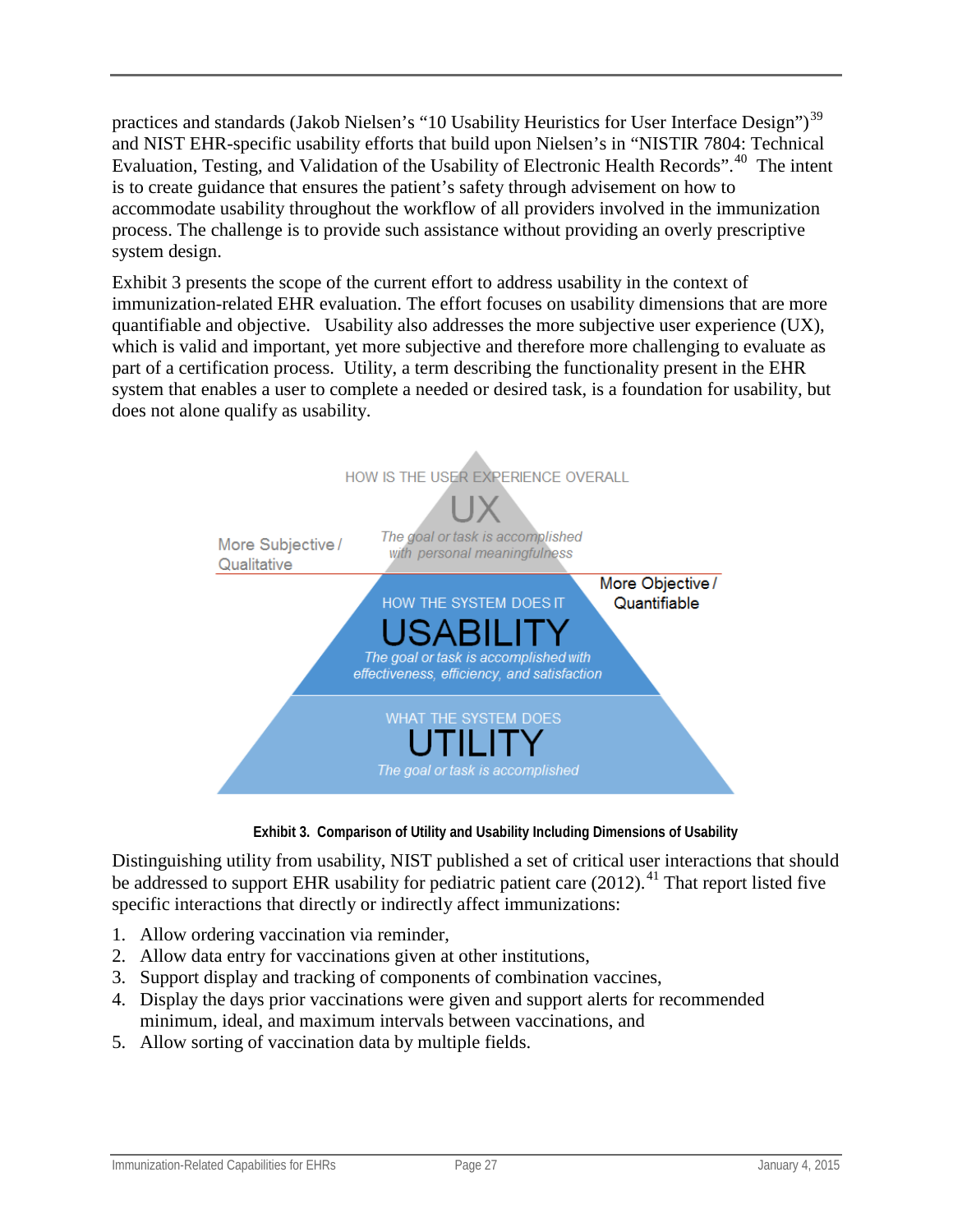EHR software can address *utility;* i.e., implementation of each of these critical functions. Safety and efficient workflow are the desired outcomes of improving software's usability (efficiency, effectiveness, and satisfaction).

## <span id="page-32-0"></span>**11.4 Usability Criteria (Heuristics) for Evaluation**

The NIST EHR Usability Protocol  $(EUP)^{42}$  $(EUP)^{42}$  $(EUP)^{42}$  defines the following criteria (heuristics) to measure usability:

- 1. Error Handling and Prevention Even better than good error messages is careful design that prevents a problem from occurring in the first place.
	- a. Patient identification error Actions are performed for one patient or documented in one patient's record that were intended for another patient.
	- b. Mode error Actions are performed in one mode that were intended for another mode (e.g., medication ordering by direct dose vs. weight dose, same units, same measurement system, etc.).
	- c. Data accuracy error Displayed data are not accurate.
	- d. Data availability error Decisions are based on incomplete information because related information requires additional navigation, access to another provider's note, taking actions to update the status, or is not updated within a reasonable time.
	- e. Interpretation error Differences in measurement systems, conventions, and terms contribute to erroneous assumptions about the meaning of information.
	- f. Recall error Decisions are based on incorrect assumptions because appropriate actions require users to remember information rather than recognize it.
	- g. Feedback error Decisions are based on insufficient information because lack of system feedback about automated actions makes it difficult to identify when the actions are not appropriate for the context.
	- h. Data integrity error Decisions are based on stored data that are corrupted or deleted.
- 2. Visibility of System Status The system should always keep the user informed about what is going on, through appropriate feedback within reasonable time.
- 3. Match Between System and the Real World The system should speak the users' language, with words, phrases, and concepts familiar to the user, rather than system-oriented terms. The system also should follow real-world conventions, making information appear in a natural and logical order.
- 4. User Control and Freedom Users often choose system functions by mistake and will need a clearly marked "emergency exit" to leave the unwanted state without having to go through an extended dialogue. The system should provide undo and redo functionality.
- 5. Consistency and Standards Users should not have to wonder whether different words, situations, or actions mean the same thing. The system should follow platform conventions.
- 6. Help Users Recognize, Diagnose and Recover from Errors Error messages should be expressed in plain language and not use confusing or ambiguous code.
- 7. Recognition Rather than Recall Minimize the user's memory load by making objects, actions, and options visible. The user should not have to remember information from one part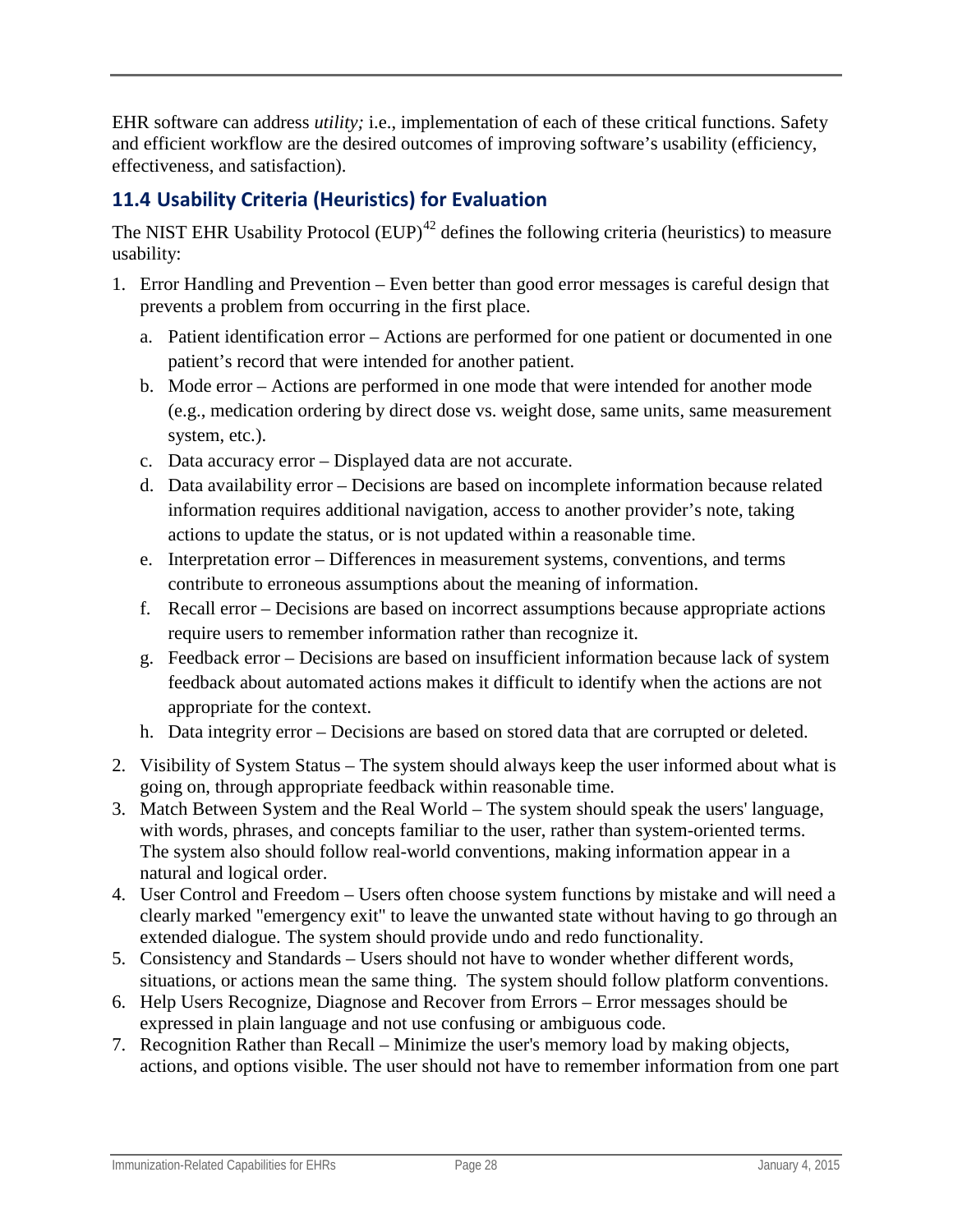of the dialogue to another. Instructions for use of the system should be visible or easily retrievable whenever appropriate.

- 8. Aesthetic and Minimalist Design Dialogues should not contain information that is irrelevant or rarely needed. Every extra unit of information in a dialogue competes with the relevant units of information and diminishes their relative visibility.
- 9. Help and Documentation Even though it is better if the system can be used without documentation, it may be necessary to provide help and documentation. Any such information should be easy to search, focused on the user's task, list concrete steps to be carried out, and not be too large.
- 10. Pleasurable and Respectful Interaction with the User –The user's interactions with the system should enhance the quality of her or his worklife. The user should be treated with respect. The design should be aesthetically pleasing- with artistic as well as functional value.
- 11. Privacy The system should help the user to protect personal or private information belonging to the user or his/her patients.

## <span id="page-33-0"></span>**11.5 Gaining Input on Usability**

Please list the top three critical immunization-related functions that should be tested for usability.

# <span id="page-33-1"></span>**12 VALUE OF GUIDANCE AND TESTING/CERTIFICATION FOR IMMUNIZATION-RELATED SOFTWARE CAPABILITIES**

## <span id="page-33-2"></span>**12.1 Overview**

Improved immunization rates have been linked to better health outcomes, reductions in health care costs, and higher levels of productivity.[43](#page-38-34),[44,](#page-38-35)[45](#page-38-36)

EHRs have been shown to increase the effectiveness of various interventions that improve immunization rates, such as provider reminders, standing orders, provider assessment and feedback processes, and patient reminders. EHRs and other clinical software also have the potential of improving vaccine tracking, vaccine safety, and the ease by which patients can gain access to their immunization histories.

This section—which is stakeholder-specific—is designed to gain input on the value of immunization-related software guidance and/or testing and certification processes.

## <span id="page-33-3"></span>**12.2 Gaining Input from Clinicians and Other Immunization Providers**

We seek your input on the extent to which immunization-related capabilities—such as those outlined in this document—will:

- 1. Enable you to deliver better care to my patients
- 2. Reduce burden associated with reporting to immunization registries
- 3. Reduce burden associated with the Vaccines for Children Program
- 4. Reduce burden associated with reporting on immunization-related performance measures
- 5. Enhance my ability to meet Meaningful Use requirements under the CMS Medicare and Medicaid EHR Incentive Programs
- 6. Reduce burden associated with providing immunization-related information to my patients or their caregivers
- 7. Provide other benefits (please describe).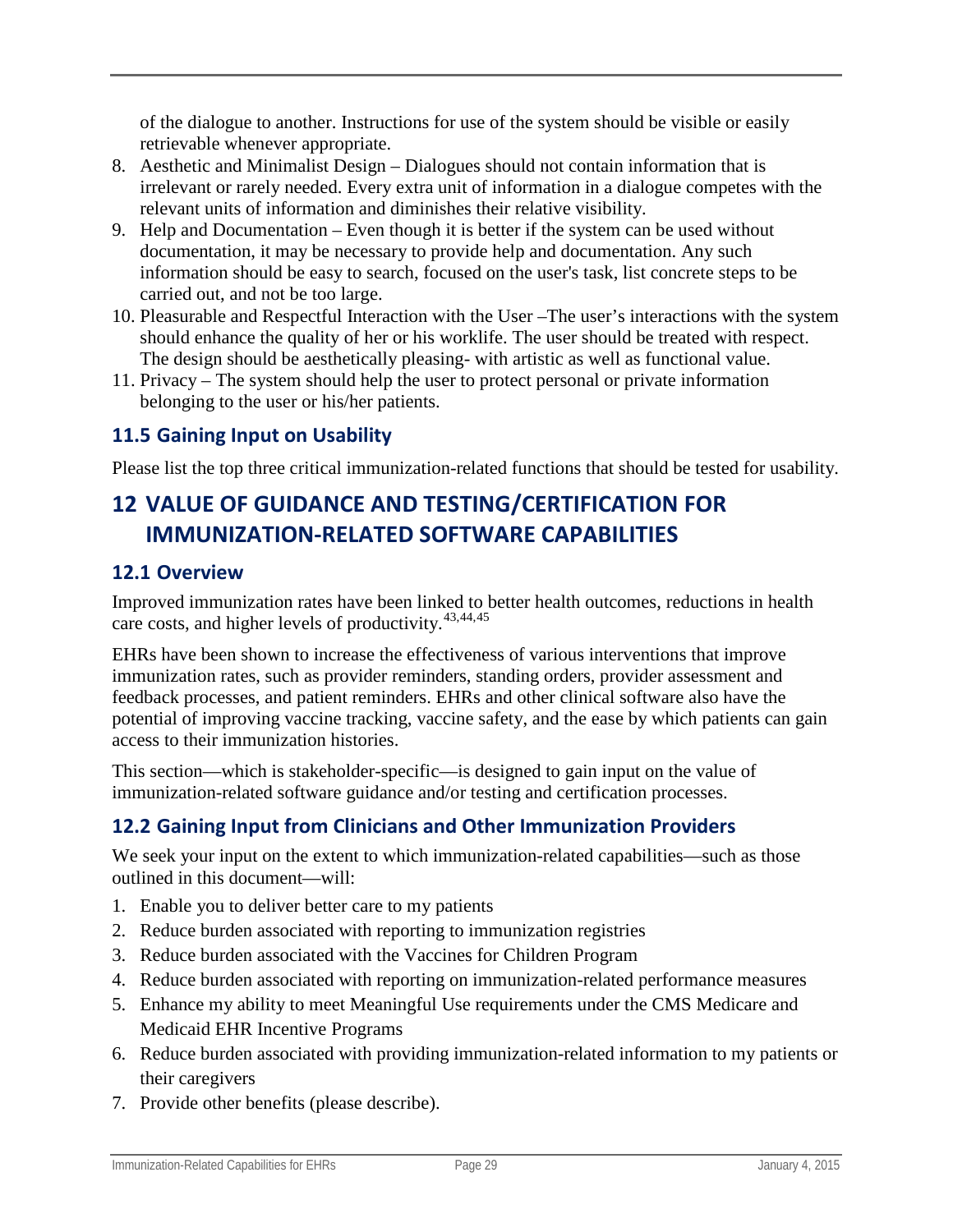We also seek your input as to whether you would be willing to consider immunization-related software capabilities—such as the ones described in this document—when making your next EHR or other clinical software purchasing decision.

## <span id="page-34-0"></span>**12.3 Gaining Input from Immunization Information Systems (IIS')**

We seek your input on the extent to which immunization-related capabilities—such as those outlined in this document—will:

- 1. Enable you to receive more immunization-related information from clinicians and other immunization providers
- 2. Improve the timeliness of receipt of immunization-related information from clinicians and other immunization providers
- 3. Improve the data quality of immunization-related information received from clinicians and other immunization providers
- 4. Reduce the burden associated with the receipt of immunization-related information from clinicians and other immunization providers
- 5. Reduce the burden associated with the transmission of immunization-related information to clinicians and other immunization providers
- 6. Provide other benefits (please describe).

## <span id="page-34-1"></span>**12.4 Gaining Input from EHR and Other Clinical Software Developers**

We seek your input on the extent to which immunization-related capabilities—such as those outlined in this document—will:

- 1. Enable your customers who are clinicians and other immunization providers to deliver better care to their patients
- 2. Reduce the burden associated with developing and implementing software changes associated with reporting to immunization registries (as required under the CMS Medicare and Medicaid EHR Incentives Programs and related Standards and Certification Criteria)
- 3. Provide other benefits (please describe).

We also seek your input as to whether you would be willing to consider pursuit of a voluntary testing and/or certification program to demonstrate software adherence to immunization-related software capabilities or requirements.

## <span id="page-34-2"></span>**12.5 Gaining Input From Those Who Pay for Health Care**

We seek your input on the extent to which immunization-related capabilities—such as those outlined in this document—will:

- 1. Enable clinicians and other immunization providers to deliver better care to their patients
- 2. Improve the accuracy and timeliness of reporting on immunization-related performance measures
- 3. Improve the quality and safety of health care and/or health outcomes
- 4. Improve the cost of care
- 5. Improve the patient experience of care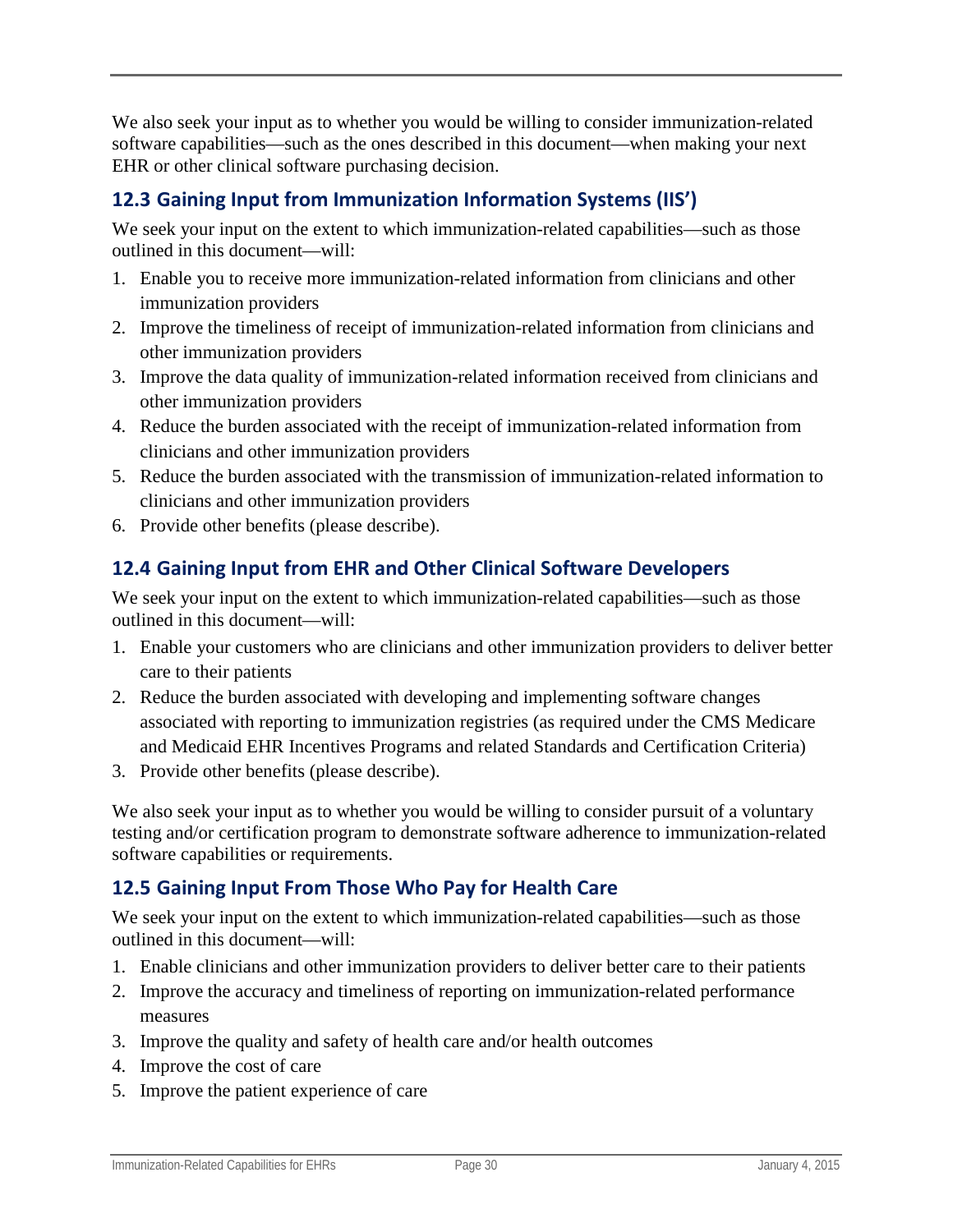6. Provide other benefits (please describe).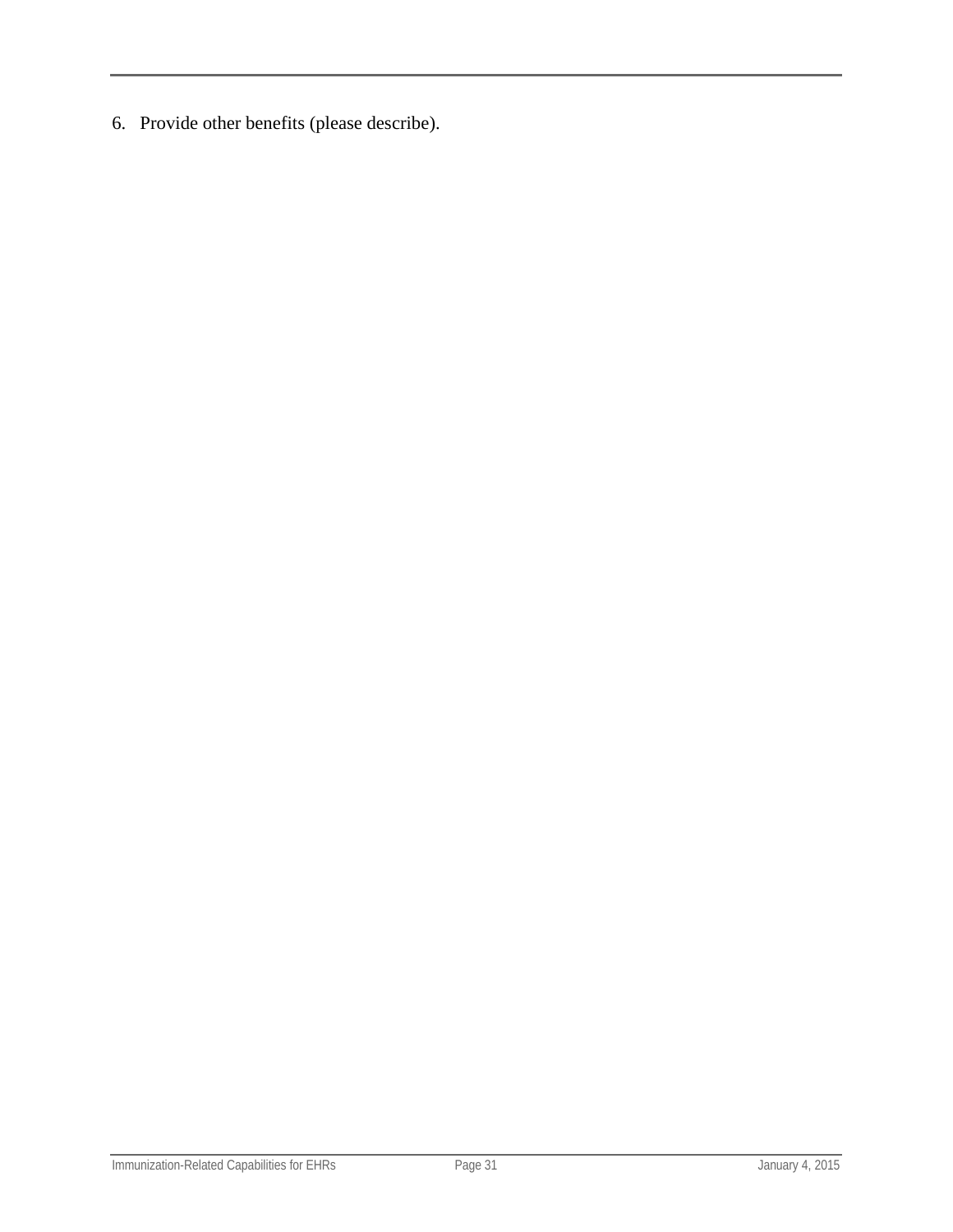## <span id="page-36-0"></span>**14 END NOTES**

 $\overline{a}$ 

 $3$  Office of the National Coordinator for Health Information Technology. SAFER: Safety Assurance Factors for EHR Resilience: Patient Identification. January 2014. Available at: [http://www.healthit.gov/policy-researchers](http://www.healthit.gov/policy-researchers-implementers/safer/guide/sg006)[implementers/safer/guide/sg006.](http://www.healthit.gov/policy-researchers-implementers/safer/guide/sg006) Accessed 30 November 2014.

<sup>4</sup> Audacious Inquiry. Patient Identification and Matching Final Report. February 7, 2014. Prepared for the Office of the National Coordinator for Health Information Technology under Contract HHSP233201300029C. Available at: [http://www.healthit.gov/sites/default/files/patient\\_identification\\_matching\\_final\\_report.pdf.](http://www.healthit.gov/sites/default/files/patient_identification_matching_final_report.pdf) Accessed 30 November 2014.

<sup>5</sup> Fridsma D. Interoperability Vs Health Information Exchange: Setting the Record Straight, *HealthITBuzz.* January 9, 2013. Available at: http://www.healthit.gov/buzz-blog/meaningful-use/interoperability-health-information-<br>exchange-setting-record-straight/. Accessed 30 November 2014.

<sup>6</sup> DeSalvo K, Galvez E. ONC's Interoperability Roadmap update, *HealthITBuzz*. October 15, 2014. Available at: [http://www.healthit.gov/buzz-blog/from-the-onc-desk/onc-interoperability-roadmap-update/.](http://www.healthit.gov/buzz-blog/from-the-onc-desk/onc-interoperability-roadmap-update/) Accessed November 30, 2014.

<sup>7</sup> Basch P. ONC's 10-Year Roadmap Towards Interoperability Requires Changes to The Meaningful Use Program, *Health Affairs Blog.* November 3, 2014. Available at: [http://healthaffairs.org/blog/2014/11/03/oncs-10-year-](http://healthaffairs.org/blog/2014/11/03/oncs-10-year-roadmap-towards-interoperability-requires-changes-to-the-meaningful-use-program/)

[roadmap-towards-interoperability-requires-changes-to-the-meaningful-use-program/.](http://healthaffairs.org/blog/2014/11/03/oncs-10-year-roadmap-towards-interoperability-requires-changes-to-the-meaningful-use-program/) Accessed 30 November 2014.<br><sup>8</sup> Office of the National Coordinator for Health Information Technology. Connecting Health and Care for the Nation: A 10-Year Vision to Achieve an Interoperable Health IT Infrastructure. June 5, 2014. Available at: [http://www.healthit.gov/sites/default/files/ONC10yearInteroperabilityConceptPaper.pdf.](http://www.healthit.gov/sites/default/files/ONC10yearInteroperabilityConceptPaper.pdf) Accessed 30 November 2014.

<sup>9</sup> Centers for Disease Control and Prevention. Meaningful Use and Immunization Information Systems: Meaningful Use of Electronic Health Record Systems. September 5, 2012. Available at:<br>http://www.cdc.gov/vaccines/programs/iis/meaningful-use/index.html. Accessed 30 November 2014.

<sup>10</sup> Office of the National Coordinator for Health Information Technology. Proposal for the ONC S&I Framework Public Health Reporting Initiative Center. September 21, 2011. Available at:<br>http://wiki.siframework.org/PH+Reporting+Charter. Accessed 30 November 2014.

 $\frac{1}{11}$  Centers for Disease Control and Prevention. Meaningful Use: Specialized Registry. May 23, 2014. Available at: [http://www.cdc.gov/ehrmeaningfuluse/specialized\\_registry.html.](http://www.cdc.gov/ehrmeaningfuluse/specialized_registry.html) Accessed 30 November 2014.<br><sup>12</sup> Center for Medicare and Medicaid Services. Stage 2 Eligible Professional Meaningful Use Core Measures:

Measure 16 of 17. October 2012. Available at: [http://www.cms.gov/Regulations-and-](http://www.cms.gov/Regulations-and-Guidance/Legislation/EHRIncentivePrograms/downloads/Stage2_EPCore_16_ImmunizationRegistriesDataSubmission.pdf)[Guidance/Legislation/EHRIncentivePrograms/downloads/Stage2\\_EPCore\\_16\\_ImmunizationRegistriesDataSubmiss](http://www.cms.gov/Regulations-and-Guidance/Legislation/EHRIncentivePrograms/downloads/Stage2_EPCore_16_ImmunizationRegistriesDataSubmission.pdf)<br>ion.pdf. Accessed 30 November 2014.

 $\frac{13}{13}$  American Immunization Registry Association. Modeling of Immunization Registry Operations Workgroup (MIROW) Best Practices. Available at: [http://www.immregistries.org/resources/aira-mirow.](http://www.immregistries.org/resources/aira-mirow) Accessed 30 November 2014.

<sup>14</sup> American Immunization Registry Association. Immunization Registry Operational Guidelines Evaluation: Final Report. Available at: http://www.immregistries.org/AIRA\_MIROW\_Evaluation\_Final\_Report\_2014.pdf. Accessed 30 November 2014.

<sup>15</sup> Association of Immunization Managers. Policies and Position Statements. Updated July 2014. Available at:  $\frac{http://www. immunization managers.org/page=PoliticsResolutions.$  Accessed 30 November 2014.

 $\frac{16}{16}$  Association of Immunization Managers. Immunization Program Characteristics. 2014. Available at: http://www.immunizationmanagers.org/?page=ImmunizationMaps14. Accessed 30 November 2014.

<sup>17</sup> Centers for Disease Control and Prevention. Advisory Committee on Immunization Practices. June 13, 2014. Available at: [http://www.cdc.gov/vaccines/acip/about.html.](http://www.cdc.gov/vaccines/acip/about.html) Accessed 30 November 2014.

<sup>&</sup>lt;sup>1</sup>Zieger A. Would national patient identifiers work? *EMR & EHR Forum*. January 25, 2012. Available at: [http://www.emrandehr.com/2012/01/25/would-national-patient-identifiers-work/.](http://www.emrandehr.com/2012/01/25/would-national-patient-identifiers-work/) Accessed 30 November 2014.<br><sup>2</sup> Office of the National Coordinator for Health Information Technology. ONC launches patient matching initiative, *Health IT Buzz.* September 11, 2013. Available at: http://www.hitechanswers.net/onc-launches-patient-matching-initiative/. Accessed 30 November 2014.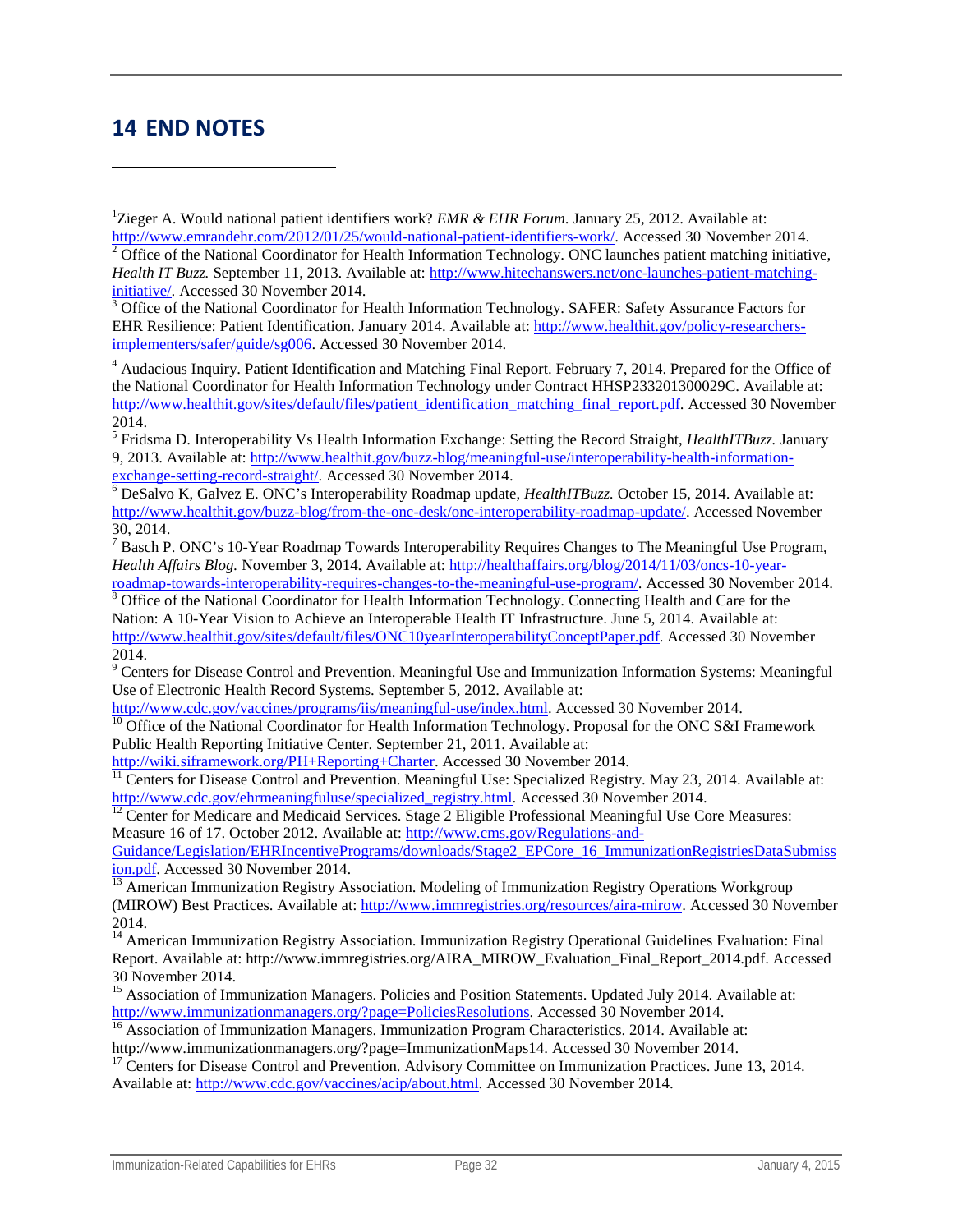$18$  Centers for Disease Control and Prevention. Immunization Schedules. January 31, 2014. Available at: [http://www.cdc.gov/vaccines/schedules/.](http://www.cdc.gov/vaccines/schedules/) Accessed 30 November 2014.

<span id="page-37-1"></span>20American Immunization Registry Association. *Immunization Information System Inventory Management Operations: Recommendations of the AIRA Modeling of Immunization Registry Operations Workgroup (MIROW)*. June 14, 2012. Web. 20 March 2014. Available at[: http://www.immregistries.org/AIRA-MIROW-Inventory-](http://www.immregistries.org/AIRA-MIROW-Inventory-Management-best-practice-guide-06-14-2012.pdf)[Management-best-practice-guide-06-14-2012.pdf.](http://www.immregistries.org/AIRA-MIROW-Inventory-Management-best-practice-guide-06-14-2012.pdf) Accessed 9 December 2014. <sup>21</sup> Cardinal Health. *856 Advance Ship Notice: Supplier Implementation Guide*. 2007. Web. 4 March 2014.

<span id="page-37-3"></span><span id="page-37-2"></span>[http://www.cardinal.com/mps/wcm/connect/e68a4e804b878ab6b7d6bfb8790f6c17/856+Advance+Ship+Notice+Im](http://www.cardinal.com/mps/wcm/connect/e68a4e804b878ab6b7d6bfb8790f6c17/856+Advance+Ship+Notice+Implementation+Guide%5B1%5D.pdf?MOD=AJPERES&lmod=-956895819&CACHEID=e68a4e804b878ab6b7d6bfb8790f6c17&lmod=-956895819&CACHEID=e68a4e804b878ab6b7d6bfb8790f6c17) [plementation+Guide%5B1%5D.pdf?MOD=AJPERES&lmod=-](http://www.cardinal.com/mps/wcm/connect/e68a4e804b878ab6b7d6bfb8790f6c17/856+Advance+Ship+Notice+Implementation+Guide%5B1%5D.pdf?MOD=AJPERES&lmod=-956895819&CACHEID=e68a4e804b878ab6b7d6bfb8790f6c17&lmod=-956895819&CACHEID=e68a4e804b878ab6b7d6bfb8790f6c17)

 $\overline{a}$ 

[956895819&CACHEID=e68a4e804b878ab6b7d6bfb8790f6c17&lmod=-](http://www.cardinal.com/mps/wcm/connect/e68a4e804b878ab6b7d6bfb8790f6c17/856+Advance+Ship+Notice+Implementation+Guide%5B1%5D.pdf?MOD=AJPERES&lmod=-956895819&CACHEID=e68a4e804b878ab6b7d6bfb8790f6c17&lmod=-956895819&CACHEID=e68a4e804b878ab6b7d6bfb8790f6c17)<br>956895819&CACHEID=e68a4e804b878ab6b7d6bfb8790f6c17. Accessed 9 December 2014.

<span id="page-37-4"></span>[956895819&CACHEID=e68a4e804b878ab6b7d6bfb8790f6c17.](http://www.cardinal.com/mps/wcm/connect/e68a4e804b878ab6b7d6bfb8790f6c17/856+Advance+Ship+Notice+Implementation+Guide%5B1%5D.pdf?MOD=AJPERES&lmod=-956895819&CACHEID=e68a4e804b878ab6b7d6bfb8790f6c17&lmod=-956895819&CACHEID=e68a4e804b878ab6b7d6bfb8790f6c17) Accessed 9 December 2014. <sup>22</sup> Centers for Disease Control and Prevention. About Two-Dimensional (2D) Vaccine Barcodes. November 19, 2014. Available at: [http://www.cdc.gov/vaccines/programs/iis/2d-vaccine-barcodes/about.html.](http://www.cdc.gov/vaccines/programs/iis/2d-vaccine-barcodes/about.html) Accessed 9 December 2014.

23 Centers for Disease Control and Prevention. Immunization Information System Functional Standards, 2013-2017. August 1, 2012. Available at: [http://www.cdc.gov/vaccines/programs/iis/func-stds.pdf.](http://www.cdc.gov/vaccines/programs/iis/func-stds.pdf) Accessed 9 December 2014. <sup>24</sup>GarridoTerhilda et. al. "e-Measures: Insight into the Challenges and Opportunities of Automating Publicly

Reported Quality Measures." 20 March 2014. *J Am Med Inform Assoc.* 2014;21:181-184. Available at:<br>http://www.ncbi.nlm.nih.gov/pmc/articles/PMC3912717/. Accessed 9 December 2014.

http://www.ncbi.nim.nih.gov/pmc/articles/PMC312712717/. Accessed 9 December 2014. [25](http://www.ncbi.nlm.nih.gov/pmc/articles/PMC3912717/) Eisenberg F, Lasome C. Martins-Baptista R, *et. al.* "A Study of the Impact of Meaningful Use Clinical Quality Measures." American Hospital Association. 2013. Web. 20 March 2014. Available at:

[http://www.aha.org/research/policy/ecqm.shtml.](http://www.aha.org/research/policy/ecqm.shtml) Accessed 9 December 2014.<br><sup>26</sup> Centers for Disease Control and Prevention. Overview of AFIX. 11 March 2014. Web. 10 April 2014. Available at: http://www.cdc.gov/vaccines/progr

<sup>27</sup> US Department of Health and Human Services. Health Information Privacy: Patient Safety and Quality Improvement Act of 2005 Statute and Rule. July 29, 2005. Available at: [http://www.pso.ahrq.gov/legislation/act.](http://www.pso.ahrq.gov/legislation/act)  Accessed 9 December 2014.

28Centers for Disease Control and Prevention and the Food and Drug Administration. *Vaccine Adverse Event Reporting System*. Department of Health and Human Services, 21 March 2014. Web. 21 March 2014.

http://vaers.htms.gov/index.<br><sup>29</sup> Food and Drug Administration. *MedWatch: The FDA Safety Information and Adverse Event Reporting Program.*<br>Food and Drug Administration. Web. 21 March 2014. http://www.fda.gov/Safety/MedWat

<sup>30</sup> Standards and Interoperability Framework. Structured Data Capture Initiative. 2014. Available at: [http://wiki.siframework.org/Structured+Data+Capture+Initiative.](http://wiki.siframework.org/Structured+Data+Capture+Initiative) Accessed 9 December 2014.<br><sup>31</sup> Centers for Disease Control and Prevention. State Immunization Laws for Healthcare Workers and Patients.

December 16, 2013. Web. 14 March 2014. Available at:<br>http://www2a.cdc.gov/nip/StateVaccApp/statevaccsApp/default.asp. Accessed 9 December 2014.

<sup>32</sup> Centers for Disease Control and Prevention. *School Vaccination Requirements, Exemptions & Web Links*. July 21, 2011. Web. 14 March 2014. Available at: [http://www2a.cdc.gov/nip/schoolsurv/schImmRqmt.asp.](http://www2a.cdc.gov/nip/schoolsurv/schImmRqmt.asp) Accessed 9 December 2014.

<sup>33</sup> International Standards Organization. ISO 9241-210:2010: Ergonomics of human-system interaction --- Part 210: Human centered design for interactive systems. Preview available at: [https://www.iso.org/obp/ui/#iso:std:iso:9241:-](https://www.iso.org/obp/ui/#iso:std:iso:9241:-210:ed-1:v1:en) [210:ed-1:v1:en.](https://www.iso.org/obp/ui/#iso:std:iso:9241:-210:ed-1:v1:en) Accessed 30 September 2014.<br><sup>34</sup>Belden J, Grayson R, Barnes J. *Defining and Testing EMR Usability: Principles and Proposed Methods of EMR* 

*Usability Evaluation and Rating*. Healthcare Information Management and Systems Society Electronic Health Record Usability Task Force. Available at:<br>http://www.himss.org/content/files/HIMSS\_DefiningandTestingEMRUsability.pdf. Accessed 29 September 2014.

 $\frac{35}{35}$  McDonnell C, Werner K, Wendel L. Electronic Health Record Usability: Vendor Practices and Perspectives.

AHRQ Publication No. 09(10)-0091-3-EF. Rockville, MD: Agency for Healthcare Research and Quality. May 2010.

<span id="page-37-0"></span><sup>&</sup>lt;sup>19</sup> Centers for Disease Control and Prevention. *Clinical Decision Support for Immunization (CDSi)*. 11 February 2014. Web. 4 March 2014. Available at: [http://www.cdc.gov/vaccines/programs/iis/interop-proj/cds.html.](http://www.cdc.gov/vaccines/programs/iis/interop-proj/cds.html) Accessed 9 December 2014.